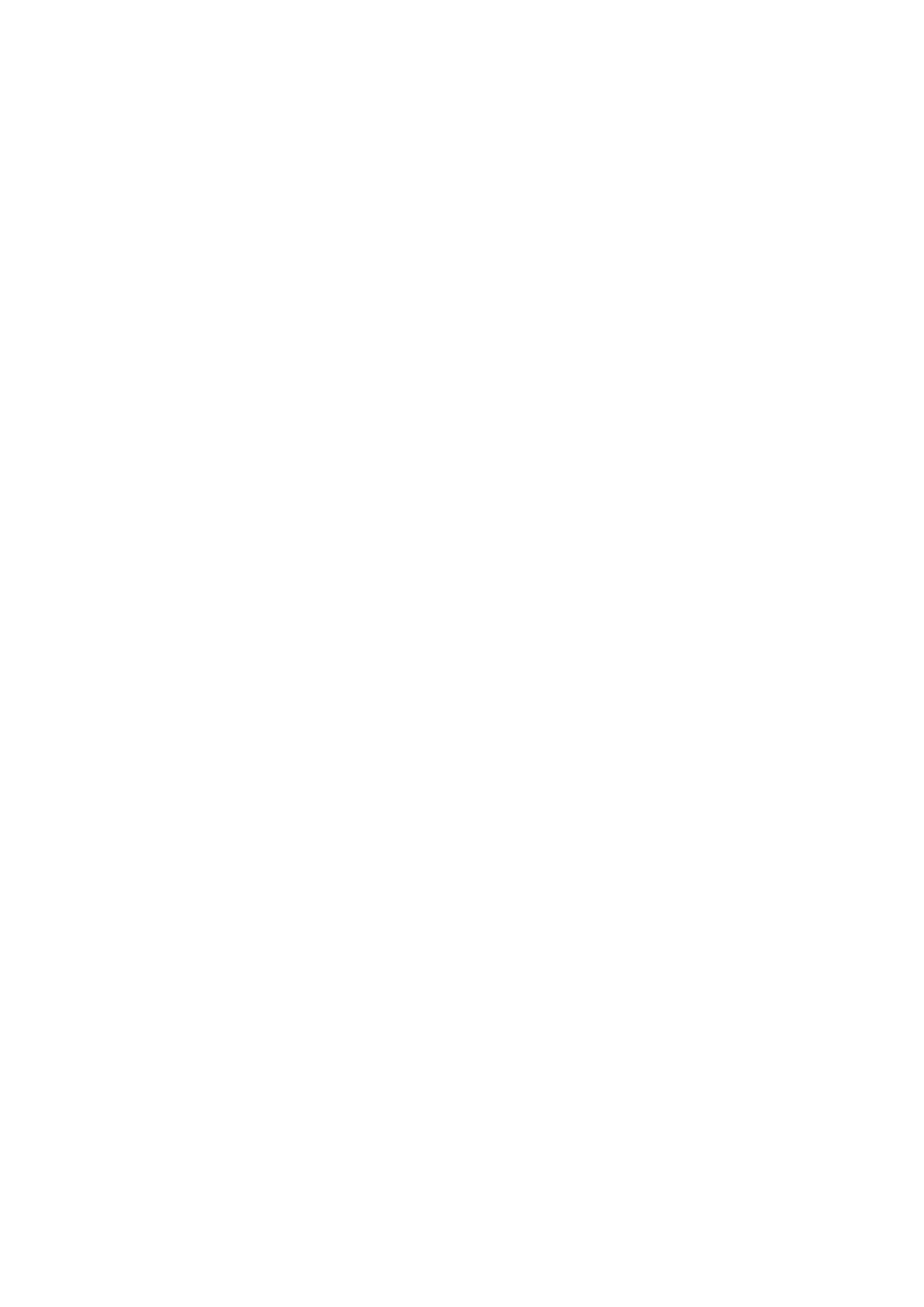# **Contents**

| 1. |     |                                                                          |  |  |
|----|-----|--------------------------------------------------------------------------|--|--|
|    | 1.1 |                                                                          |  |  |
|    | 1.2 |                                                                          |  |  |
|    |     | 1.2.1 Supervision of payment, settlement and clearing activities and     |  |  |
|    |     |                                                                          |  |  |
|    | 1.3 |                                                                          |  |  |
|    |     |                                                                          |  |  |
|    |     |                                                                          |  |  |
|    |     |                                                                          |  |  |
| 2. |     |                                                                          |  |  |
|    | 2.1 |                                                                          |  |  |
|    | 2.2 |                                                                          |  |  |
|    |     |                                                                          |  |  |
|    |     |                                                                          |  |  |
| 3. |     |                                                                          |  |  |
|    | 3.1 |                                                                          |  |  |
|    | 3.2 |                                                                          |  |  |
|    |     |                                                                          |  |  |
|    |     | 3.2.2 Clearing House Interbank Payments System (CHIPS) 488               |  |  |
|    |     |                                                                          |  |  |
|    | 3.3 |                                                                          |  |  |
|    |     |                                                                          |  |  |
|    |     |                                                                          |  |  |
|    |     |                                                                          |  |  |
| 4. |     |                                                                          |  |  |
|    | 4.1 |                                                                          |  |  |
|    | 4.2 |                                                                          |  |  |
|    |     |                                                                          |  |  |
|    | 4.3 |                                                                          |  |  |
|    |     | 4.3.1 National Securities Clearing Corporation (NSCC) 494                |  |  |
|    |     | 4.3.2 Fixed Income Clearing Corporation - Government Securities Division |  |  |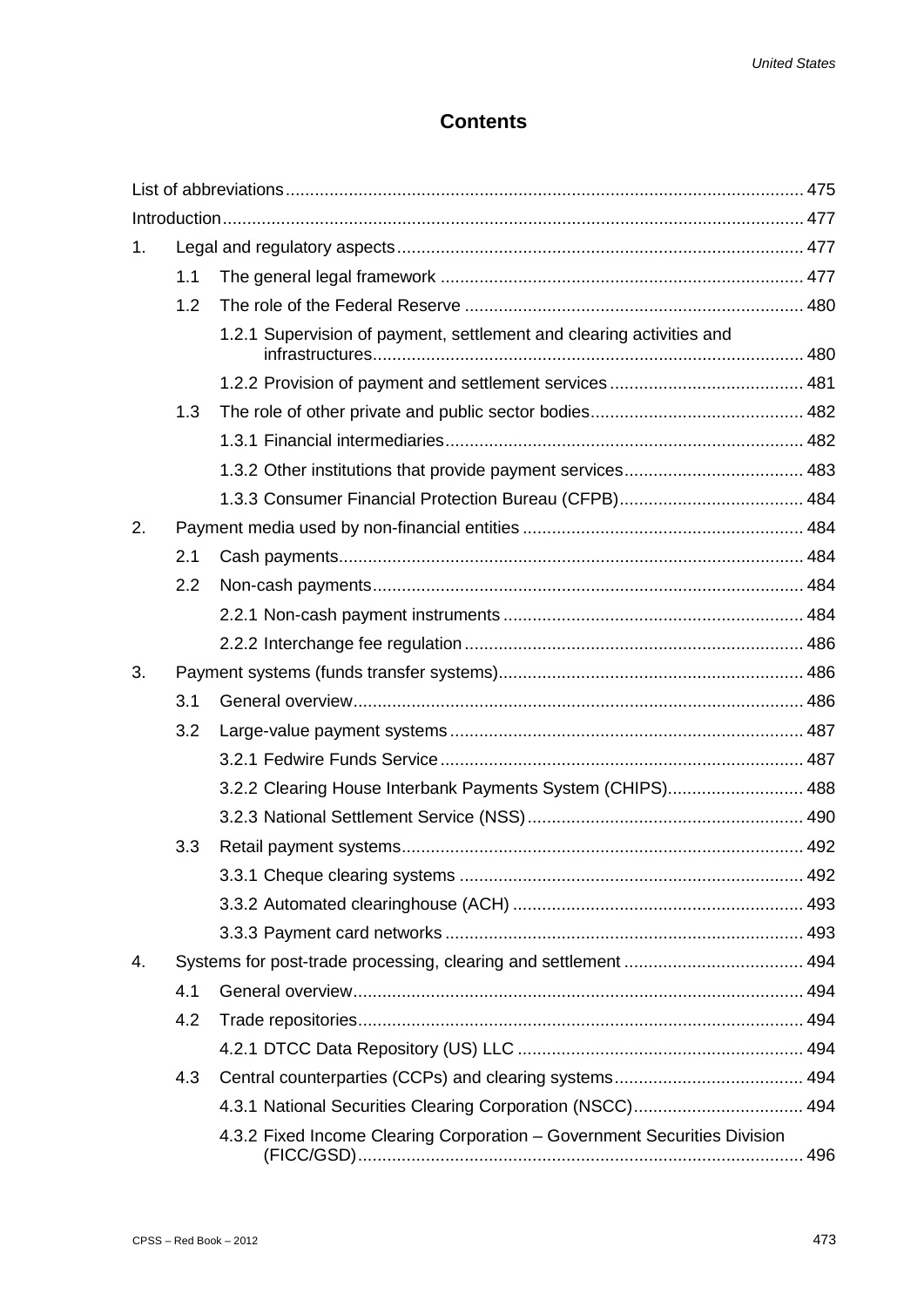|     | 4.3.3 Fixed Income Clearing Corporation - Mortgage-Backed Securities |  |
|-----|----------------------------------------------------------------------|--|
|     |                                                                      |  |
|     |                                                                      |  |
|     |                                                                      |  |
|     |                                                                      |  |
| 4.4 |                                                                      |  |
|     |                                                                      |  |
|     |                                                                      |  |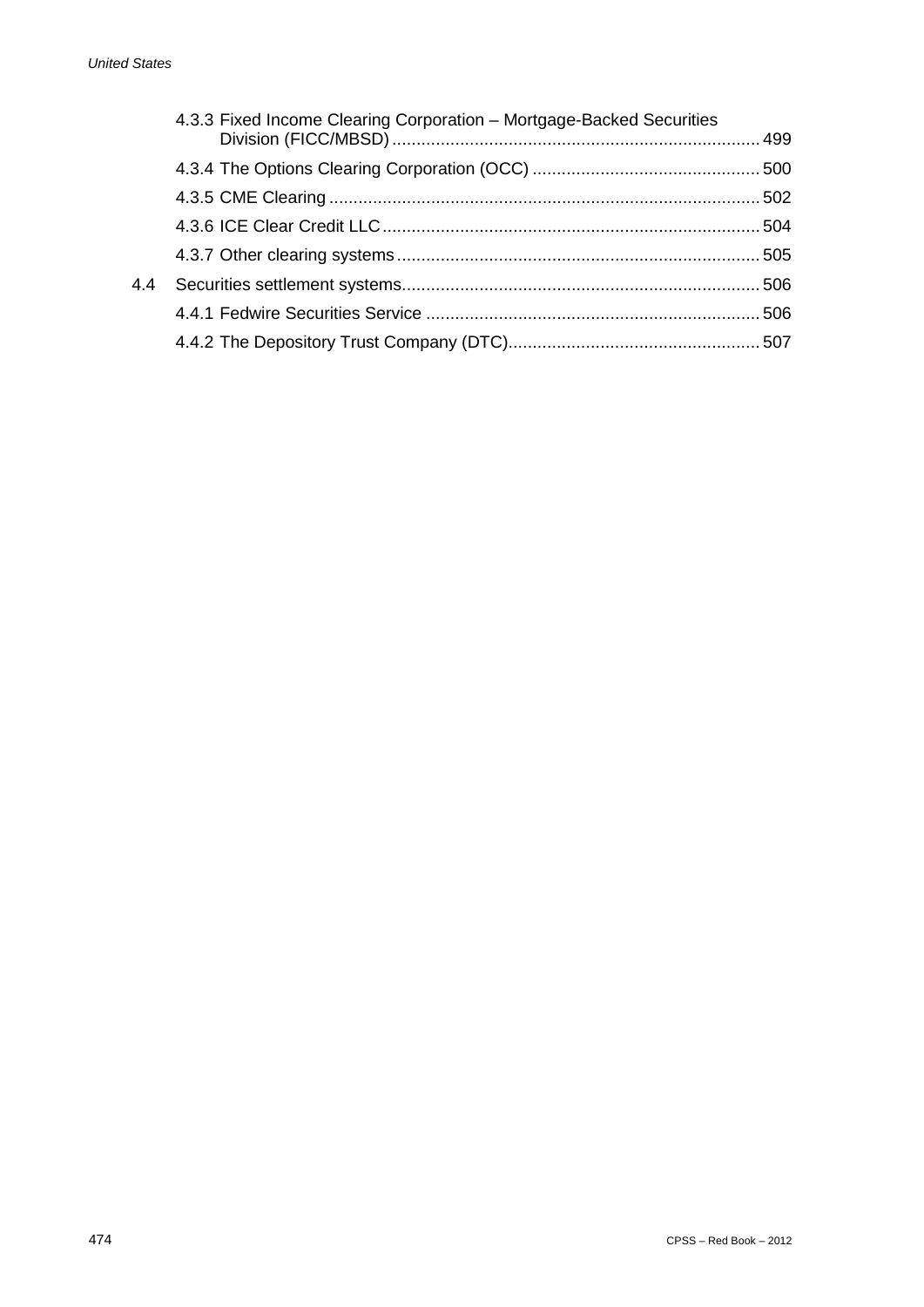# **List of abbreviations**

| <b>CFPB</b>      | <b>Consumer Financial Protection Bureau</b>                  |
|------------------|--------------------------------------------------------------|
| <b>CFTC</b>      | US Commodity Futures Trading Commission                      |
| <b>CHIPS</b>     | Clearing House Interbank Payments System                     |
| <b>DCE</b>       | designated clearing entity                                   |
| <b>DCO</b>       | derivatives clearing organisation                            |
| <b>DFA</b>       | Dodd-Frank Wall Street Reform and Consumer Protection Act    |
|                  | of 2010                                                      |
| <b>DTC</b>       | The Depository Trust Company                                 |
| <b>DTCC</b>      | The Depository Trust and Clearing Corporation                |
| <b>EFAA</b>      | Expedited Funds Availability Act of 1987                     |
| <b>EFTA</b>      | Electronic Fund Transfer Act of 1978                         |
| <b>EPN</b>       | <b>Electronic Payments Network</b>                           |
| EТ               | eastern time                                                 |
| <b>FCM</b>       | futures commission merchant                                  |
| <b>FICC</b>      | <b>Fixed Income Clearing Corporation</b>                     |
| FICC/GSD         | Government Securities Division of Fixed Income Clearing      |
|                  | Corporation                                                  |
| <b>FICC/MBSD</b> | Mortgage-Backed Securities Division of Fixed Income Clearing |
|                  | Corporation                                                  |
| <b>FMU</b>       | financial market utility                                     |
| <b>FSOC</b>      | <b>Financial Stability Oversight Council</b>                 |
| <b>GSE</b>       | government-sponsored enterprise                              |
| <b>GTR</b>       | global trade repository                                      |
| <b>MCA</b>       | Monetary Control Act of 1980                                 |
| <b>NOW</b>       | negotiable order of withdrawal                               |
| <b>NSCC</b>      | <b>National Securities Clearing Corporation</b>              |
| <b>NSS</b>       | <b>National Settlement Service</b>                           |
| <b>NYPC</b>      | New York Portfolio Clearing                                  |
| <b>OC</b>        | <b>Federal Reserve Operating Circular</b>                    |
| <b>OCC</b>       | The Options Clearing Corporation                             |
| PSR policy       | Federal Reserve Policy on Payment System Risk                |
| S&L              | savings and loan association                                 |
| <b>SEC</b>       | US Securities and Exchange Commission                        |
| <b>UCC</b>       | <b>Uniform Commercial Code</b>                               |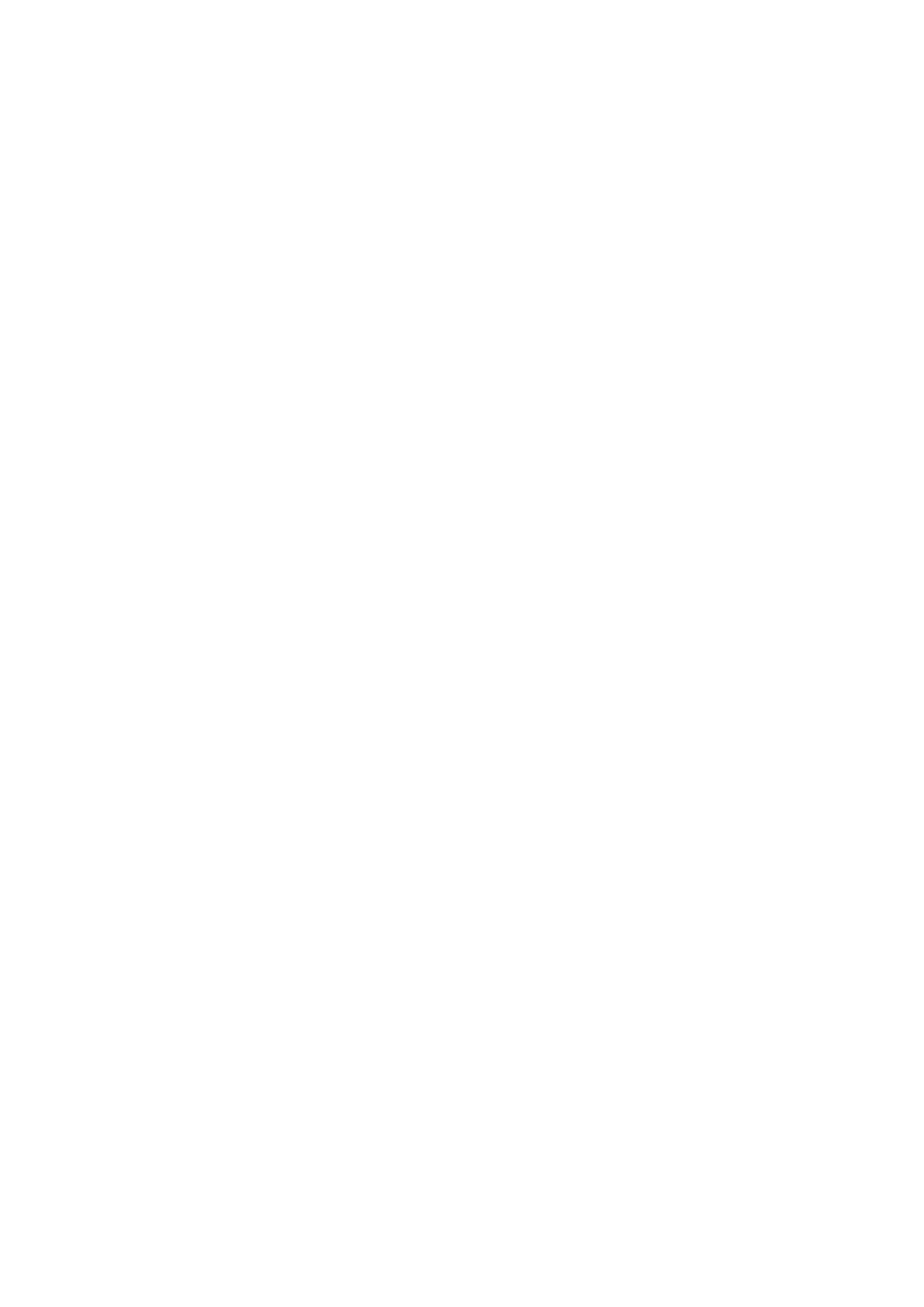# **Introduction**

Payment systems, clearing houses, central securities depositories and securities settlement systems are key institutions in the US financial market infrastructure. Payment systems in the United States include mechanisms for processing both wholesale and retail funds transfers. At the wholesale level, two large-value electronic funds transfer systems settle the bulk of the dollar value of all payments in the United States. At the retail level, non-cash payments are processed over a number of systems, including cheque clearing systems, automated clearing house systems and credit and debit card networks. While a significant but unknown number of payments continue to be settled in cash, almost all non-cash payment instruments, including cheques, settle electronically. In addition, innovation and competition have facilitated the use of new instruments and payment channels that rely increasingly on electronic payment mechanisms.

Central securities depositories and securities settlement systems facilitate the safekeeping of securities and the guarantee and settlement of different types of securities transactions. Generally in the United States, a single system acts as both a central securities depository and a securities settlement system for a specific set of securities. Central counterparties (CCPs) facilitate the clearing and guarantee of various types of financial transactions, including securities and derivatives transactions, traded either on exchanges or over the counter (OTC). Generally, each CCP clears a specific set of contracts. In recent years, trade repositories have been developed to collect and maintain information on various financial transactions, in particular those involving OTC derivatives. Trade repositories have improved the overall transparency in the OTC derivatives markets.

As the central bank of the United States, the Federal Reserve provides certain payment and settlement services to depository institutions. Private sector operators of payment, clearing and settlement systems also provide such services to financial institutions. Several government agencies play active roles in the oversight and regulation of private sector payment, clearing and settlement systems, most notably the Federal Reserve, the Securities and Exchange Commission (SEC) and the Commodity Futures Trading Commission (CFTC). The Dodd-Frank Wall Street Reform and Consumer Protection Act of 2010 (DFA) provides additional authorities for these or other relevant regulatory agencies over payment, clearing and settlement systems designated by the new Financial Stability Oversight Council (FSOC) as systemically important.

# **1. Legal and regulatory aspects**

### **1.1 The general legal framework**

Payment, clearing and settlement systems in the United States are governed by statutes, regulations and case law at the state and federal levels. The legal principles relevant to a particular system generally depend on the method of payment, the type of transactions cleared and settled, and, in some cases, the status of parties to a payment. Within the relevant governing law, rules and membership agreements of private clearing and settlement arrangements provide a contractual framework for payments activity. For payment services operated by the Federal Reserve, Federal Reserve regulations and operating circulars specify the terms and conditions under which services are provided. In addition, the DFA, enacted on 21 July 2010, was one of the most significant pieces of legislation affecting the US financial regulatory framework in many years. Several parts of the DFA related to payment, clearing and settlement systems are discussed below.

At the state level, the Uniform Commercial Code (UCC) provides a set of model statutes governing certain commercial and financial activities, including some banking and securities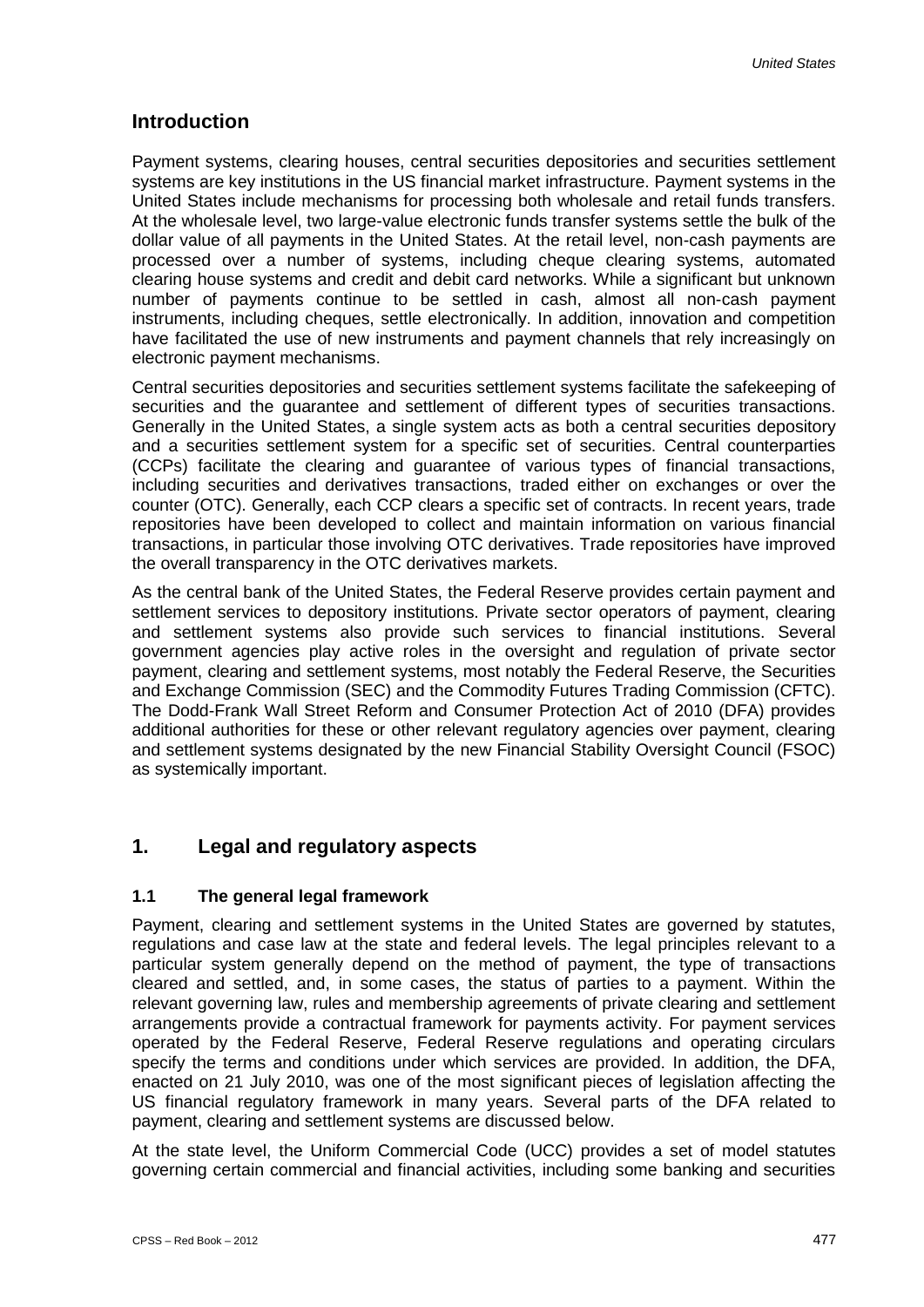market transactions. The following articles of the UCC pertain to payment and settlement activities: Article 3 (negotiable instruments), Article 4 (bank deposits and collections), Article 4A (funds transfers), Article 8 (investment securities) and Article 9 (secured transactions). These articles, sometimes with local variations, have been incorporated into the laws of all the states.

The Federal Reserve's funds transfer system, the Fedwire Funds Service (Fedwire Funds), is governed by Federal Reserve Regulation J, which defines the rights and responsibilities of financial institutions that use Fedwire Funds as well as the rights and responsibilities of the Federal Reserve. Federal Reserve Operating Circular (OC) 6 covers items such as Fedwire Funds operating hours, security, authentication, fees and certain restrictions. OC 6 also requires each Fedwire Funds participant to enter into a security procedures agreement with its Federal Reserve Bank (Reserve Bank). In addition, OC 1 governs account relationships and OC 5 governs electronic access to Fedwire Funds. A depository institution sending payment orders to a Reserve Bank is also required to have sufficient funds, either in the form of account balances held at the Federal Reserve or daylight overdraft capacity. Funds transfers made through the Clearing House Interbank Payments System (CHIPS) are subject to CHIPS rules and procedures and the laws of the State of New York. Both Fedwire Funds and CHIPS operate under the requirements of UCC Article 4A.<sup>1</sup> Federal Reserve Regulation CC regulates the time in which a depository institution receiving a Fedwire Funds or CHIPS funds transfer on behalf of a customer must make those funds available to its customer.

The Federal Reserve operates its securities transfer system, the Fedwire Securities Service (Fedwire Securities), under OC 7, which covers issues for Fedwire Securities that are similar to those covered in OC 6 for Fedwire Funds. As with Fedwire Funds, OC 1 governs account relationships and OC 5 governs electronic access to Fedwire Securities. Transaction enforceability is governed by state securities and commercial codes, in particular UCC Articles 8 and 9.<sup>2</sup>

Articles 3 and 4 of the UCC form the legal basis for paper-based cheque transactions in the United States. In addition, the Expedited Funds Availability Act of 1987 (EFAA) and the Check Clearing for the 21<sup>st</sup> Century Act of 2003 (Check 21 Act) are important federal statutes governing cheque collection. The EFAA grants the Board of Governors of the Federal Reserve System (the Federal Reserve Board, or the Board) authority to improve and accelerate the collection and return of cheques among depository institutions. The Check 21 Act authorised a new negotiable instrument called a "substitute cheque". A substitute cheque is a paper reproduction of an original cheque that contains an image of the front and back of the original cheque. Under the Check 21 Act, a properly prepared substitute cheque is the legal equivalent of the original cheque for all purposes. By authorising banks to create substitute cheques, the Check 21 Act enables banks to truncate original paper cheques, process them electronically, and create substitute cheques for delivery to banks or customers that do not accept cheques electronically. The Federal Reserve implements the EFAA and the Check 21 Act through Regulation CC. In addition to Regulation CC, cheques collected through the Federal Reserve Banks are governed by subpart A of the Federal Reserve Regulation J and OC 3, which provide rules for collecting and returning items through the Federal Reserve.

Article 4A does not address transactions that are governed by the Electronic Fund Transfer Act of 1978 (primarily consumer electronic funds transfers).

UCC Article 8 sets out rules regarding the rights and obligations of entitlement holders, securities intermediaries, and other parties in both direct and indirect systems for holding securities. UCC Article 9 governs the rights and obligations of parties to a secured transaction.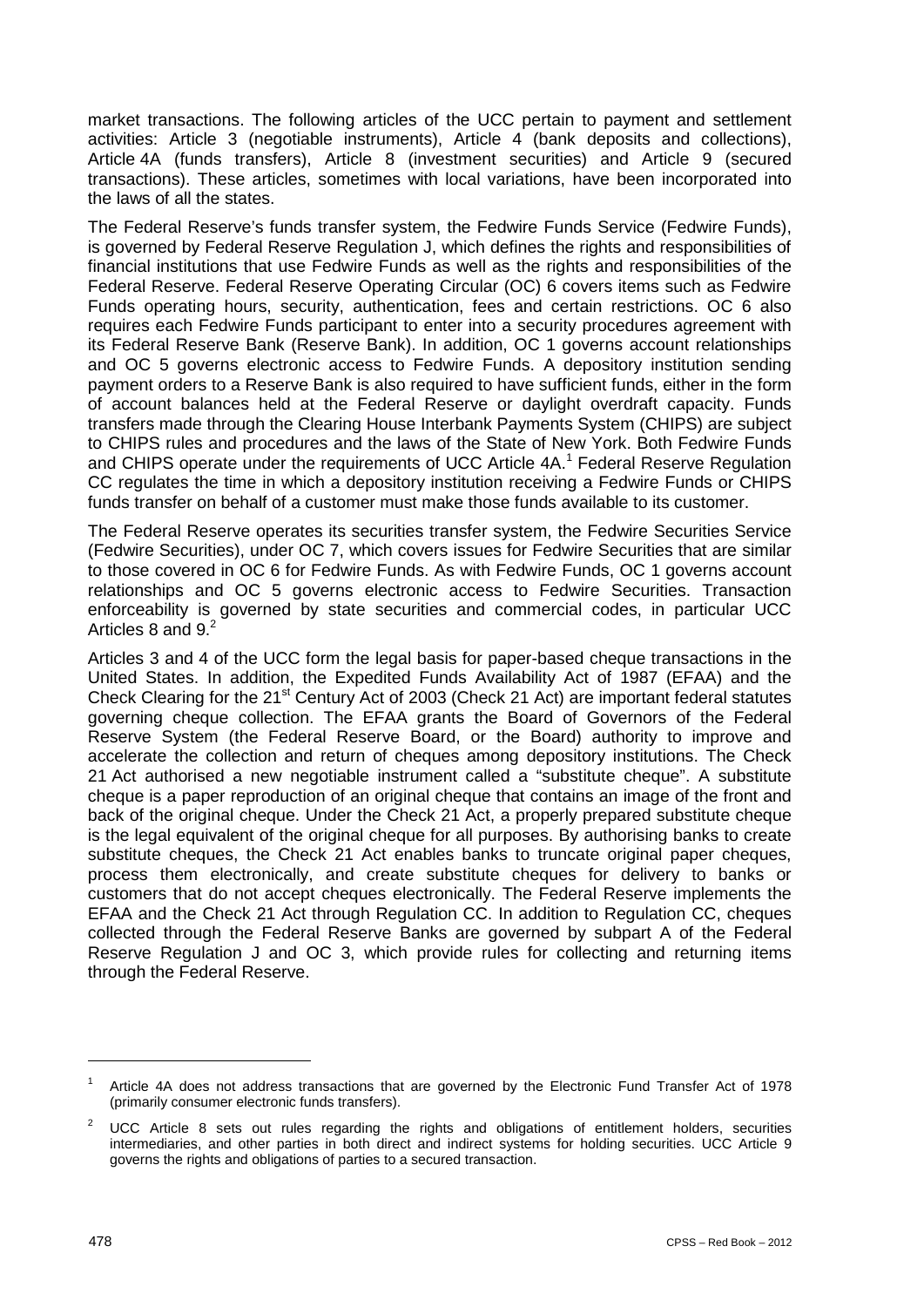The rights and liabilities of both consumers and financial institutions involved in consumer electronic payment transactions, including funds transfers through ACH, ATM or POS networks, are governed by the Electronic Fund Transfer Act of 1978 (EFTA) and Regulation E. Regulation E also sets standards for financial disclosure, debit and credit card issuance, access and error-resolution procedures applicable to all financial institutions. Other federal laws and policies affecting consumer use of electronic funds transfers include the Office of the Comptroller of the Currency's Consumer Protection Guidelines and the Truth-in-Lending Act (and Regulation Z issued thereunder), which provide for the disclosure of costs and terms of consumer credit. In addition, the Fair and Accurate Credit Transactions (FACT) Act of 2003 included protections for consumer financial information, such as requiring merchants to truncate the account number of credit and debit card receipts.

Section 1075 of the DFA, which added a new section to the EFTA, directed the Federal Reserve Board to issue rules relating to debit card interchange fees, including a fraudprevention adjustment, network exclusivity arrangements and transactions routing. Federal Reserve Regulation II implements these rules (see Section 2.2.2).

The Federal Reserve, as supervisor and regulator of certain financial institutions, is the primary federal banking regulator for several payment, clearing and settlement systems.<sup>3</sup> In addition, the Federal Reserve Board, by statute, supervises the Federal Reserve Banks and their provision of payment and settlement services such as Fedwire Funds. The Federal Reserve Policy on Payment System Risk (PSR policy) addresses the risks that payment and settlement activities present to the financial system and to the Reserve Banks. Through the PSR policy, the Federal Reserve Board establishes standards for financial system participants to reduce and control settlement and systemic risk arising in payment and settlement systems, consistent with the smooth operation of the financial system.<sup>4</sup>

The Commodity Futures Trading Commission is the primary regulator of derivatives clearing organisations (DCOs), which are clearing houses for futures contracts, options on futures contracts, and swaps. To be registered or maintain registration as a DCO, a clearing house must comply with the CFTC's Core Principles as established in the Commodity Exchange Act (CEA). Recently, the DFA amended the CEA to re-adopt and amend 14 existing core principles and add four new ones.

The Securities and Exchange Commission is the primary regulator of securities clearing agencies (eg central counterparties, securities settlement systems and central securities depositories). The SEC's Standards for the Registration of Clearing Agencies are a set of guidelines that the SEC applies in considering whether to grant or deny registration of a clearing agency. The Standards for the Registration of Clearing Agencies also serve as guidance to assist clearing agencies in assessing whether their organisations, capacities and rules comply with the clearing agency registration provisions of the Securities Exchange Act of 1934 (SEA).

1

 $3$  See Section 1.2 for the structure of the Federal Reserve System. See Section 1.2.1 for the types of financial institutions for which the Federal Reserve is primary supervisor.

<sup>4</sup> The PSR policy consists of two parts: Part I sets forth the Board's risk management expectations for payment and settlement systems subject to its authority, including systems operated by the Reserve Banks. The policy also establishes specific expectations for systemically important systems, including compliance with internationally accepted risk management standards for payment systems, securities settlement systems and central counterparties, as adopted in the policy. The Board has incorporated the international standards set out in the CPSS Core Principles for Systemically Important Payment Systems and the CPSS-IOSCO Recommendations for Securities Settlement Systems and Recommendations for Central Counterparties in its PSR policy. Part II of the PSR policy governs the provision of intraday credit (or daylight overdrafts) in accounts at the Reserve Banks and sets out the general methods used by the Reserve Banks to control their intraday credit exposures.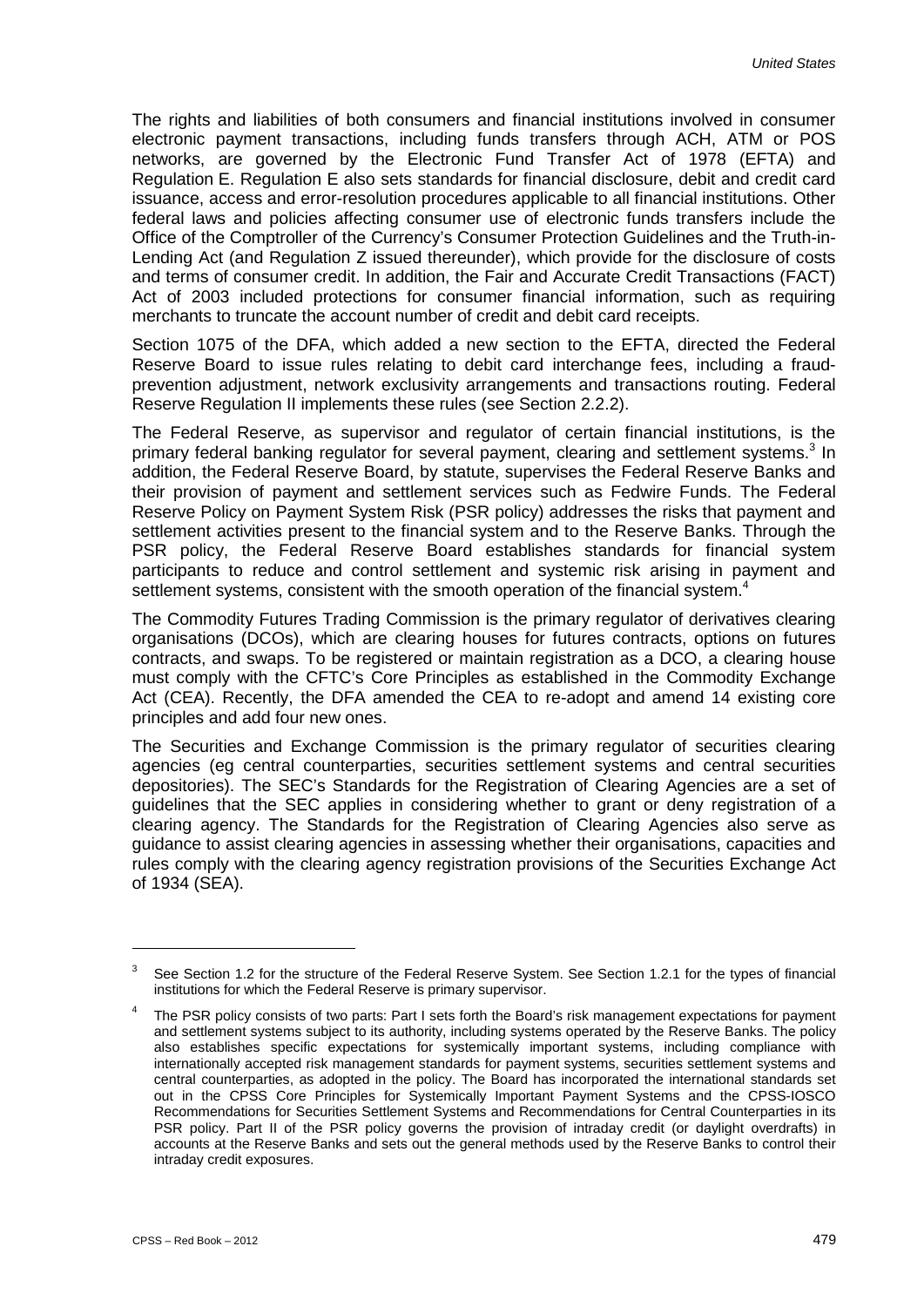Title VII of the DFA extended the authority of the CFTC and SEC over swaps traded over the counter in a number of ways, including with respect to trading and clearing. Title VII includes a mandate for the central clearing of standardised swaps. Title I of the DFA established the Financial Stability Oversight Council, which is charged with monitoring and identifying emerging risks to financial stability across the entire financial system, identifying potential regulatory gaps and coordinating agencies' responses to potential systemic risks. The FSOC comprises 10 voting members: the Treasury Secretary (who serves as chairperson of the FSOC); the Chairman of the Federal Reserve Board; the heads of the Consumer Financial Protection Bureau (CFPB), Office of the Comptroller of the Currency, SEC, Federal Deposit Insurance Corporation (FDIC), CFTC, Federal Housing Finance Agency (FHFA) and National Credit Union Administration (NCUA); and an independent member with insurance expertise appointed by the President and confirmed by the US Senate. The FSOC also includes five non-voting members who serve in an advisory capacity: the directors of the Treasury Department's Office of Financial Research and the Federal Insurance Office, a state insurance commissioner, a state banking supervisor and a state securities commissioner.

Title VIII of the DFA gives the FSOC the authority to identify and designate a financial market utility (FMU) as systemically important if the FSOC determines that failure of or a disruption to the FMU could create or increase the risk of significant liquidity or credit problems spreading among financial institutions or markets thereby threatening the stability of the US financial system.5 In addition, the FSOC may designate certain payment, clearing or settlement activities as systemically important. Designation, among other things, allows the appropriate supervisory agency to impose enhanced risk management standards and supervision on the designated FMU or payment, clearing or settlement activity.

# **1.2 The role of the Federal Reserve**

The Federal Reserve Act of 1913 established the Federal Reserve as the central bank of the United States and prescribed the general banking powers of the Federal Reserve. The Federal Reserve has responsibilities that encompass issuing banknotes, providing payment services, acting as the fiscal agent and depository of the United States government, supervising and regulating certain banking and financial institutions and conducting monetary policy. The Federal Reserve System includes 12 regional Federal Reserve Banks located throughout the United States and the Board of Governors in Washington, DC. The Board of Governors is responsible for the general supervision and oversight of the Reserve Banks, which are separately incorporated entities.

# *1.2.1 Supervision of payment, settlement and clearing activities and infrastructures*

The Federal Reserve supervises and regulates US bank holding companies, financial holding companies and state-chartered commercial banks that are members of the Federal Reserve System.<sup>6</sup> The Federal Reserve is also responsible for the supervision of Edge Act and agreement corporations as well as the operations of foreign banking organisations in the

<sup>&</sup>lt;sup>5</sup> For the purposes of the DFA, FMUs include payment, clearing and settlement systems but do not include trade repositories. On 18 July 2012, the FSOC designated eight FMUs as systemically important under Title VIII of the DFA. These designated FMUs are: (i) The Clearing House Payments Company LLC (PaymentsCo) on the basis of its role as operator of the Clearing House Interbank Payments System (CHIPS); (ii) CLS Bank International (CLS Bank); (iii) Chicago Mercantile Exchange, Inc (CME); (iv) The Depository Trust Company (DTC); (v) Fixed Income Clearing Corporation (FICC); (vi) ICE Clear Credit LLC; (vii) National Securities Clearing Corporation (NSCC); and (8) The Options Clearing Corporation (OCC).

<sup>6</sup> All federally chartered banks are members of the Federal Reserve System. A state-chartered bank may become a member of the Federal Reserve System by applying to the Federal Reserve. Each member bank is required to subscribe to the capital stock of the Reserve Bank of its District.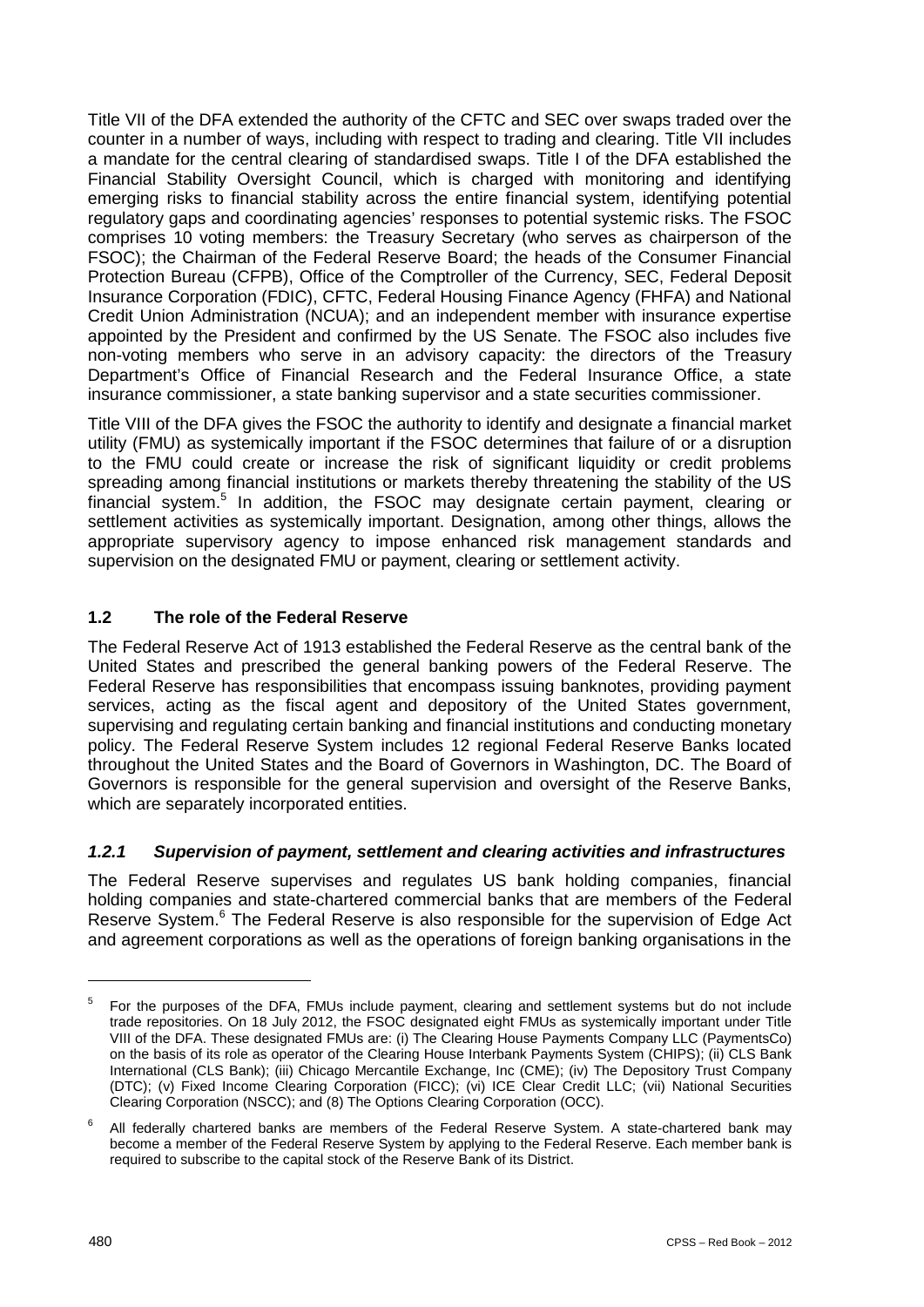United States.<sup>7</sup> As noted in Sections 3 and 4 of this chapter, several financial market infrastructures are state-chartered banks or Edge Act corporations and are, therefore, supervised by the Federal Reserve.

Title VIII of the DFA strengthens the supervisory and regulatory framework related to payment, clearing and settlement systems in the United States and gives the Federal Reserve Board additional authority to assess systemic risks arising from these systems. Section 805(a) of the DFA authorises the Board to prescribe risk management standards governing the operations of FMUs that have been designated as systemically important by the FSOC, except for designated FMUs that are registered with the CFTC as derivatives clearing organisations or registered with the SEC as clearing agencies. These latter FMUs, known as designated clearing entities (DCEs), are subject to the applicable risk management standards contained in regulations prescribed by the CFTC or SEC, respectively. Section 806(e) of the DFA requires a designated FMU to provide advance notice to its supervisory agency of any proposed change to its rules, procedures or operations that could materially affect the nature or level of risks presented by the designated FMU. The CFTC and the SEC are required to consult with the Board on such notices provided by the DCEs.Under Section 807, the Board, CFTC and SEC must examine and may take enforcement action against designated FMUs for which they are the relevant supervisory agency. In addition, the CFTC and SEC are required to consult annually with the Board regarding the scope and methodology of their examinations of DCEs, and the Board may participate in any examination of a DCE. The Board may also recommend that the CFTC or SEC, as applicable, take enforcement action against the DCE.

Section 809 of the DFA authorises the Board to require a designated FMU to submit reports and data in order to assess the safety and soundness of the utility and the systemic risk that the FMU's operations pose to the financial system.

#### *1.2.2 Provision of payment and settlement services*

#### *1.2.2.1 Note issuance*

Virtually all US dollar paper currency in circulation is in the form of Federal Reserve notes (FR notes).<sup>8</sup> Federal Reserve notes are ordered and issued by the Federal Reserve Board and produced by the Department of the Treasury's (US Treasury) Bureau of Engraving and Printing. The Federal Reserve Board compensates the US Treasury for the cost of printing FR notes.

The Board issues FR notes to the 12 Reserve Banks, which distribute FR notes to the public through depository institutions. FR notes are secured by legally authorised collateral, principally US government securities held by the Federal Reserve Banks. The Reserve Banks provide cash services to more than 9,000 of over 15,000 banks, savings and loan associations and credit unions in the United States. The remaining depository institutions obtain FR notes and coins from correspondent banks rather than directly from a Reserve Bank. The Federal Reserve Banks also distribute FR notes and coins internationally, primarily through the Federal Reserve Bank of New York, the Miami Branch of the Federal Reserve Bank of Atlanta and the Los Angeles Branch of the Federal Reserve Bank of San Francisco.

 $7$  Edge Act and agreement corporations engage in international banking and investment activities. Edge Act and agreement corporations are chartered by the Federal Reserve Board under Section 25 of the Federal Reserve Act.

<sup>&</sup>lt;sup>8</sup> A small number of US notes remain in circulation. US notes were issued from 1862 to 1971 and remain legal tender. Federal Reserve notes were first issued in 1913 and are currently the only form of paper currency printed and issued.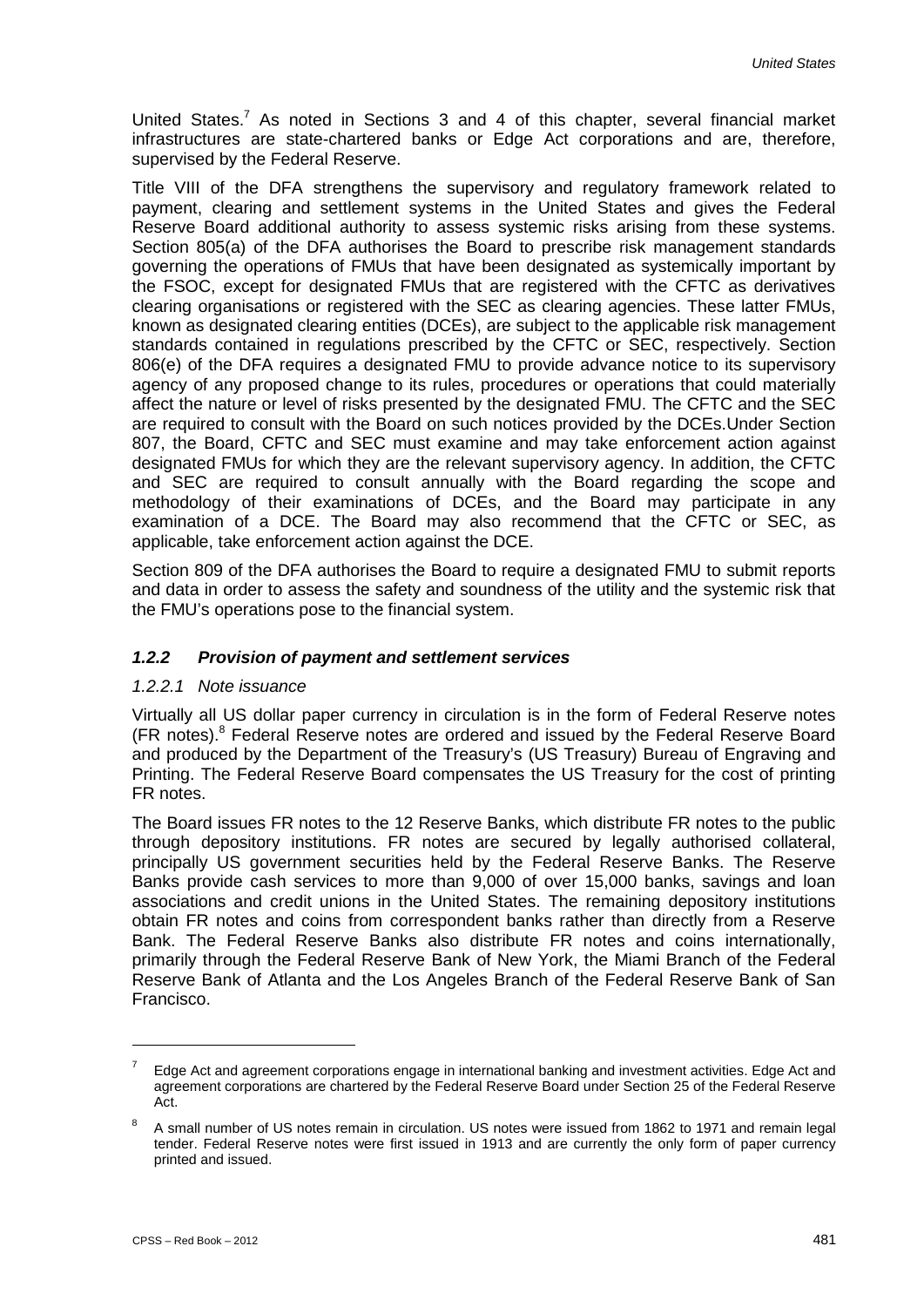# *1.2.2.2 Payment services to depository institutions*

The Federal Reserve Banks provide a variety of payment and other services to depository institutions. Federal Reserve payment services include the distribution of FR notes and coins; the collection and return of cheques; the electronic transfer of funds via the Fedwire Funds Service, FedACH and the National Settlement Service (NSS); and the electronic transfer of federal government securities via the Fedwire Securities Service.

Individuals and institutions that do not take deposits are generally not permitted direct access to Federal Reserve payment services, though these entities may use these services indirectly as customers of depository institutions. Section 806(a) of the DFA, however, makes designated FMUs eligible for Federal Reserve services. Specifically, the Board may authorise a Reserve Bank to establish and maintain an account and provide deposit and payment services to the designated FMU under terms and conditions that the Board deems appropriate.

The Monetary Control Act of 1980 (MCA) requires the Federal Reserve to charge fees for certain payment services provided to depository institutions, including, for example, cheque collection, FedACH, Fedwire Funds and the NSS. The MCA also specifies that the Federal Reserve is to set fees in such a way that revenues recover the costs of providing payment services over the long term. The Federal Reserve is also required to include in its cost calculations not only its actual operating expenses but also imputed costs, including financing costs and taxes as well as the profit that would have been earned if a private firm provided the services.

### *1.2.2.3 Fiscal agency and depository services*

The Federal Reserve Act provides that the Federal Reserve Banks will act as fiscal agents and depositories of the US government when required to do so by the Treasury Secretary. As fiscal agents and depositories for the federal government, the Reserve Banks auction Treasury securities, process electronic and cheque payments for the Treasury, collect certain funds owed to the federal government, maintain the Treasury's bank account and invest excess Treasury balances. The Reserve Banks also provide certain fiscal agency and depository services to other government agencies, government-sponsored enterprises (GSEs) and certain international organisations.

# **1.3 The role of other private and public sector bodies**

### *1.3.1 Financial intermediaries*

Financial intermediaries that provide payment services in the United States include more than 15,000 depository institutions.<sup>9</sup> These institutions can be classified as commercial banks or as thrift institutions, such as credit unions and savings and loan associations (S&Ls). These classifications determine what services financial institutions may provide to the public and the regulatory structure to which the institutions are subject.

Commercial banks accept demand and time deposits, make commercial loans and provide the public with other banking services, including payment services. At year-end 2010, there were around 6,500 commercial banks in the United States.

The term "depository institution", which is defined in Section 19(b)(1)(A) of the Federal Reserve Act, is commonly used in the United States to refer to a deposit-taking financial institution, or one that accepts deposits.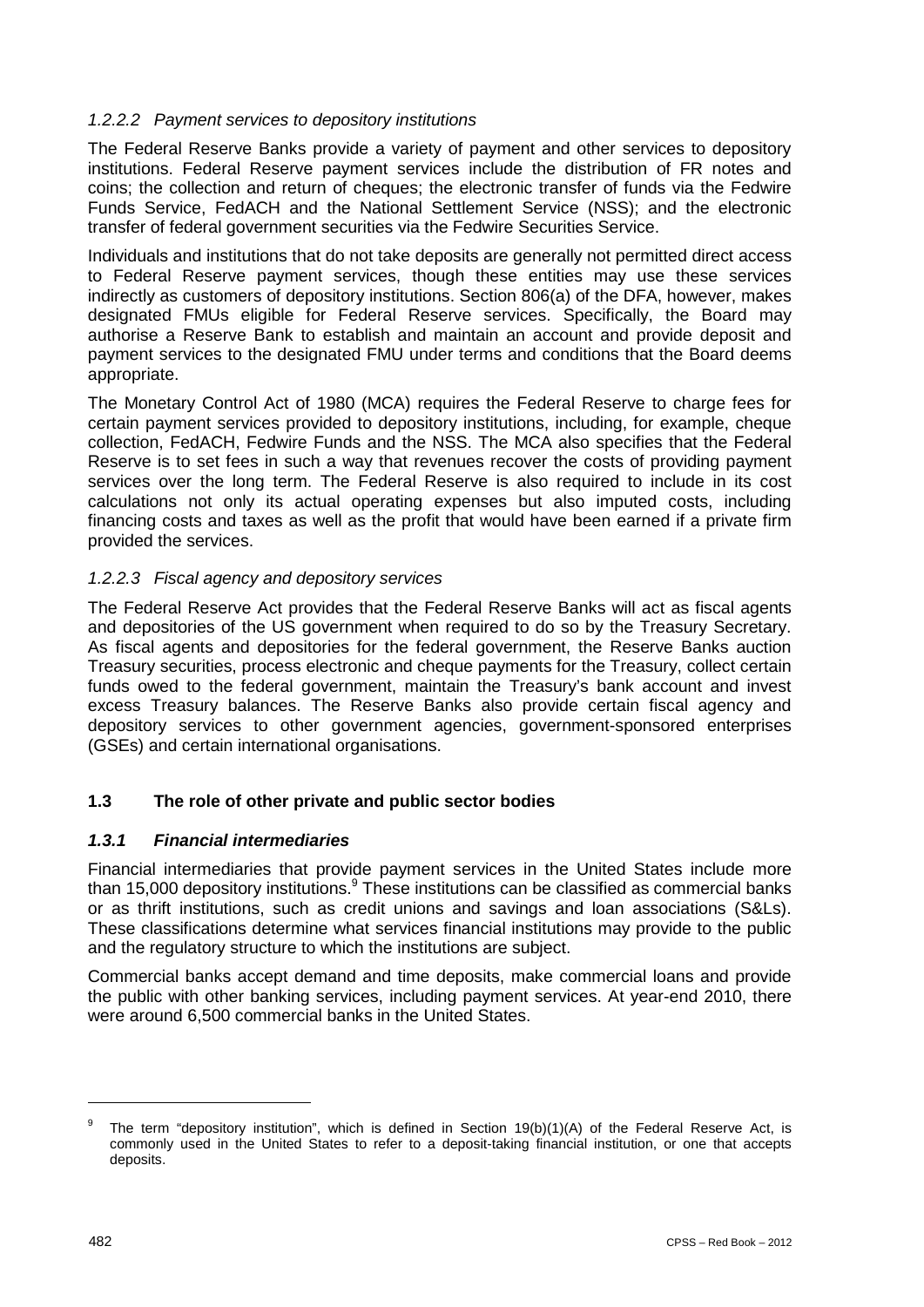Credit unions (state and federal) are cooperative organisations of individuals sharing a common affiliation, usually through employment with a particular company or organisation or membership in a labour union or church. Credit unions accept deposits of members' savings in the form of share purchases and pay interest, in the form of dividends on the shares, out of earnings. Credit unions also provide loans to members and provide transaction accounts upon which share drafts can be drawn. Federally chartered credit unions may provide and hold residential mortgages and issue credit and debit cards. At year-end 2010, there were nearly 7,500 credit unions in the United States.

S&Ls are federally or state-chartered and are required by law to make a certain percentage of their loans as home mortgages. They may be organised and owned by depositors, in which case they are called mutual associations, or they may be organised as stock-issuing corporations owned by shareholders. S&Ls can make consumer loans, offer negotiable order of withdrawal (NOW) accounts, issue credit and debit cards and offer certain types of commercial loans. Other savings institutions, such as federal savings banks, mutual savings banks and mutual stock banks, accept consumer deposits and invest primarily in residential mortgages and high-grade investment securities. Like S&Ls, these organisations may be owned by their depositors, in which case they are known as mutual savings banks, or they may be stock-issuing corporations owned by shareholders. At year-end 2010, there were almost 1,200 savings institutions (including S&Ls) in the United States.

#### *1.3.2 Other institutions that provide payment services*

Other organisations involved in providing payment services include so-called "nonbank banks", payment card companies and the United States Postal Service. Nonbank banks (or limited-service banks) can make loans or accept deposits but cannot do both. Because of this distinction, a nonbank bank avoids meeting the legal definition of bank under the Bank Holding Company Act of 1956. The Competitive Equality Banking Act of 1987 closed this loophole, but nonbank banks in existence before 1987 were permitted to continue to operate under certain restrictions.

Payment card companies license credit and debit card trademarks to financial institutions, authorise transactions and provide certain clearing and settlement services for transactions between banks. Visa and MasterCard are the two largest payment card networks operating in the United States, but several smaller payment card networks are common throughout the United States. Other card-issuing companies include national "travel and entertainment" card issuers and a number of major retailers that issue cards to their customers.

The United States Postal Service sells postal money orders, which can be used to make payments. The United States Postal Service issued 121 million postal money orders during 2010.

Other entities that play a role in the United States payment system include those that provide specialised payment and settlement services and those that perform standard-setting or rulewriting functions. In 2010, private organisations providing payment and settlement services in the United States included the following: The Clearing House, several cheque clearing houses and specialised financial intermediaries, such as securities clearing corporations and central securities depositories.<sup>10</sup>

NACHA, a non-profit association of financial institutions and regional payments associations, formulates and promulgates rules and standards for processing ACH transactions throughout

The Clearing House provides a range of large- and small-value electronic payment services, including the Clearing House Inter-Bank Payments System (CHIPS), a wire-transfer system, the Electronic Payments Network (EPN), an ACH network, and SVPCO, a cheque clearing service.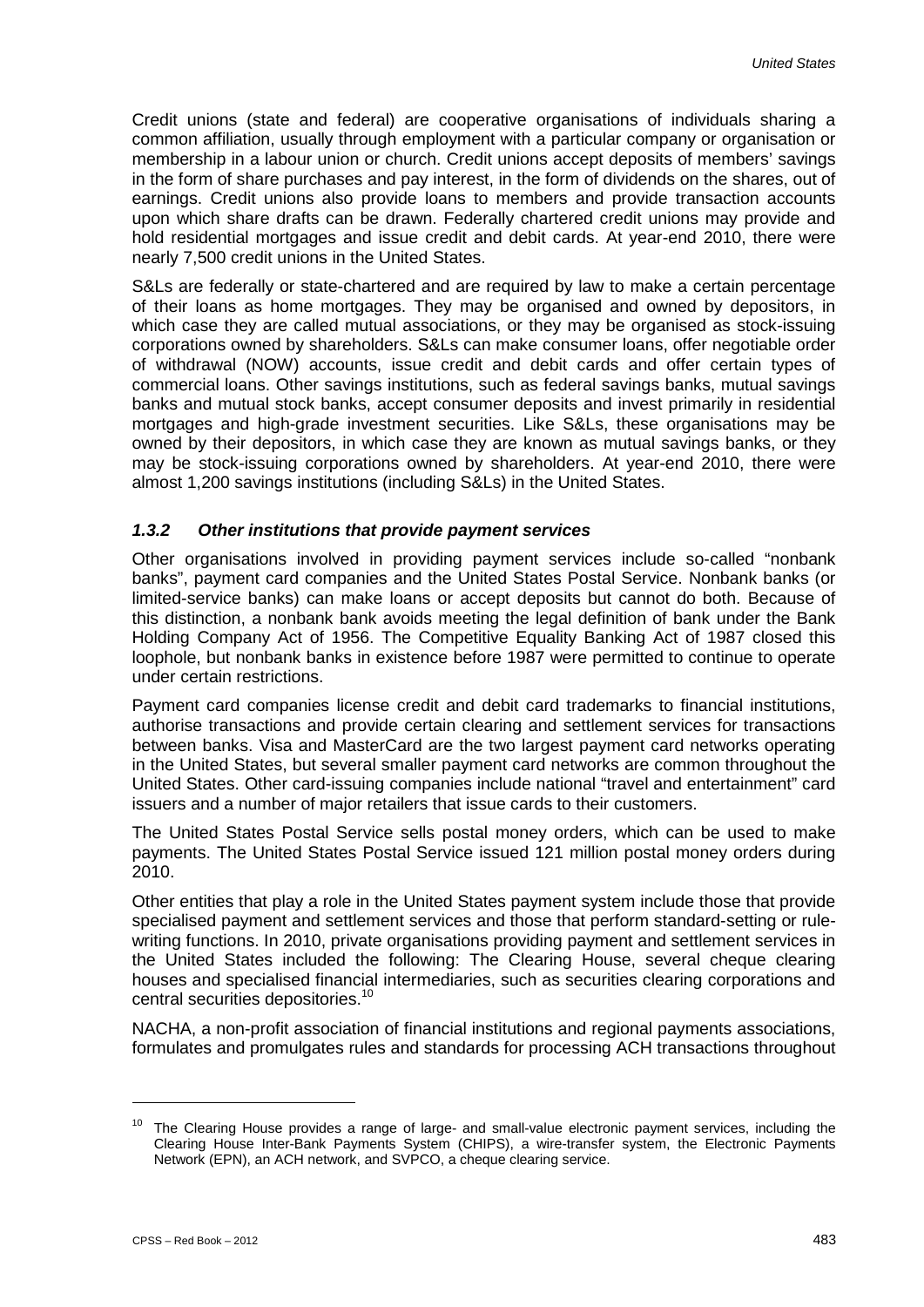the United States. In addition, regional ACH associations provide educational and promotional services to ACH participants.

# *1.3.3 Consumer Financial Protection Bureau (CFPB)*

Title X of the DFA created an independent Consumer Financial Protection Bureau within the Federal Reserve to ensure that consumers have access to financial markets and that such markets are fair, transparent and competitive. The CFPB assumed rule-making authority for most federal consumer financial protection statutes, including almost all of the EFTA, in July  $2011.<sup>11</sup>$ 

# **2. Payment media used by non-financial entities**

# **2.1 Cash payments**

Cash (FR notes and coins) is widely used as both a means of payment for many types of transactions and as a store of value in the United States and internationally. FR notes are issued by the Board and are printed in denominations of USD 1, 2, 5, 10, 20, 50 and 100. Coins are issued by the US Treasury's Mint in denominations of 1, 5, 10, 25, 50 cents and USD 1.

At year-end 2010, the value of notes and coins in circulation was USD 983 billion, of which USD 942 billion were notes. The amount of notes in circulation depends on the public's demand for them. Domestic demand largely results from the use of cash in transactions and is influenced primarily by prices for goods and services, income levels and population. US currency is also widely used outside the United States both for transactions and as a store of value. As much as two thirds of the value of US currency in circulation is estimated to be held abroad, primarily in USD 100 notes.

# **2.2 Non-cash payments**

### *2.2.1 Non-cash payment instruments*

In the United States, the money balances used by consumers and non-financial businesses to effect transactions are generally held as transaction deposits at depository institutions. These typically take the form of demand deposits, such as chequing accounts, NOW accounts and credit union share-draft accounts. At year-end 2010, the value of transaction accounts held at depository institutions was USD 1.1 trillion.

Savings accounts, money market deposit accounts, certain small and large time deposits, money market mutual funds and liquid investment assets, such as repurchase agreements and Eurodollar deposits, are less liquid but may nonetheless be used to fund payment activity. Some of these accounts, such as money market deposit accounts and mutual funds, may permit withdrawals of funds by cheque, often in minimum dollar amounts or in limited numbers. Savings deposits (including money market deposit accounts), retail money market mutual funds (general purpose only) and small time deposits totalled approximately USD 7.0 trillion at year-end 2010.<sup>12</sup>

The EFTA is explained in Section 1.1.2.

Small time deposits are issued in amounts under USD 100,000. Large time deposits, which do not include Eurodollar deposits, are issued in amounts of USD 100,000 or more.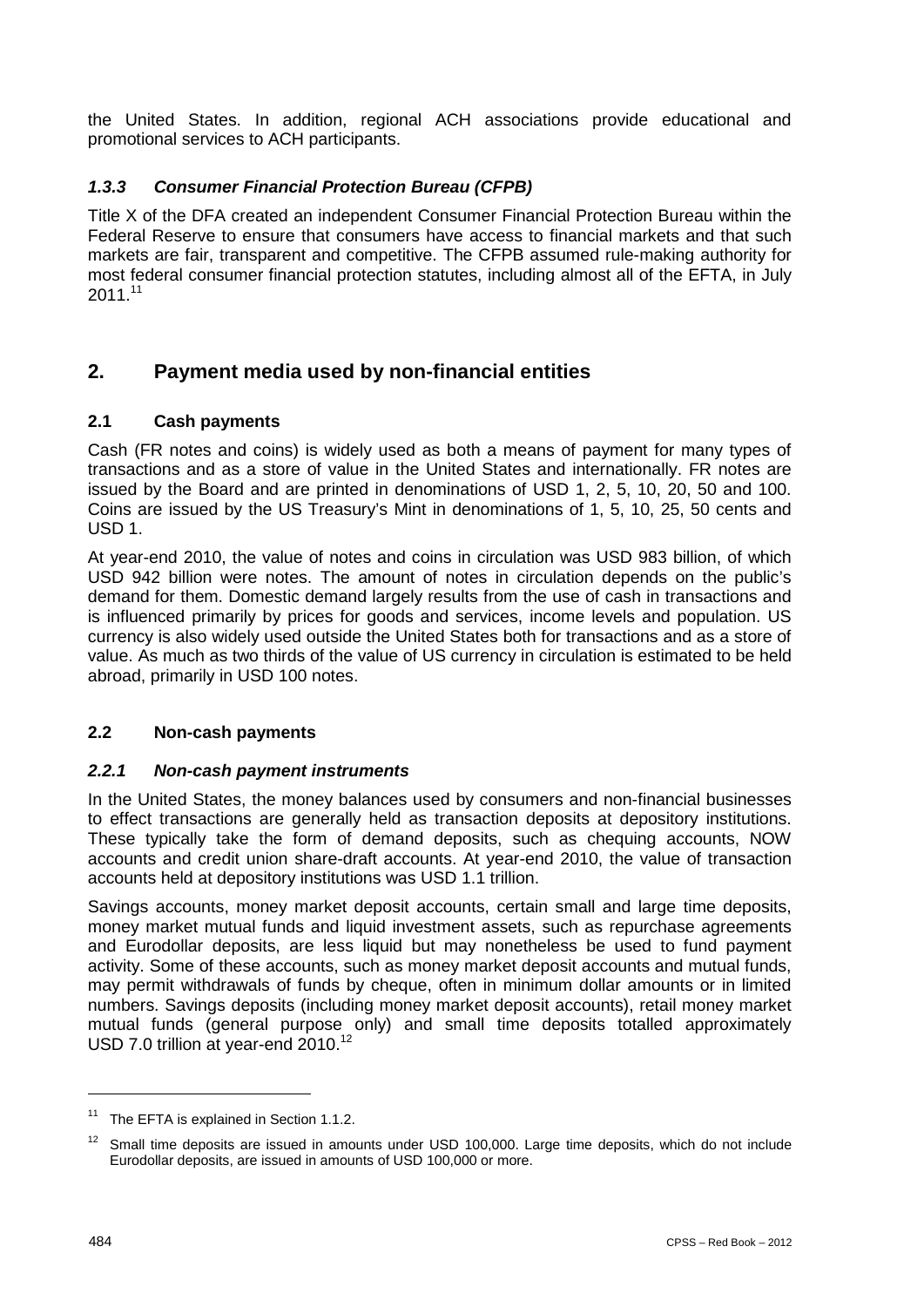#### *2.2.1.1 Paper cheques*

An estimated 22.8 billion cheques were paid in the United States in 2010, with a value of USD 29.0 trillion.<sup>13</sup> In 2009, cheques accounted for about 22% of US non-cash payments, compared to 32% of non-cash payments in 2006. From 2006 to 2009, the number of cheques paid declined about 7.1% per year whereas the overall number of non-cash retail payments rose 4.6% per year. Of the approximately 16.2 billion interbank paid cheques in 2010, about 8.0 billion, or 49%, cleared through the Federal Reserve Banks.

In addition, as facilitated by the Check 21 Act, almost all interbank cheques in the United States are now truncated and processed in electronic form. By 2009, an estimated 97% of all interbank cheques in the United States involved the replacement of the original paper cheque with electronic payment information at some point in the collection process. In December 2010, about 99.7% of interbank cheques received by the Federal Reserve Banks were deposited in electronic form and about 98.4% of the interbank cheques delivered by the Reserve Banks were presented electronically to the banks on which they were drawn.

#### *2.2.1.2 ACH credits and debits*

ACH transactions are a common form of electronic funds transfer used to make recurring and non-recurring payments. There were about 19.1 billion ACH transactions during 2010, representing USD 38.4 trillion, more than twice as many transactions as there were in 2000 and 30% more than there were in 2006.<sup>14</sup> ACH payments may be either credit or debit transactions. In an ACH credit transaction, funds flow from the originator to receiver and in a debit transaction, as with a cheque, funds flow from the receiver to the originator. ACH credit payments include direct deposit of payrolls, government benefit payments and corporate payments to contractors and vendors. Debit payments include cheques converted to ACH debits, one-time payments authorised via the internet or telephone, recurring mortgage and loan payments, insurance premiums, consumer bill payments and corporate cash concentration transactions.<sup>15</sup> In addition, businesses and individuals may use the ACH to make payments to or receive reimbursement from the federal government related to federal tax obligations. Much of the growth in ACH payments over the last decade has been for nonrecurring transactions such as consumer cheques that are converted into ACH payments by merchants and billers and for transactions initiated via the internet or telephone.

#### *2.2.1.3 Credit cards*

Credit cards combine a payment instrument with a credit arrangement. Some 21.4 billion credit card transactions were processed during 2010, valued at USD 2.0 trillion. General purpose credit cards are generally issued by a bank under a license from a payment card network, such as Visa or MasterCard, and typically involve a revolving credit agreement. There were 18.9 billion general purpose credit card transactions during 2010 valued at USD 1.7 trillion, along with 2.6 billion private label transactions valued at USD 175 billion.

#### *2.2.1.4 Debit cards*

-

Among non-cash payment types, debit cards grew the most over the past decade and have replaced cheques as the most frequently used non-cash payment instrument in the United States. These cards draw funds from a cardholder's transaction account (for instance, a

<sup>&</sup>lt;sup>13</sup> Inferred from the 2010 Federal Reserve Payments Study, www.frbservices.org/files/communications/pdf/ press/2010\_payments\_study.pdf.

<sup>&</sup>lt;sup>14</sup> See the 2010 Federal Reserve Payments Study.

<sup>&</sup>lt;sup>15</sup> Corporate cash concentration transactions are generally those initiated by an organisation to fund, or to consolidate funds, from its branches, franchises or agents.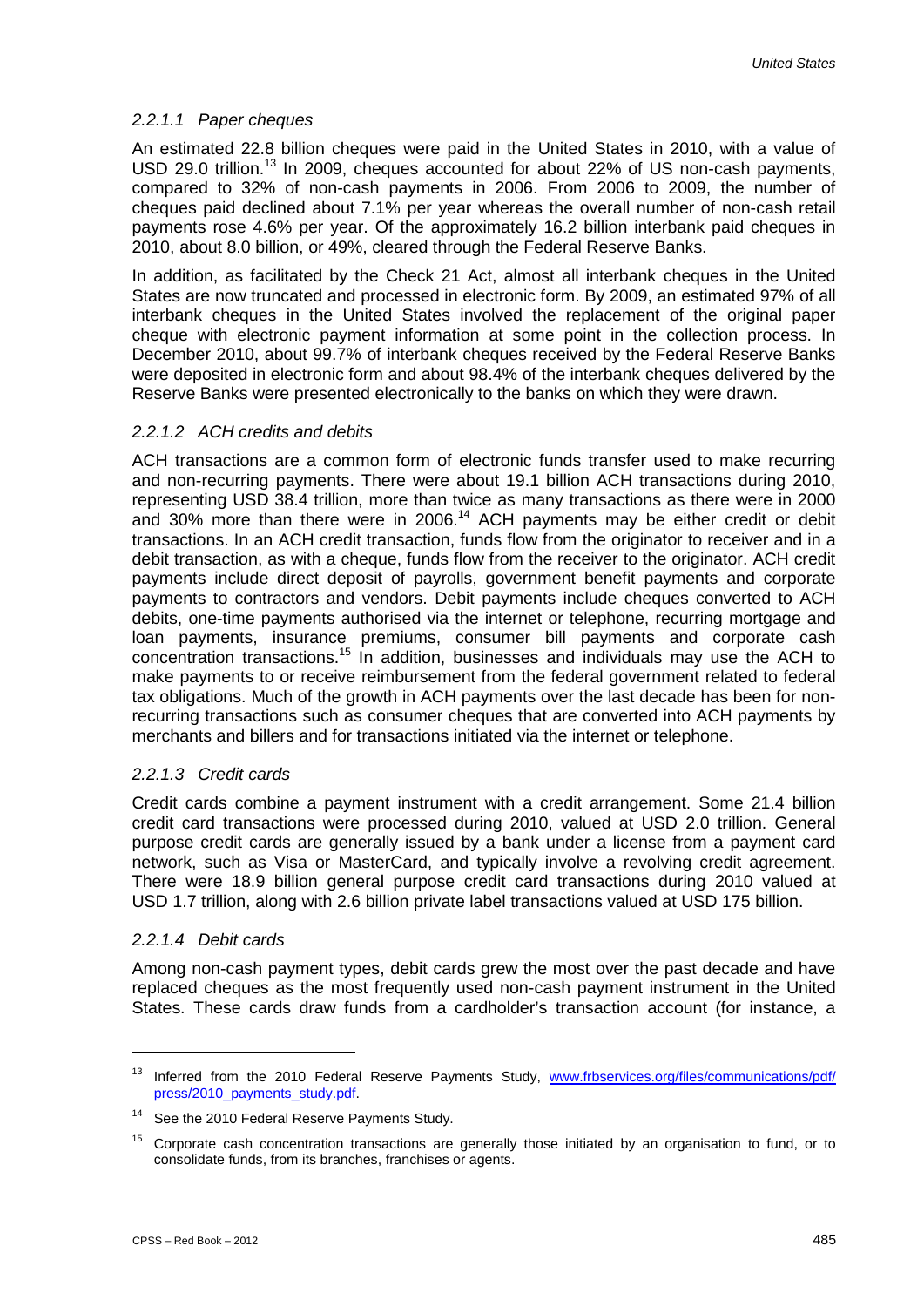transaction account) at an issuing bank. Some 43.8 billion debit card transactions were processed during 2010, valued at USD 1.6 trillion, compared with 26.0 billion processed during 2006, valued at USD 1.0 trillion. Debit cards are processed using either singlemessage systems or two-message systems. A single-message system is based on ATM/POS network technology that combines authorisation and clearing into one step in which transactions are usually authorised by entering a personal identification number (PIN) into a merchant's online terminal. A two-message system is based on credit card processing systems, in which the authorisation is completed in the first step and clearing is completed in a separate second step. Over 60% of debit card transactions were authorised using a twomessage system, virtually all of which were processed over the Visa and MasterCard networks. In 2010, there were 14 single-message networks. The majority of single-message payments were processed over the Visa and MasterCard single-message networks.

Prepaid cards have also grown substantially over the past decade. Prepaid cards facilitate access to non-traditional financial accounts. These cards include general purpose reloadable cards, sometimes used as a substitute for a traditional bank chequing account, and payroll and government benefit transfer (EBT) cards issued to take the place of paycheques and government benefit cheques. Prepaid cards include specific-purpose restricted-use EBT cards provided by governments, private label and general purpose gift cards issued by retail merchants and card networks and rebate cards. In 2009, prepaid cards were used for 6.0 billion transactions valued at USD 142 billion. Of these, there were 2.7 billion private label prepaid card payments, 1.3 billion general purpose card payments and 2.0 billion EBT card payments valued at USD 44.7 billion, USD 42.8 billion and USD 54.5 billion, respectively.

# *2.2.2 Interchange fee regulation*

Section 1075 of the DFA directs the Federal Reserve Board to issue rules relating to debit card interchange fees, network exclusivity arrangements and transactions routing. The Federal Reserve Board's Regulation II, Debit Card Interchange Fees and Routing, implements these provisions.

Interchange fee limitations do not apply to credit cards, issuers that (together with affiliates) have less than USD 10 billion in assets, debit cards issued pursuant to governmentadministered payment programmes or certain general-use prepaid cards. Covered issuers are permitted to receive an interchange fee up to a cap comprised of 21 cents per transaction plus 5 basis points of the value of the transaction. These issuers may also receive a small upward adjustment to the cap to account for fraud prevention costs.

In addition, the Board has prescribed rules prohibiting network exclusivity arrangements and routing restrictions in connection with electronic debit card transactions. In particular, all debit cards, regardless of the size of the issuer, must have at least two unaffiliated networks associated with them.

# **3. Payment systems (funds transfer systems)**

# **3.1 General overview**

In the United States, funds transfers occur primarily through the Fedwire Funds Service, CHIPS, the National Settlement Service (NSS), cheque clearing, ACH and payment card networks.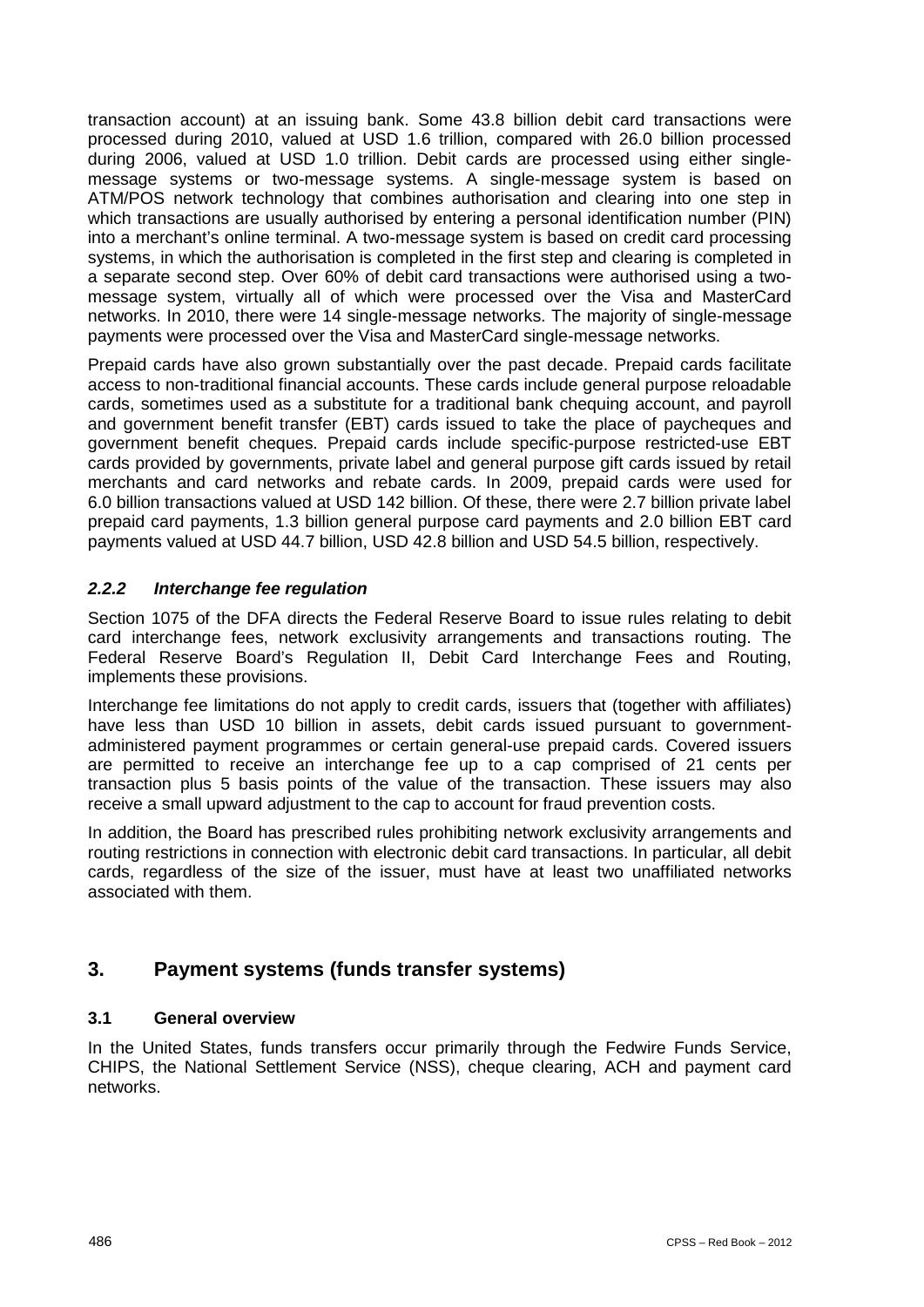# **3.2 Large-value payment systems**

There are two major large-value funds transfer systems in the United States: (i) the Fedwire Funds Service, operated by the Federal Reserve, and (ii) CHIPS, operated by The Clearing House Payments Company LLC. These payment systems are used by depository institutions and their customers to make large-value, time-critical US dollar transfers. In addition to the Fedwire Funds Service, the Federal Reserve also operates the National Settlement Service, which allows for multilateral settlement by clearing houses, financial exchanges and other clearing and settlement groups.

# *3.2.1 Fedwire Funds Service*

#### *3.2.1.1 Institutional framework*

The Fedwire Funds Service (Fedwire Funds), owned and operated by the Federal Reserve Banks, is a real-time gross settlement system that enables participants to send and receive final payments in central bank money for their own accounts and on behalf of customers. Under the Federal Reserve Act, the Federal Reserve Board is responsible for general supervision and oversight of the Reserve Banks' provision of Fedwire Funds.

#### *3.2.1.2 Participation*

An institution that maintains an account at a Federal Reserve Bank is allowed to be a Fedwire Funds participant. Institutions with accounts at a Reserve Bank may access the Fedwire Funds Service subject to the conditions detailed in Operating Circular 6 and the PSR policy. These institutions include Federal Reserve member banks, non-member depository institutions and certain other institutions, such as US branches and agencies of foreign banks. The US Treasury and other federal agencies also participate in the Fedwire Funds Service as fiscal principals. Some 8,300 participants are able to initiate or receive funds transfers over Fedwire Funds.

### *3.2.1.3 Types of transactions*

Participants use the Fedwire Funds Service to send or receive time-critical payments for their own accounts or on behalf of corporate or individual clients, to settle positions with other financial institutions or clearing arrangements and to submit federal tax payments. The Fedwire Funds Service processed an average of approximately 497,000 payments per day in 2010. The total value of funds transfers originated during 2010 was approximately USD 608 trillion.

#### *3.2.1.4 Operation of the system and settlement procedures*

The Fedwire Funds Service is a real-time credit transfer service. Participants originate funds transfers by instructing a Federal Reserve Bank to debit funds from the originator's account at the Reserve Bank and credit funds to the account of another participant. Fedwire Funds processes and settles payment orders individually throughout the operating day. Payment to the receiving participant over Fedwire Funds is final and irrevocable when the amount of the payment order is credited to the receiving participant's account or when notice is sent to the receiving participant, whichever is earlier.

Participants can access Fedwire Funds through computer-to-computer and browser-based electronic access services. Participants conducting large volumes of funds transfers typically use the computer-to-computer service, FedLine Direct. Participants conducting small to moderate volumes of funds transfers typically use the browser-based service, FedLine Advantage. In addition, participants can access the Federal Funds Service by telephone using the Federal Reserve Banks' offline access channel.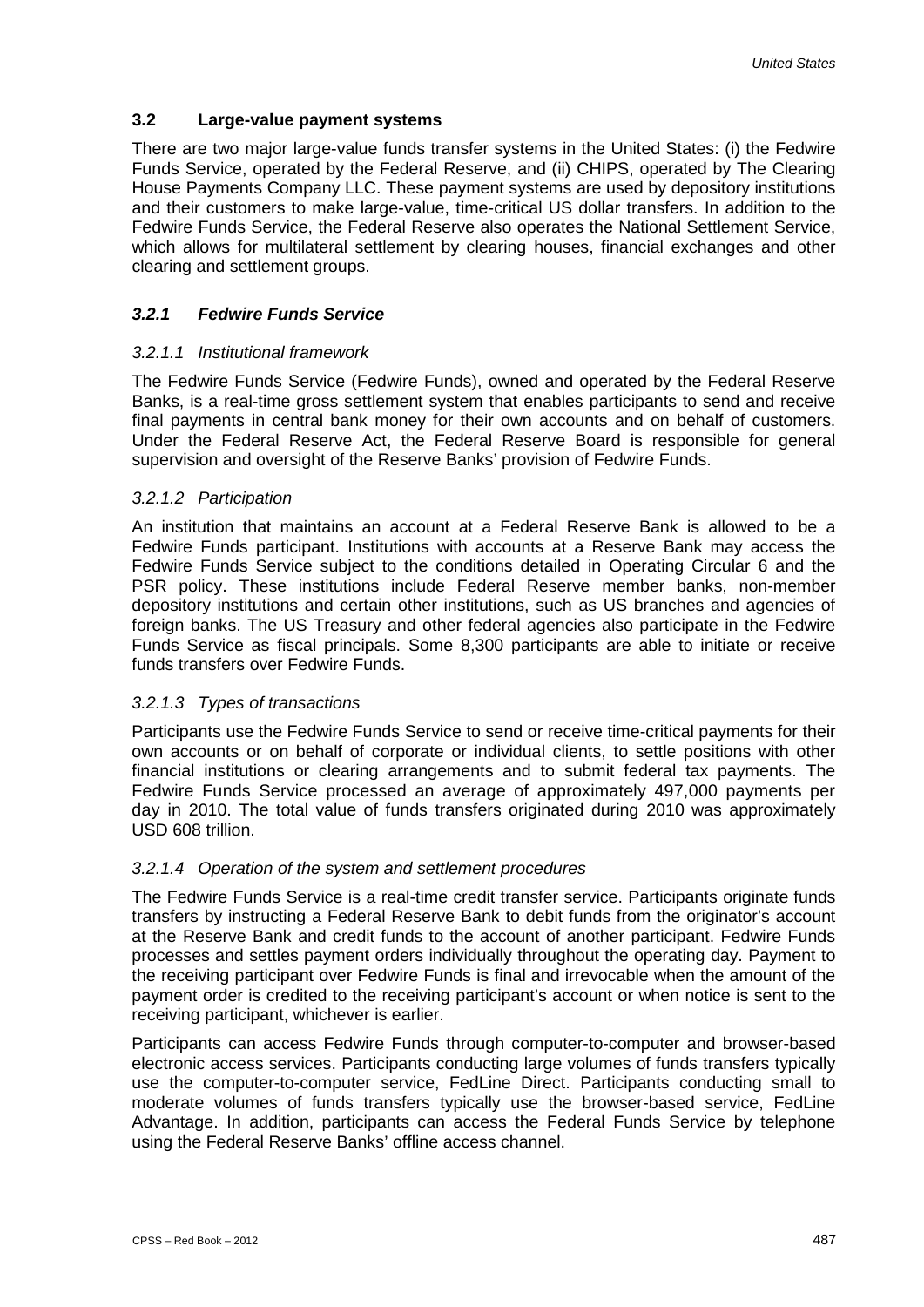The Fedwire Funds operating hours for each business day begin at 21:00 eastern time (ET) on the preceding calendar day and end at 18:30 ET, Monday through Friday, excluding designated holidays. For example, processing on a non-holiday Monday begins at 21:00 ET on Sunday night and ends at 18:30 ET Monday night. The deadline for third-party transfers, those initiated or received by a participant on behalf of a customer, is 18:00 ET. Offline transfers generally cannot be initiated before 09:00 or after 18:00 ET (17:30 for third-party transfers). Under certain circumstances, online and offline operating hours may be extended.<sup>16</sup>

# *3.2.1.5 Risk management*

Intraday central bank credit in the form of daylight account overdrafts may be available to holders of accounts at the Federal Reserve Banks, including participants in Fedwire Funds, subject to the terms and conditions set forth in the Federal Reserve Board's PSR policy. Fedwire Funds participants may use daylight overdrafts to facilitate payments throughout the operating day. In 2010, aggregate average daylight overdrafts for funds transfers averaged USD 2.4 billion per day and aggregate peak daylight overdrafts for funds transfers averaged USD 13.2 billion per day, which was about 0.6% of the average gross value of transfers settled each day.

Because funds transfers over Fedwire Funds settle in central bank money with immediate finality, credit risk to the receiving institutions is eliminated. To the extent that the Federal Reserve Banks provide daylight credit to a Fedwire Funds participant, they expose themselves to direct credit risk from participants. The PSR policy sets forth controls and other terms and conditions to mitigate this credit risk while providing sufficient liquidity to account holders for making payments. The PSR policy provides for risk assessments, net debit caps and daylight overdraft fees to control and limit exposures of Federal Reserve Banks to their depository institutions while also incentivising collateralisation to limit credit risk.

To manage operational risk, the Federal Reserve Banks have a number of procedures in place that ensure the resilience of the Fedwire Funds Service, including out-of-region backup facilities for Fedwire Funds applications and all integral support and related functions. The Reserve Banks routinely test the Fedwire Funds business continuity procedures across a variety of contingency situations, including unavailability of facilities, hardware, network or staff, to ensure timely resumption of Fedwire Funds operations in the event of a local, regional or widespread disruption. The Fedwire Funds applications and associated recovery procedures are regularly enhanced and tested to address various emerging risk scenarios.

# *3.2.2 Clearing House Interbank Payments System (CHIPS)*

### *3.2.2.1 Institutional framework*

CHIPS is a real-time computerised system for transmitting and settling US dollar payments among its participating banks. CHIPS is operated by The Clearing House Payment Company LLC (PaymentsCo), which is an affiliate of The Clearing House Association LLC (The Clearing House). CHIPS is subject to supervision and examination by the Federal Reserve and other federal bank supervisory agencies, under the auspices of the Federal Financial Institutions Examination Council. Also, PaymentsCo, on the basis of its role as the operator of CHIPS, has been designated as systemically important by the FSOC, and under Title VIII of the DFA the Federal Reserve is its supervisory agency.

 $16$  A complete time schedule and list of holidays is available in Appendix B of OC 6. Additionally, guidelines pertaining to the extension of Fedwire hours are available in OC 6.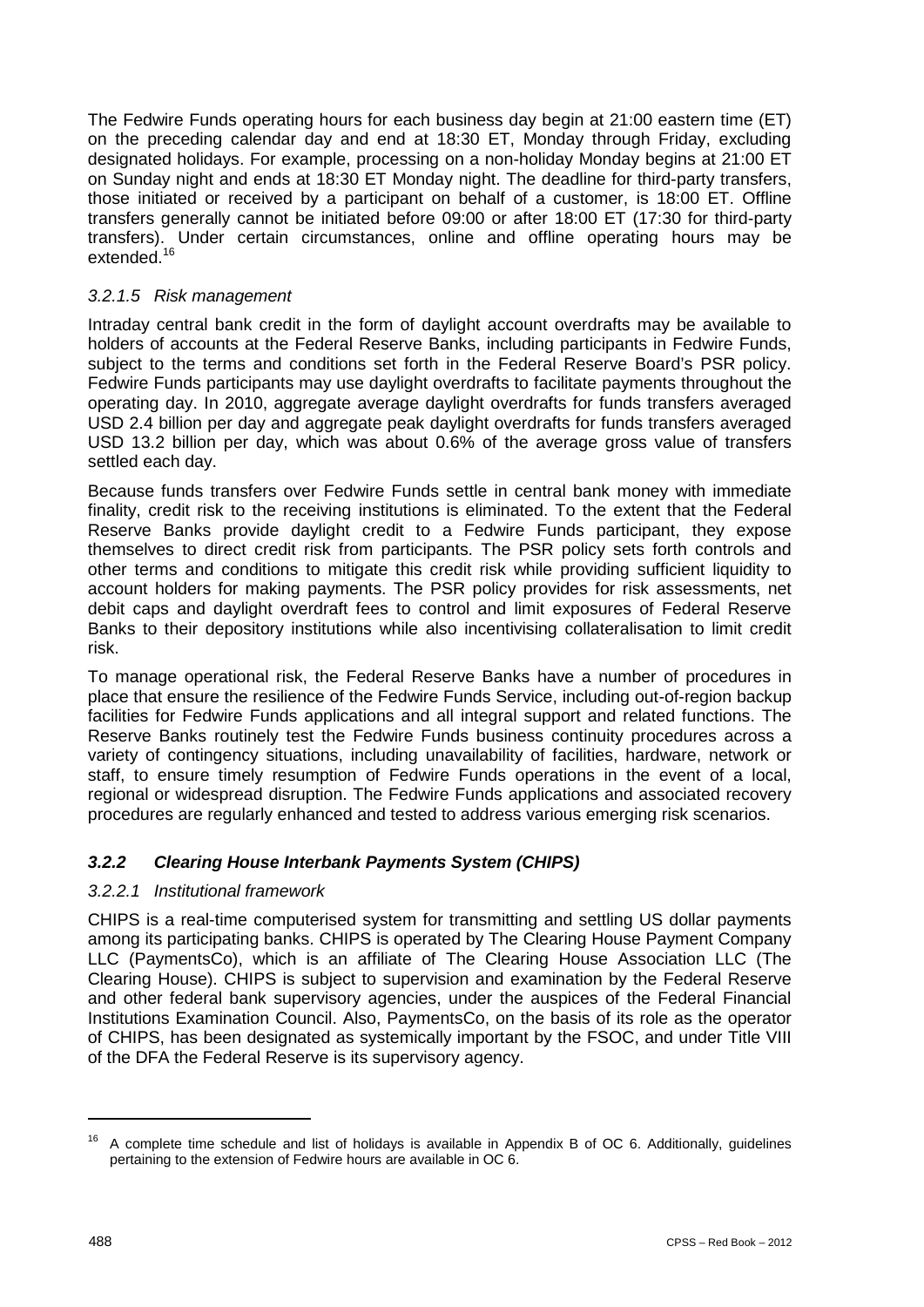#### *3.2.2.2 Participation*

Participation in CHIPS is available to depository institutions resident in the US that meet the requirements detailed in the CHIPS rules.<sup>17</sup> CHIPS participants must reside in the United States and be subject to supervision by US state or federal banking supervisors. A non-participant wishing to send payments over CHIPS must employ a CHIPS participant to act as its correspondent or agent. There are approximately 50 participants in CHIPS.

#### *3.2.2.3 Types of transactions*

Participants use CHIPS to settle a variety of large-value international and domestic payments, including those associated with the adjustment of correspondent balances, commercial transactions, bank loans and securities transactions. CHIPS processed an average of approximately 361,000 payments per day during 2010. The total value of transfers originated during 2010 was approximately USD 365 trillion.

#### *3.2.2.4 Operation of the system and settlement procedures*

CHIPS is a real-time final settlement system that continuously matches, nets and settles payment messages. Payment messages are sent to CHIPS through a multiprotocol label switching network or, as a backup, an integrated-services digital network. On a daily basis, the system provides real-time finality for all payment orders released from the CHIPS queue. To achieve real-time finality, payment orders are settled on the books of CHIPS against positive positions, simultaneously offset by incoming payment orders or both.

To facilitate settlement, the CHIPS prefunded balance account (CHIPS account) was established at the Federal Reserve Bank of New York. Under the real-time finality arrangement, each CHIPS participant has a pre-established opening position requirement, which, once funded via a Fedwire Funds transfer to the CHIPS account, is used to settle payment orders throughout the day.<sup>18</sup> A participant cannot send or receive CHIPS payment orders until it transfers its opening position requirement to the CHIPS account. Opening position requirements can be transferred into the CHIPS account any time after the opening of CHIPS and Fedwire Funds at 21:00 ET. All participants must transfer their requirement no later than 09:00 ET. After a participant has paid its opening position requirement, it is permitted to transfer additional funds (known as supplemental funds) to the CHIPS account throughout the day to facilitate the settlement of priority and non-priority payments.<sup>19</sup>

During the operating day, participants submit payment orders to a centralised queue maintained by CHIPS. An optimisation algorithm searches the centralised queue for payment orders to settle, subject to restrictions contained in the CHIPS rules. When an opportunity for settlement involving one, two or more payment order(s) is found, the optimisation algorithm releases the relevant payment orders from the central queue and simultaneously marks the CHIPS records to reflect the associated debits and credits to the relevant participants' positions. Submitting participants may remove payment orders from the queue at any time prior to the daily cut-off time for the system (17:00 ET). Debits and credits are only reflected in CHIPS's records and are not recorded on the books of the Federal Reserve Bank of New York. Under New York law and CHIPS rules, payment orders are finally settled at the time of release from the central CHIPS queue.

<sup>&</sup>lt;sup>17</sup> CHIPS Rules are posted on the CHIPS website at **http://chips.org.** 

<sup>&</sup>lt;sup>18</sup> PaymentsCo establishes the amount of a participant's opening position requirement using a formula that is based on the latest transaction history of each participant.

 $19$  Priority payments are sent to a receiving participant without regard to certain maximum position limits.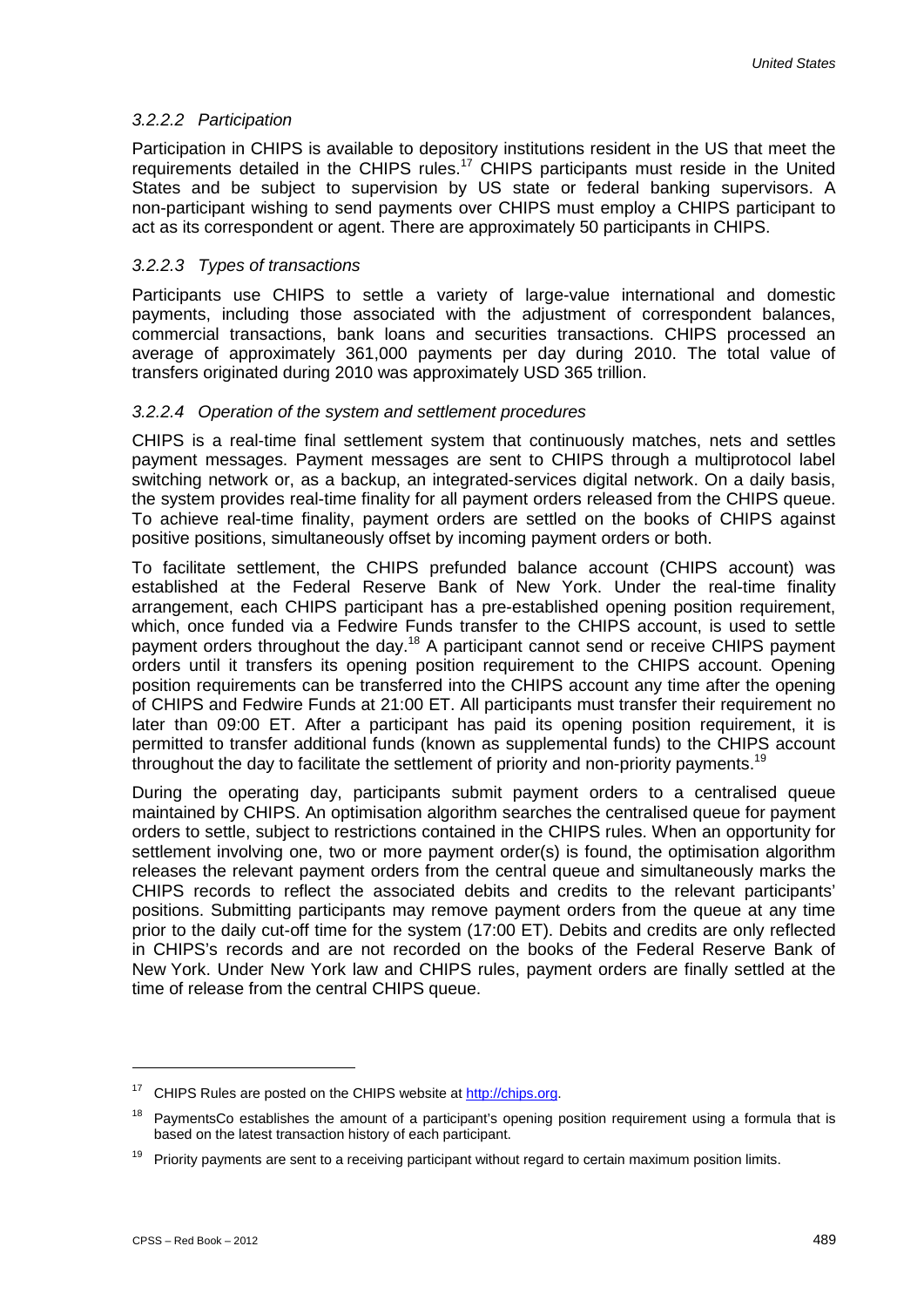At 17:00 ET, CHIPS attempts to match, net and release as many of the remaining payment orders as possible, although no participant is allowed to incur a negative position. As soon as this process is complete, any unreleased payment orders remaining in the queue are tallied on a multilateral net basis. The resulting net position for each participant is provisionally combined with that participant's current position (which is always zero or positive) to calculate the participant's final net position, and if that position is negative, it is the participant's closing position requirement.

Each participant with a closing position requirement must transfer its requirement to the CHIPS account via Fedwire Funds in order to release its remaining payment orders. These funds, once paid via a Fedwire Funds transfer, are credited to participants' balances in CHIPS. Once all of the Fedwire Funds transfers have been received, CHIPS can release and settle all remaining payment orders in the CHIPS queue. Although each participant with a closing position requirement is expected to send a Fedwire Funds payment order in the amount of that requirement to the CHIPS account, it is possible that a bank may not do so. In that case, unreleased payment orders remaining in the queue are tallied again on a multilateral basis, adjusted by the addition of amounts from the other participants that have paid their closing position requirements. This procedure allows CHIPS to release as many payment orders as possible. Payment orders still remaining in the queue will expire.<sup>20</sup> After completion of this process, CHIPS transfers to those participants who have any balances remaining the full amount of those positions, reducing the amount of funds in the CHIPS account at the Federal Reserve to zero by the end of the day.

### *3.2.2.5 Risk management*

CHIPS requires participants to deposit a predetermined amount each day prior to the start of business. During the operating day, CHIPS does not release any payment message from the queue, and therefore does not settle any payment message, unless it can be debited against the participant's current position and no participant's current position is permitted to fall below zero. CHIPS also caps the maximum positive position that any participant can accumulate; this mitigates against the risk of too much liquidity pooling among a few participants, thus affecting the efficiency of the overall settlement process. All payment messages are final upon release to the receiving participant.

Each CHIPS participant is required to have access to sources of credit and liquidity sufficient to pay promptly each day its opening position requirement and its closing position requirement. Participants must be regulated by a US state or a federal bank regulatory authority to ensure that participants are examined on a regular basis and are operating in a sound manner. Each participant is also subject to a credit evaluation by PaymentsCo. CHIPS participants are required to file copies of their annual financial statements and are subject to a periodic review by the PaymentsCo board.

### *3.2.3 National Settlement Service (NSS)*

### *3.2.3.1 Institutional framework*

The National Settlement Service, owned and operated by the Federal Reserve Banks, is a multilateral settlement service used to settle for clearing houses, financial exchanges and other clearing and settlement arrangements. Under the Federal Reserve Act, the Federal Reserve Board is responsible for general supervision and oversight of the Reserve Banks' provision of NSS.

 $20$  Expiration of a payment order is treated as if the payment order was cancelled by the sending participant.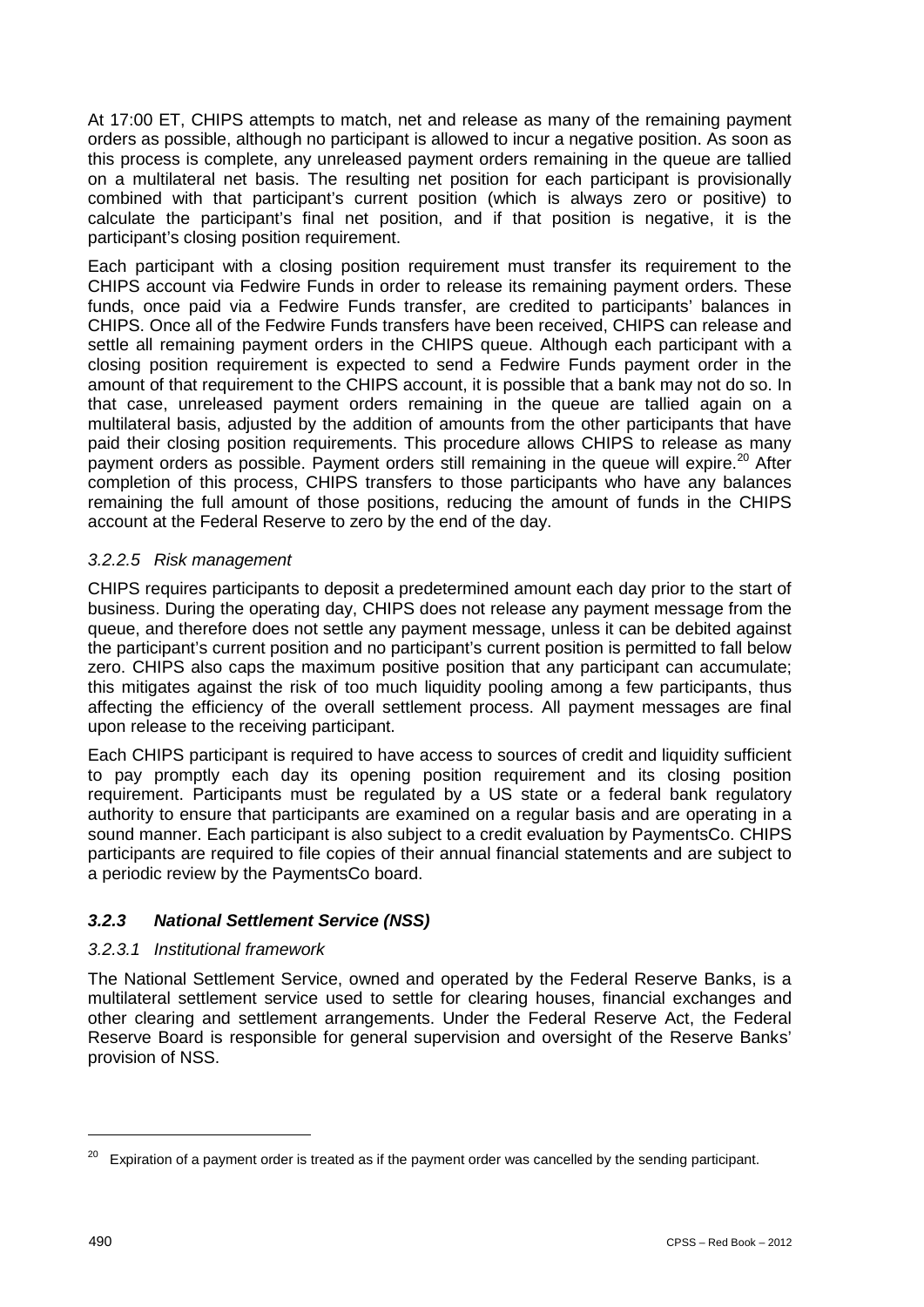#### *3.2.3.2 Participation*

An NSS arrangement consists of a designated settlement agent and a group of depository institutions with accounts at a Reserve Bank that settles for the participants in the clearing arrangement. Each arrangement designates a settlement agent to submit settlement files to a Reserve Bank on behalf of the settlers. Settlement agents are not required to be depository institutions or to have accounts at the Federal Reserve. Their responsibilities include determination of settlement amounts by settler and electronic submission of NSS settlement files to the Federal Reserve Banks. At year-end 2010, 1,097 active settlers were part of 19 NSS arrangements established by financial market infrastructures, cheque clearing associations and ACH networks.

### *3.2.3.3 Types of transactions*

NSS files multilaterally settle payments among a group of settlers in the private sector cheque clearing houses, the private sector ACH network and the securities settlement systems or other clearing houses that use NSS. In 2010, NSS processed approximately 7,000 settlement files and around 520,000 settlement entries. The total value of settlements during 2010 was approximately USD 14.5 trillion.

#### *3.2.3.4 Operation of the system and settlement procedures*

NSS provides an automated electronic mechanism for submitting multilateral settlement files to the Federal Reserve Banks. A settlement file contains a listing of the participants, the settlers (either the participant itself or the participant's correspondent) and the dollar amount of the debit or credit to be posted to the settler's account. For each file to be valid, debits must equal credits. If various validity checks are satisfied, the Federal Reserve accepts the file for processing and sends an acknowledgement to the agent. Settlement is final at the point when the settlement file is processed. OC 12 governs settlement over NSS. Each debit on the NSS settlement file is checked against the account balance and intraday credit available to the settlers in their Reserve Bank accounts to determine if it can be posted. In some instances, debits may be rejected if a settler does not have a sufficient balance, or sufficient intraday credit, to cover the debit. When all debit entries on the settlement file have been posted, NSS posts the corresponding credit balances. All postings are final and irrevocable when processed. When all credits have been posted, the settlement for that file is complete and an acknowledgement message is sent to the settlement agent.

The NSS business day begins at 08:30 and ends at 17:00 ET, Monday through Friday, excluding designated holidays. Under certain circumstances, hours can be extended. Files submitted earlier than 08:30 ET are queued for processing beginning at 08:30 ET.

#### *3.2.3.5 Risk management*

Intraday central bank credit in the form of daylight account overdrafts may be available to NSS settlers to mitigate the liquidity risks they face intraday. In addition, immediate settlement finality and the ability for settlement agents to fund settlement accounts using the Fedwire Funds Service enable NSS settlers to manage their credit and liquidity risks. The Federal Reserve Banks manage operational risk using the tools discussed in Section 3.2.1.5.

The primary source of liquidity risk to participants in an NSS arrangement is the inability of a settler to fund its debit balance. If a settler has insufficient funds to fund its balance, the agent is contacted and must either request that the rejected debit balance be re-processed, arrange for the amount of the rejected balance to be transferred to the settlement account via the Fedwire Funds Service or cancel the settlement file.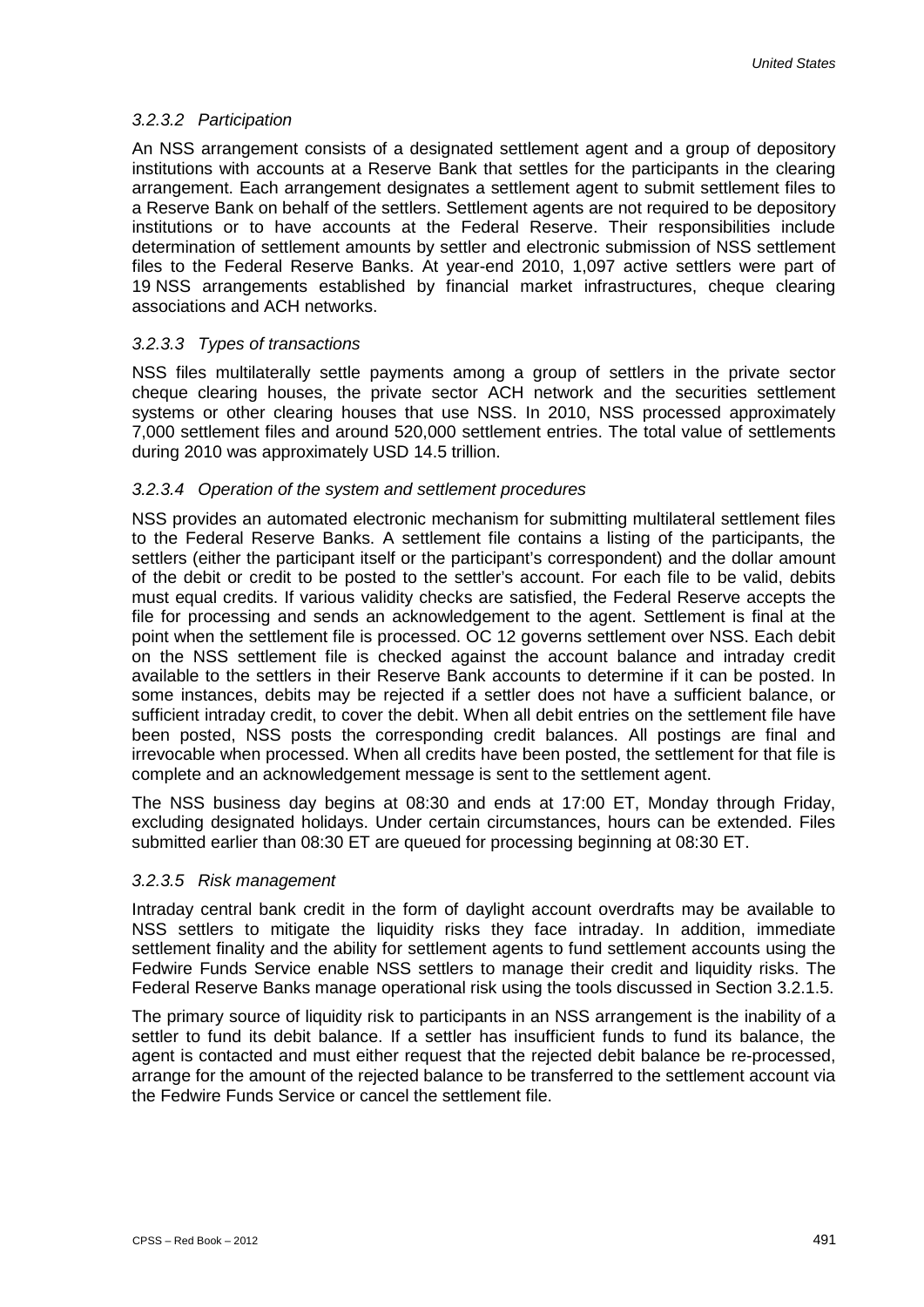# **3.3 Retail payment systems**

# *3.3.1 Cheque clearing systems*

Depository institutions paid an estimated 22.8 billion cheques in the United States during 2010. Approximately 26% of those cheques were deposited in the same institution on which they were drawn (ie "on-us" cheques) and, therefore, were settled via accounting entries on the books of the paying institution. The remaining 74% were cleared and settled through interbank mechanisms. Approximately 52% of the cheques cleared through interbank mechanisms were cleared through direct exchange (presentment), local cheque clearing houses and correspondent bank networks; the rest were cleared through the Federal Reserve Banks.

### *3.3.1.1 Operation of the cheque collection mechanism*

In the wake of the Check 21 Act (see Section 2.2.1.1), the vast preponderance of interbank cheque clearing arrangements are now electronic. Accordingly, much of the infrastructure formerly used to process and deliver paper cheques between banks has ceased to exist. For example, as recently as 2003 the Federal Reserve Banks managed 45 cheque clearing centres. By February 2010, the Reserve Banks had ceased operations at all but one of these paper cheque processing centres. The Reserve Banks have also discontinued their air transportation networks for cheques. In addition, many of the private arrangements for exchanging paper cheques, including local clearing houses and ground courier services, have been discontinued.

Typically the first depository institution to receive a paper cheque "truncates" that cheque, using scanning equipment to capture both an image of the cheque and the information contained in the magnetic ink character recognition (MICR) line printed along the bottom of the cheque. A paper cheque may even be truncated prior to its receipt by the first bank that handles the item. For example, in a process known as "remote deposit capture", a cheque's payee, such as a merchant, uses scanning equipment at the point of sale to capture the aforementioned data elements from the paper cheque and, by agreement, deposits the cheque electronically with its bank.

Once a paper cheque has been truncated, banks typically handle the item electronically thereafter. A bank may collect an electronic item by depositing it with a correspondent bank or a Federal Reserve Bank. Correspondent banks that have established relationships with other correspondent banks may present electronic items drawn on each other directly. Smaller institutions generally use the electronic cheque handling services offered by clearing houses, correspondent banks or the Federal Reserve Banks. If necessary, as authorised by the Check 21 Act, a bank handling an electronic item may create a legally equivalent paper substitute cheque for delivery to a subsequent bank or bank customer that does not accept cheques electronically.

While the Check 21 Act has radically transformed the means by which cheques are cleared in the United States, it has not had a substantial effect on the settlement of cheques. Correspondent banks settle the cheques they collect for other institutions through accounts on their books. Paying banks generally settle with correspondent banks using the Federal Reserve's Fedwire Funds Service. Cheque clearing houses generally net payments. Settlement among cheque clearing house participants generally occurs through direct transactions between members, through designated settlement banks or through the Federal Reserve's NSS.

The Federal Reserve settles the cheques it collects by posting entries to the accounts that depository institutions maintain with the Federal Reserve. The account of the collecting institution is credited, and the account of the paying institution is debited, for the value of the deposited cheques in accordance with funds availability schedules maintained by the Federal Reserve, which reflect the time normally needed for the Federal Reserve to receive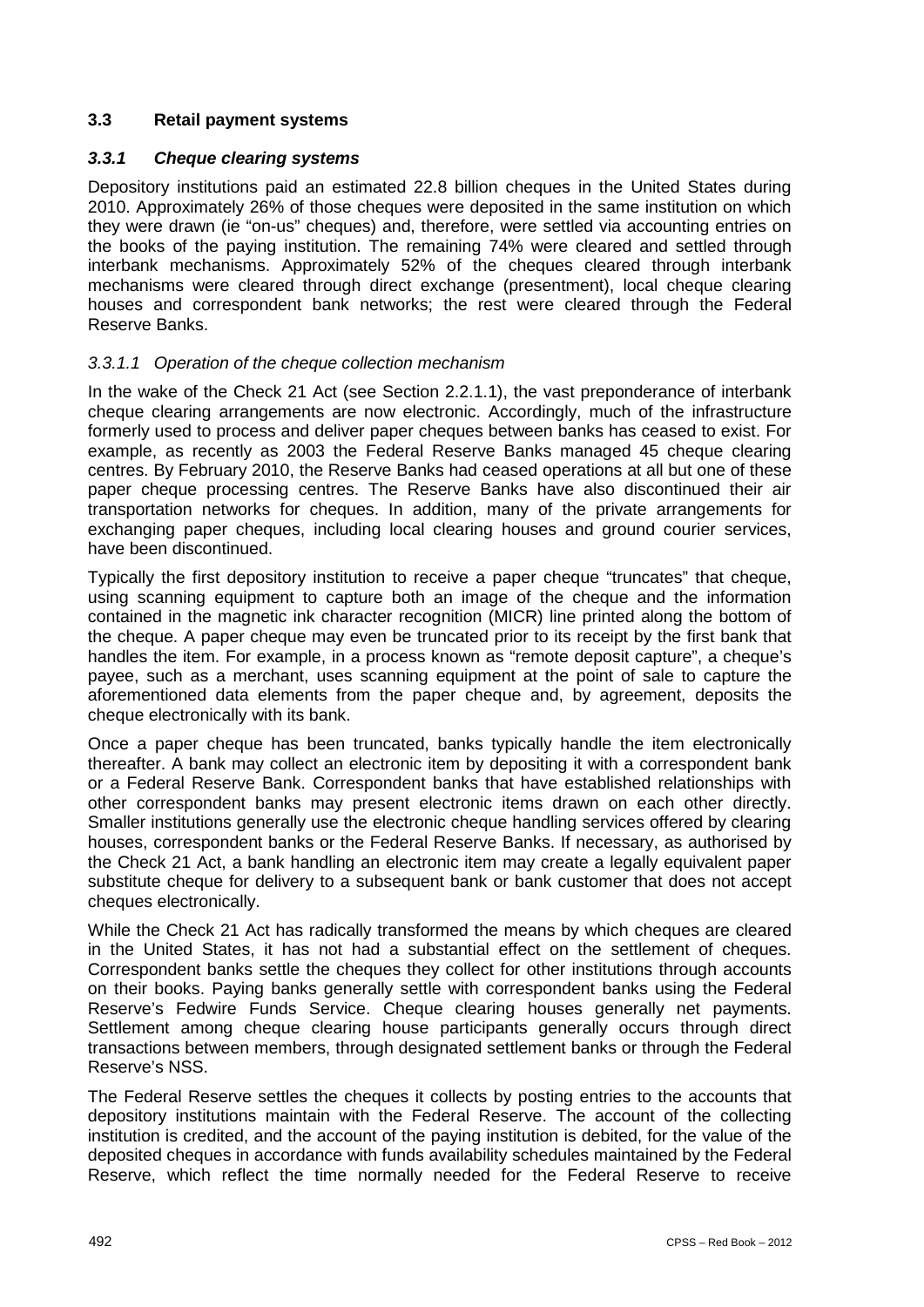settlement from the paying institutions. Collecting institutions usually receive credit on the day of deposit or the next business day.

# *3.3.2 Automated clearinghouse (ACH)*

ACH is a nationwide electronic file transfer mechanism that processed 19.2 billion credit and debit transfers initiated by depository institutions through electronically originated batches during 2010. The Federal Reserve is one of the nation's two ACH operators; The Clearing House's Electronic Payments Network (EPN) is the sole private sector ACH operator.

#### *3.3.2.1 Operation of the ACH system*

The Federal Reserve maintains centralised application software used to process ACH payments submitted to the Federal Reserve Banks through the FedACH system. Depository institutions electronically deliver files to and receive files from the Federal Reserve Banks through a variety of electronic-access options. EPN and the Federal Reserve Banks rely on each other for the processing of ACH transactions in which either the originating depository institution or the receiving depository institution is not their customer. These inter-operator transactions are settled by the Federal Reserve.

ACH transactions processed by the Federal Reserve are settled through depository institutions' accounts at the Federal Reserve. Settlement for ACH credit transactions processed by the Federal Reserve Banks is final when transactions are posted to the receiving depository institutions' accounts, which is currently at 08:30 ET on the settlement date. Credit for Federal Reserve ACH debit transfers is not final at settlement. Credit for debit items is available to the originating depository institution on the settlement date but is not final until the banking day following the settlement date. FedACH is governed by Operating Circular 4, which, subject to certain exceptions, incorporates the Operating Rules of NACHA (see Section 1.3.2). Transactions processed by EPN are settled on a net basis using the National Settlement Service.

### *3.3.3 Payment card networks*

Credit card and debit card networks provide communications, transaction authorisation and interbank financial settlement for financial institutions. Payment card networks establish uniform operating policies, procedures and controls. Some major networks are publicly traded companies. The largest credit card and signature-based debit card networks in the United States are Visa and MasterCard. American Express and Discover are also major card networks. There were also several smaller debit card networks operating in the United States during 2010.

#### *3.3.3.1 Operation of payment card networks*

Credit card and debit card networks sort and route transaction data from acquiring banks to issuing banks over proprietary networks. The networks generally settle on a net basis with the acquiring and issuing banks daily, although typically with a one- or two-day lag between payment initiation and settlement. Generally, the networks use the acquiring and issuing banks' aggregated transaction information to compile each bank's net settlement position. Member banks may be required to maintain collateral with the networks' settlement banks to manage default risks. Acquiring and issuing banks may settle directly with each other, through regional settlement banks or through the Federal Reserve or by other net settlement arrangements. The settlement process can vary significantly, depending upon the banks involved.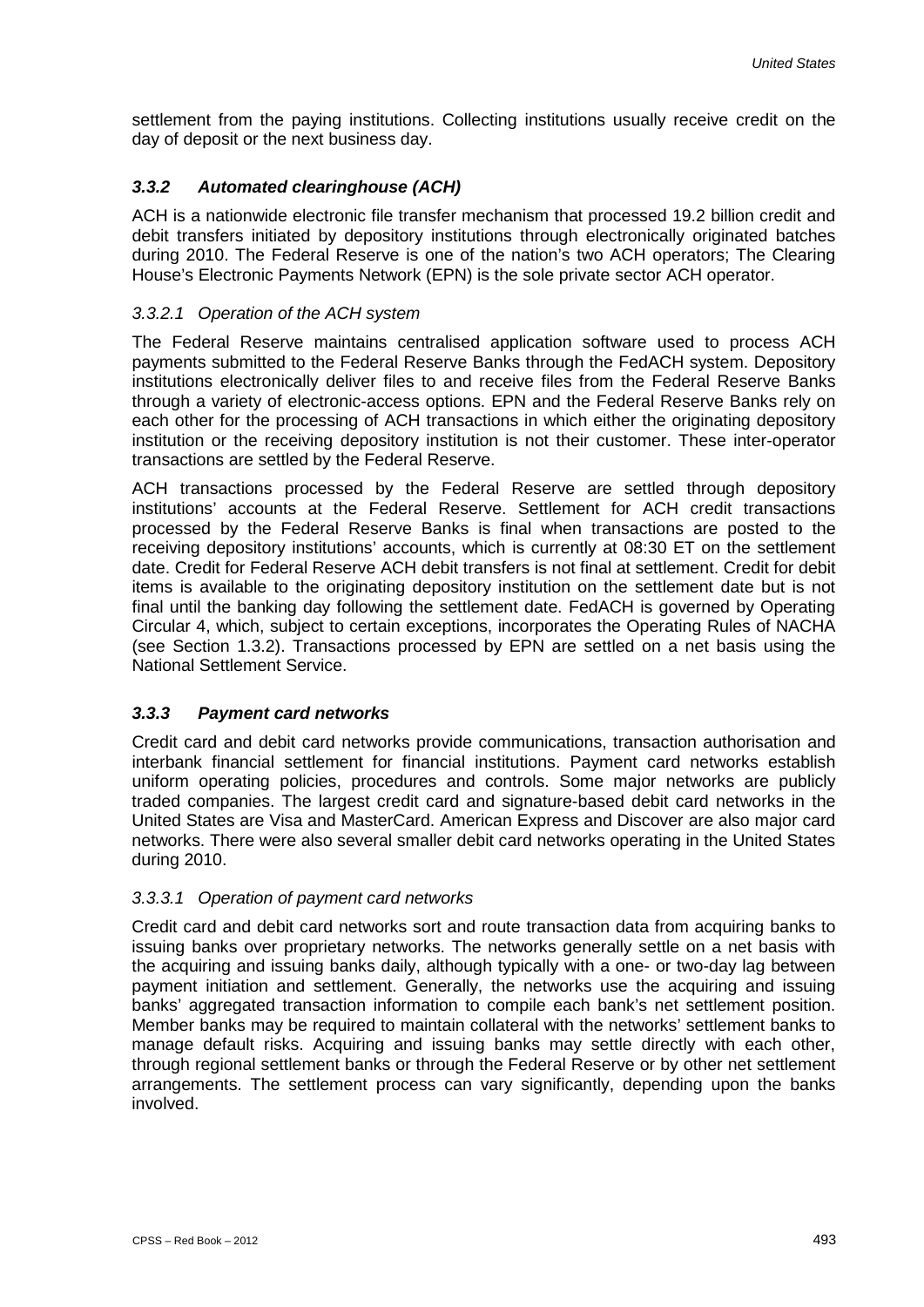# **4. Systems for post-trade processing, clearing and settlement**

# **4.1 General overview**

In the United States, a number of systems facilitate the post-trade processing, clearing and settlement of securities, derivatives and other financial transactions. These currently include trade repositories as well as central counterparties, central securities depositories and securities settlement systems.

# **4.2 Trade repositories**

# *4.2.1 DTCC Data Repository (US) LLC*

### *4.2.1.1 Institutional framework*

DTCC Data Repository (US) LLC (DDRL US) is a wholly owned subsidiary of the Depository Trust & Clearing Corporation (DTCC) that operates a multi-class swaps data repository for the over-the-counter (OTC) equities, credit, interest rate and foreign exchange derivatives markets. DDRL US plans on supporting commodities derivatives in the future. DDRL US maintains an electronic database containing authoritative and timely data on derivatives contracts for the asset classes that it serves.

#### *4.2.1.2 Participation*

DDRL US provides open access to all participants in these OTC derivatives markets, including swap execution facilities, designated contract markets, derivatives clearing organisations (DCOs), confirmation providers and middleware providers in an effort to promote processing and regulatory reporting efficiency.

### *4.2.1.3 Types of transactions*

DDRL US is part of DTCC's global trade repository (GTR) service that supports cleared and uncleared OTC equities, credit, interest rate, foreign exchange and commodity derivatives. The GTR service is utilised by two other trade repositories in addition to DDRL US: (i) DTCC Derivatives Repository Limited (DDRL Ltd), a UK company; and (ii) Global Trade Repository for Commodities BV (GTRfC), a Dutch company. GTR is serviced by other DTCC subsidiaries, including the Warehouse Trust Company, a state-chartered, limited-purpose trust company in New York and a member of the Federal Reserve System, that provides post-trade lifecycle event processing to trade repositories servicing the credit default swap market. DDRL US also has links to the DCOs that choose to satisfy CFTC swap transaction reporting requirements under the Commodity Exchange Act.

### **4.3 Central counterparties (CCPs) and clearing systems**

### *4.3.1 National Securities Clearing Corporation (NSCC)*

### *4.3.1.1 Institutional framework*

The National Securities Clearing Corporation provides central counterparty clearing and settlement services for various securities transactions in the United States. NSCC is a wholly owned subsidiary of DTCC and is registered as a clearing agency with, and subject to regulation and supervision by, the SEC. Also, NSCC has been designated as systemically important by the FSOC, and under Title VIII of the DFA the SEC is its supervisory agency.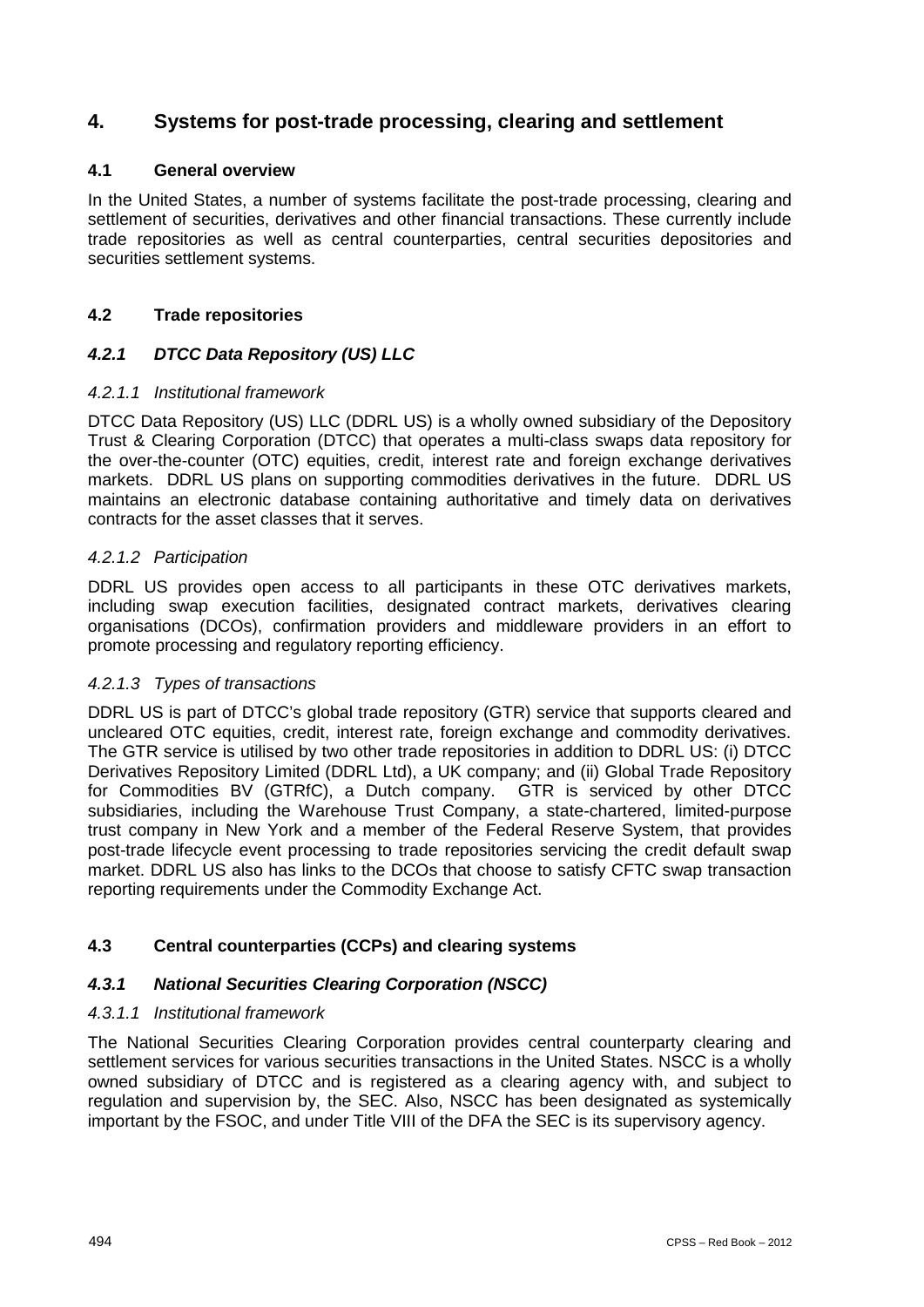#### *4.3.1.2 Participation*

NSCC participants include brokers/dealers, banks, other clearing agencies, investment companies, insurance companies and other similar entities. NSCC clears transactions for a number of exchanges, electronic communication networks (ECNs) and other trading venues. These trading venues include the New York Stock Exchange (NYSE), the NASDAQ Stock Market and regional US markets, as well as OTC markets in municipal government bonds and other securities.

#### *4.3.1.3 Types of transactions*

NSCC provides clearing and settlement services for broker-to-broker trades involving equities, corporate and municipal debt, American depository receipts, exchange-traded funds and unit investment trusts. In 2010, NSCC processed around 20 billion transactions, valued at approximately USD 218 trillion.

#### *4.3.1.4 Operation of the system*

NSCC functions as a CCP for the equities and corporate and municipal bond markets. Equities trade over exchanges or ECNs; corporate and municipal bonds trade over the counter. Trading activity, regardless of trade source, enters NSCC on trade date (T) and final settlement occurs three days after  $(T+3)$ .<sup>21</sup> In its clearing process, NSCC conducts a multilateral net of its members' trade positions, resulting in a net long (buy) or net short (sell) position in each traded security for each member and a single overall net funds position for each member. NSCC maintains a settlement account at the Depository Trust Company (DTC) to allow settlement of net securities obligations.<sup>22</sup>

On settlement date (T+3), NSCC's continuous net settlement (CNS) system instructs DTC to deliver available securities from members with net delivery obligations to NSCC's settlement account and then deliver those securities to members with net receive obligations. These securities deliveries are made free of payment within DTC and are provisional intraday (with respect to the receiver) until end-of-day payment (approximately 16:30 ET) is made over NSS.<sup>23</sup> The DTC and NSCC end-of-day net funds settlement process is executed over a single NSS file. Each DTC and NSCC member must designate a settling bank that participates in the DTC-NSCC NSS arrangement. DTC and NSCC calculate a net-net funds settlement obligation for their common members by netting their separate DTC and NSCC net funds obligations.

#### *4.3.1.5 Risk management*

NSCC establishes requirements for participants' financial resources and creditworthiness. Financial requirements are generally based upon the entity type of a participant (eg broker/dealer, bank/trust company etc), types of services that the entity will use (eg full use of continuous net settlement, limited use of non-guaranteed services etc) and whether the entity intends to clear transactions for others. In addition, NSCC maintains sufficient resources, primarily member clearing fund deposits, to cover the failure of the member (including the member's affiliated family) having the largest net debit in extreme but plausible market conditions. NSCC's clearing fund calculation includes daily mark to market charges, which measure the unrealised profit or loss in participants' portfolios using contract prices versus market prices of the securities that NSCC clears.

 $21$  Trade information sources include automatic transmission from exchanges and ECNs.

<sup>&</sup>lt;sup>22</sup> Settlement over DTC is described in Section 4.4.2.

<sup>&</sup>lt;sup>23</sup> Deliveries to members with net funds credit positions (sell obligations greater than buy obligations) will be final intraday once successful delivery of sell obligations has occurred.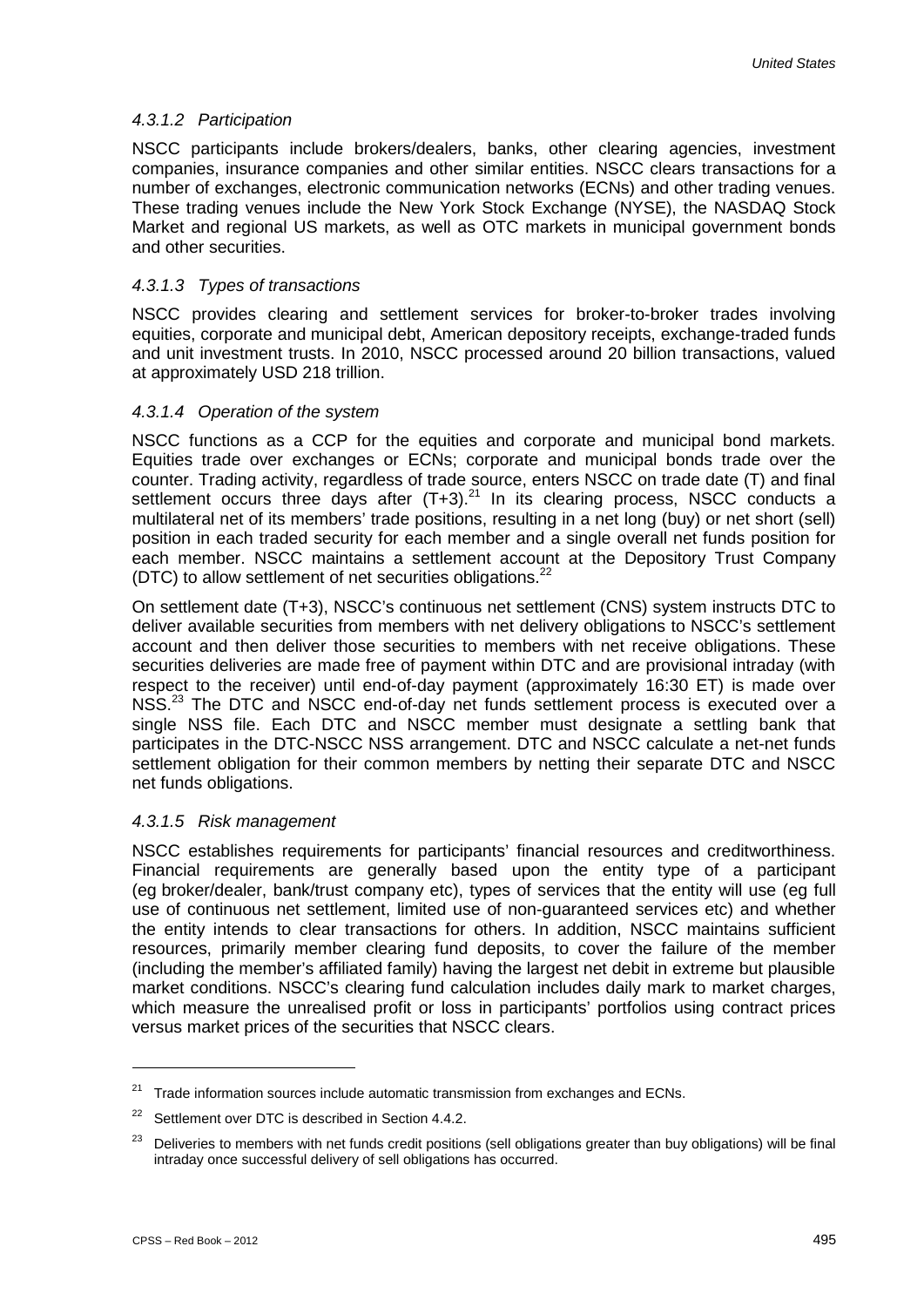NSCC's liquid resources include participant cash contributions to NSCC's clearing fund and the cash that would be obtained from NSCC's committed liquidity facility with a consortium of banks. When drawn upon, the committed liquidity facility would be collateralised with participant securities contributions to NSCC's clearing fund and unpaid CNS long allocations (or collateral supporting those allocations) of the defaulting member. Securities in NSCC's clearing fund consist of US Treasury and agency securities. In the event that a member fails to pay its net funds obligation to NSCC, the CCP is obliged to make payment to its surviving members for the securities they delivered to NSCC to be on-delivered to the failing member. NSCC would need to draw on its liquid resources and/or convert the delivered securities (which the DTC system would make available to NSCC) and/or its other financial resources into cash to make this payment. If losses are incurred in the liquidation of a defaulting member's positions, NSCC would first use that member's clearing fund deposit to cover a loss incurred on the liquidation (and any funds available from any applicable collateralsharing arrangements with other clearing corporations).

In the event that a defaulting member's clearing fund deposits were insufficient to cover the liquidation of all positions, NSCC would draw from resources available under applicable cross-guaranty agreements and from no less than 25% of the retained earnings attributable to NSCC. If a deficiency still remained, NSCC would satisfy the deficiency by utilising the clearing fund deposits of surviving members and assessing its members as provided in its rules. The assessment process, in general, allocates any remaining losses pro rata among members based upon the member's usage of the service to which the loss relates. $24$ 

#### *4.3.1.6 Links to other systems*

NSCC maintains a securities settlement account at DTC to allow settlement of net securities obligations. DTC also acts as settlement agent for NSCC to effect net funds settlement over NSS through a single NSS file. Each DTC and NSCC member designates a settling bank that participates in the DTC-NSCC NSS arrangement.

NSCC has entered into a multilateral netting contract and limited cross-guaranty agreement with DTC, the Fixed Income Clearing Corporation (FICC) and The Options Clearing Corporation (OCC), under which these clearing agencies have agreed to make payments to each other for any remaining unsatisfied obligations of a common defaulting participant to the extent that these clearing agencies have excess resources belonging to the defaulting participant.

# *4.3.2 Fixed Income Clearing Corporation – Government Securities Division (FICC/GSD)*

#### *4.3.2.1 Institutional framework*

The Government Securities Division of the Fixed Income Clearing Corporation provides central counterparty clearing and settlement services for transactions in US Treasury and agency securities. FICC is a wholly owned subsidiary of DTCC.<sup>25</sup> FICC is registered as a clearing agency with and is subject to regulation and supervision by, the SEC. Also, FICC has been designated as systemically important by the FSOC, and under Title VIII of the DFA the SEC is its supervisory agency.

<sup>&</sup>lt;sup>24</sup> Members may cap their exposure to future allocations by electing to withdraw from membership within certain timeframes.

 $25$  FICC also operates its Mortgage-Backed Securities Division (FICC/MBSD) which is described in Section 4.3.3.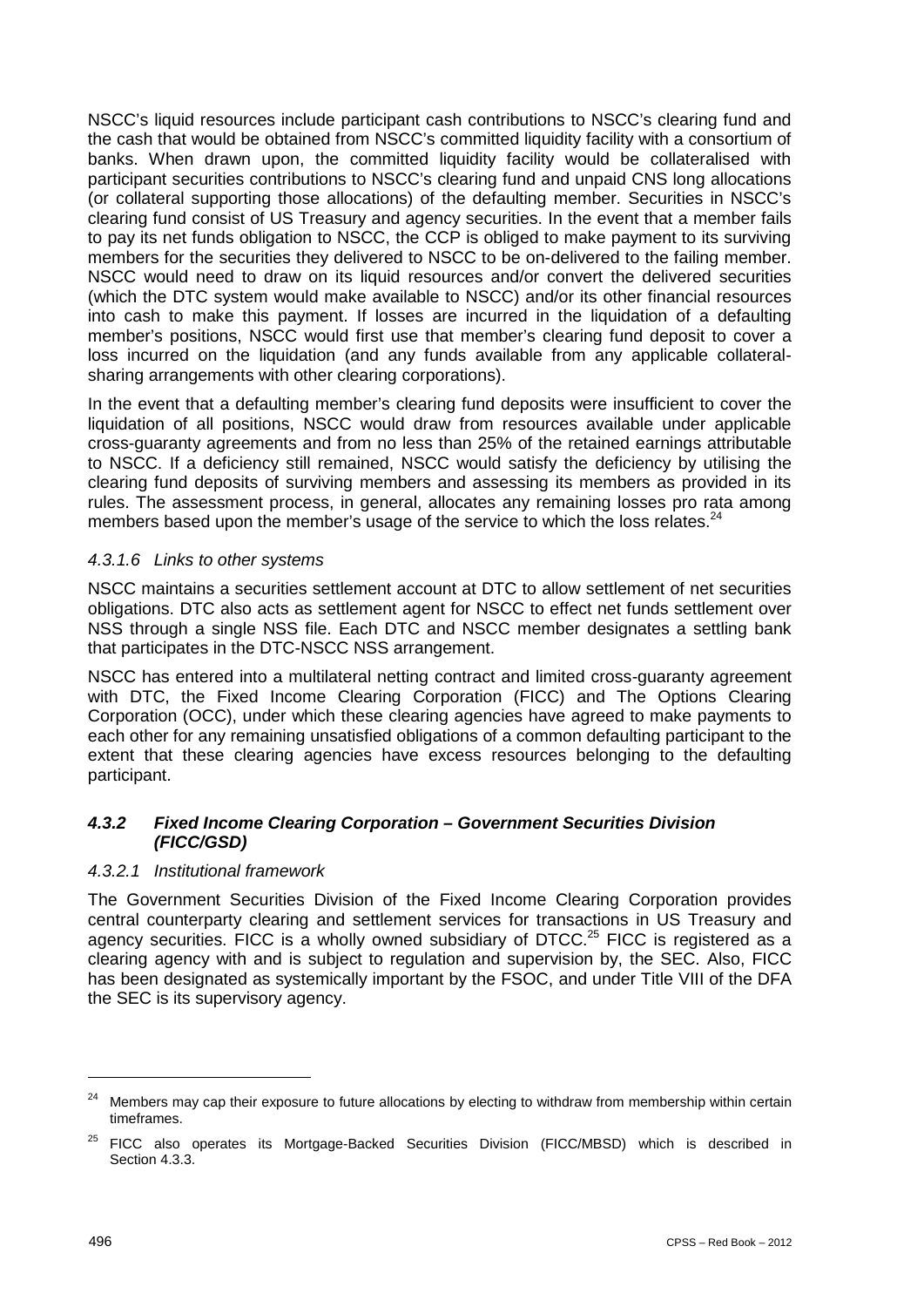#### *4.3.2.2 Participation*

FICC/GSD rules allow for the following types of netting members: banks, broker/dealers, futures commission merchants (FCMs), interdealer brokers, government securities issuers, registered clearing agencies, insurance companies and registered investment companies. Foreign entities may become netting members if (i) their home country regulator has entered into a memorandum of understanding with the SEC and (ii) they maintain a US presence. Registered investment companies also may join as sponsored members.

#### *4.3.2.3 Types of transactions*

FICC/GSD provides clearing and settlement services for US government securities, including Treasury bills, bonds, notes, zero-coupon securities, government agency securities and inflation-indexed securities. FICC/GSD accepts buy-sell transactions, repurchase and reverse repurchase agreement transactions (repos) and Treasury auction purchases in eligible securities. FICC/GSD also provides General Collateral Finance Repo (GCF Repo) services. The US government securities market is predominantly an over-the-counter market. In 2010, FICC/GSD processed around 34 million transactions with a total value of approximately USD 1.1 quadrillion.

#### *4.3.2.4 Operation of the system*

FICC/GSD functions as a CCP for the US government securities market and provides the Real-Time Trade Matching (RTTM) service to its participants. RTTM provides immediate confirmation for submitted trade executions that is legal and binding. FICC/GSD members may submit their trades through interdealer brokers or directly to FICC/GSD.<sup>26</sup> Interdealer brokers are specialised securities companies that function as intermediaries to facilitate transactions between broker/dealers.

Through multilateral netting, FICC/GSD establishes a single net long (buy) or net short (sell) position for each member's daily trading activity in a given security. The member's net position is the difference between all purchases (long) and all sales (short) in a specific security. FICC/GSD legally novates each net settlement position and members settle against FICC/GSD as CCP.

US government securities market transactions are generally settled on a T+1 basis. FICC employs the services of two settlement banks, the Bank of New York Mellon (BNYM) and JPMorgan Chase Bank (JPMC) for the purposes of settling transactions. FICC/GSD rules provide that FICC/GSD shall notify each member which settlement bank(s) FICC/GSD will use to deliver eligible securities to members and to receive eligible securities from members, and, by product, the types of securities that each such clearing bank will deliver and receive. In turn, each member must notify FICC/GSD of the bank(s) that the member has designated to act on its behalf in the delivery and receipt of securities to and from FICC/GSD.

#### *4.3.2.5 Risk management*

FICC/GSD establishes requirements for participants' financial resources and creditworthiness. FICC/GSD maintains membership standards, including minimum financial requirements. Financial requirements are generally based upon entity type, types of services that the participant will use and whether the participant intends to clear transactions for others. In addition, FICC maintains financial resources, primarily member clearing fund

<sup>&</sup>lt;sup>26</sup> Dealers that are not FICC members or that do not use an interdealer broker to submit trades to FICC may settle their trades on a gross basis either on the books of a depository institution or through the Fedwire Securities Service, described in Section 4.4.1 below, via a depository institution. Non-member dealers may also submit trades to FICC through a dealer member with which they have a correspondent relationship.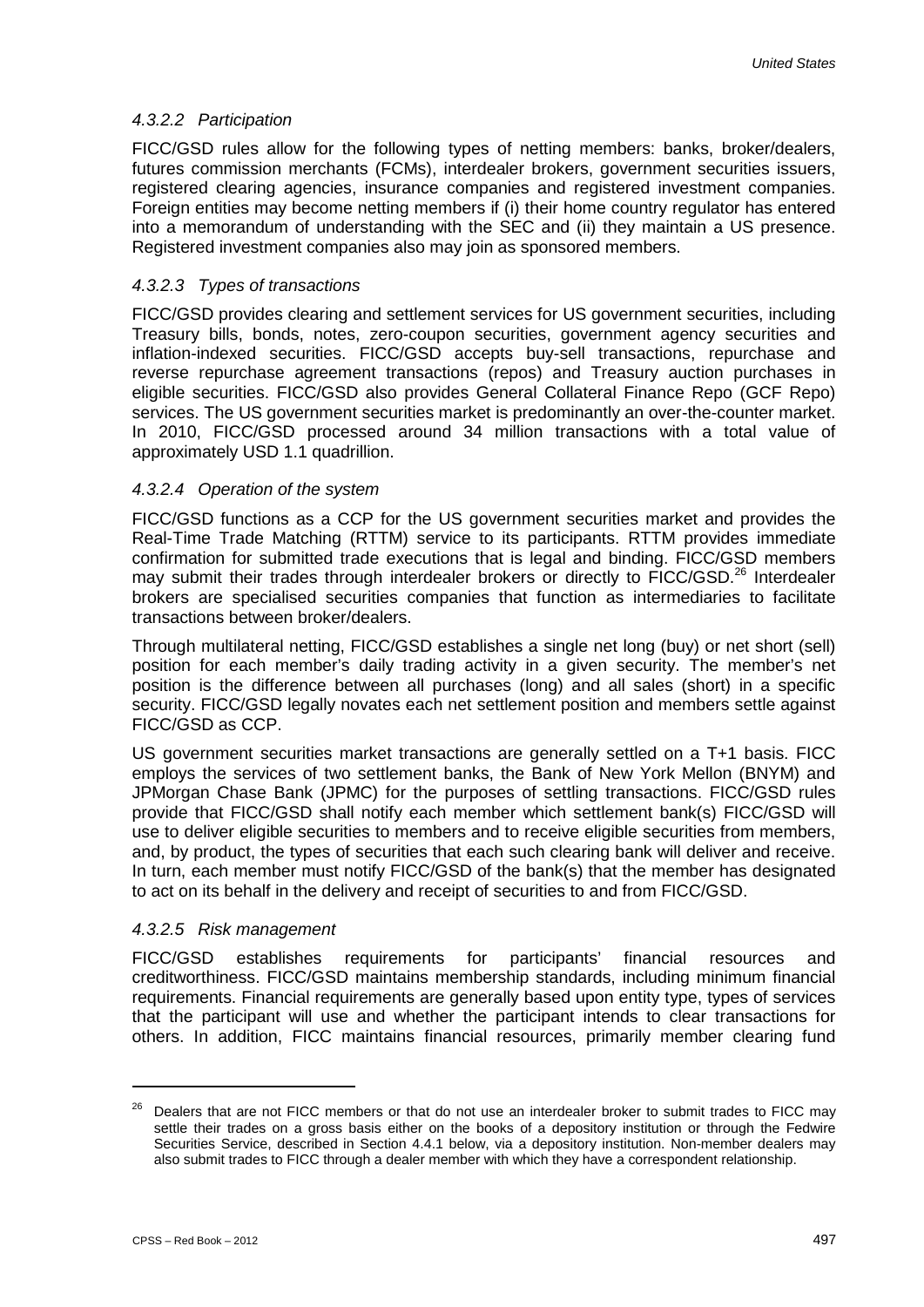deposits, sufficient to cover the failure of its largest member (including the member's affiliated family). The clearing fund consists of deposits posted by members in the form of cash and eligible securities (US Treasury securities, agency securities guaranteed by the US government and pass-through mortgage-backed securities by Ginnie Mae, Fannie Mae and Freddie Mac). FICC/GSD's liquid resources include cash contributions to FICC/GSD's clearing fund.

FICC/GSD marks all open positions, including forward settling and delivery fails, to market twice daily as part of its funds-only settlement process. Among other payments included in FICC/GSD's funds only settlement are repo interest rate marks, delivery differential payments and coupon payments.

FICC/GSD's rules include a loss allocation procedure, which would be invoked if a defaulting member's clearing fund deposit was insufficient to cover losses incurred in the liquidation of the member's positions. If a member becomes insolvent, FICC/GSD would first use that member's clearing fund to cover the loss incurred on the liquidation of the member's positions (and any funds available from any applicable collateral sharing arrangements with other clearing corporations). If those deposits were insufficient to cover the liquidation of all positions, the remaining loss would be allocated against the retained earnings of FICC attributable to the FICC/GSD in the amount of up to 25% of the retained earnings or such higher amount as may be approved by the Board of Directors of FICC. If a further loss remained, FICC/GSD would apply the loss to the clearing fund deposits of its non-defaulting members in accordance with its rules.

#### *4.3.2.6 Links to other systems*

FICC/GSD uses its two settlement banks, BNYM and JPMC, for the purposes of settling transactions and custody of collateral posted to FICC/GSD's clearing fund. FICC/GSD uses DTC its settlement agent to execute its funds-only settlement over NSS.

FICC has entered into a multilateral netting contract and limited cross-guaranty agreement with DTC, NSCC and OCC, under which these clearing agencies have agreed to make payments to each other for any remaining unsatisfied obligations of a common defaulting participant to the extent that these clearing agencies have excess resources belonging to the defaulting participant.

FICC has also entered into a cross-margining agreement with the Chicago Mercantile Exchange Inc (CME) which provides for coordination between the two clearing corporations in the event of a default of a cross-margining participant. In addition, FICC has a single-pot cross-margining agreement with New York Portfolio Clearing (NYPC).<sup>27</sup>

<sup>&</sup>lt;sup>27</sup> On 1 March 2011, FICC/GSD received SEC approval to enter into a single-pot cross-margining with New York Portfolio Clearing, a joint-venture between DTCC and NYSE Euronext. On 1 February 2011, NYPC received CFTC approval for registration as a DCO. In March 2011, NYPC went live and currently provides central counterparty clearing and settlement services for various interest rate products, including Treasury and Eurodollar futures. NYPC executes its pass-through payments in conjunction with FICC/GSD's NSS passthrough arrangement, netting the obligations of common members. Futures contracts that cash settle upon expiration settle through this same NSS arrangement. Futures contracts that are physically settled (a Treasury security is delivered against payment upon the expiration of the contract) are converted into FICC/GSD delivery obligations.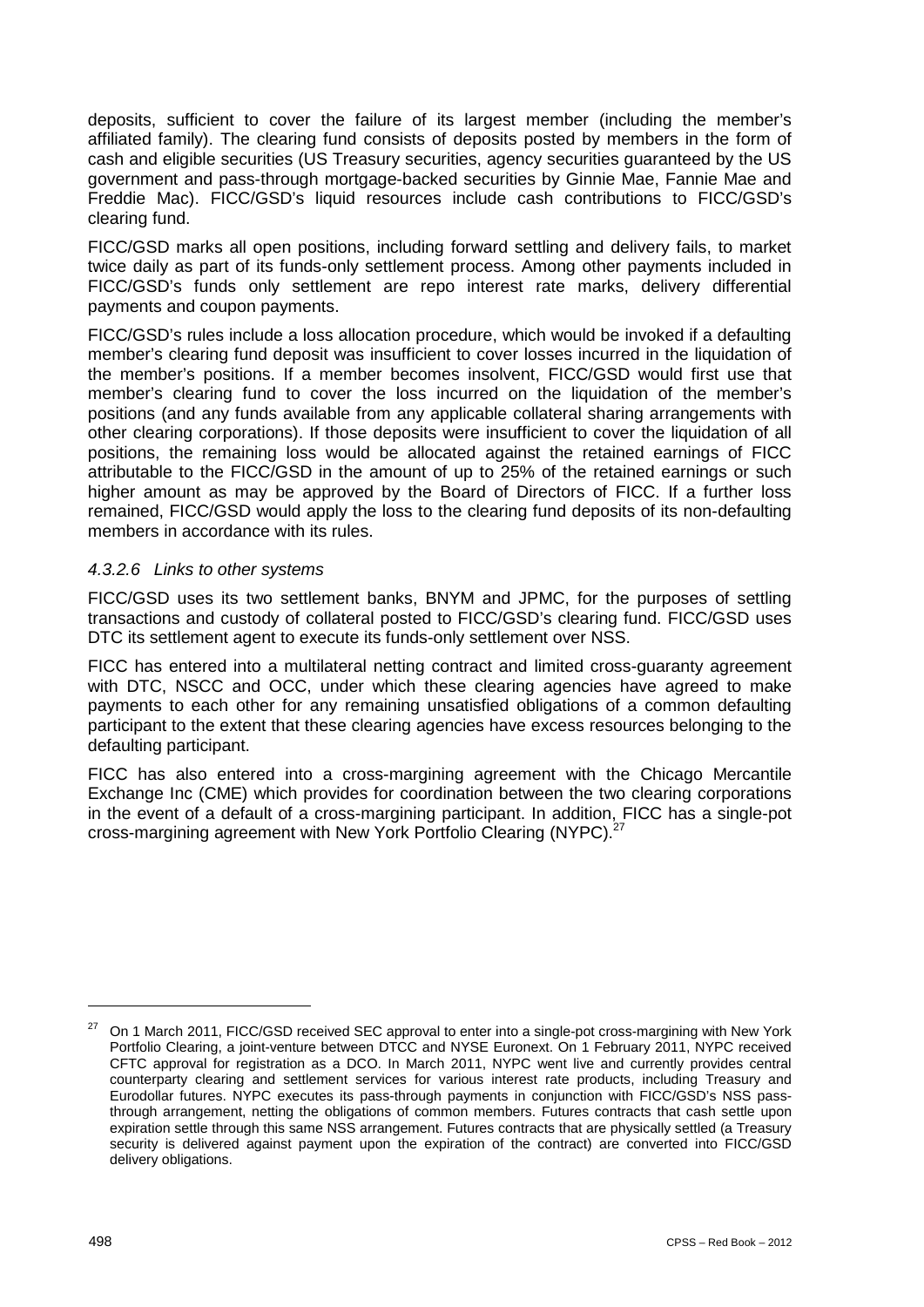#### *4.3.3 Fixed Income Clearing Corporation – Mortgage-Backed Securities Division (FICC/MBSD)*

#### *4.3.3.1 Institutional framework*

The Mortgage-Backed Securities Division of the Fixed Income Clearing Corporation provides trade guaranty, and central counterparty clearing and settlement services for the mortgagebacked securities (MBS) market.<sup>28</sup> These services are provided to FICC/MBSD members that trade in the forward and over-the-counter options markets for MBS issued by Government National Mortgage Association (Ginnie Mae), Federal National Mortgage Association (Fannie Mae) and Federal Home Loan Mortgage Corporation (Freddie Mac).

#### *4.3.3.2 Participation*

FICC/MBSD rules allow for the following types of netting members: banks, broker/dealers, interdealer brokers, issuers of eligible securities, registered clearing agencies, insurance companies, registered investment companies and unregistered investment pools.

#### *4.3.3.3 Types of transactions*

FICC/MBSD provides clearing and settlement services for Ginnie Mae, Fannie Mae and Freddie Mac pass-through MBS, all of which trade over the counter. In 2010, FICC/MBSD processed around 3 million transactions with a total value of approximately USD 104 trillion.

#### *4.3.3.4 Operation of the system*

MBS generally trade on a to-be-announced (TBA) basis, meaning the general terms of the trade are known, but the specific pools of mortgages that the seller will deliver are unknown at the time of trade. FICC/MBSD members may submit their trades through interdealer brokers or directly to FICC/MBSD.<sup>29</sup> FICC/MBSD members enter their trade information into FICC/MBSD on the trade date. Settlement of associated obligations typically occurs on one of four monthly settlement dates established by the Securities Industry and Financial Markets Association. Many MBS settle on the next appropriate settlement date, but often market participants choose to settle in a later month.

FICC/MBSD nets TBA trades by TBA CUSIP, creating TBA settlement obligations three days before settlement date (S–3). The netting process also assigns settlement counterparties for each position, which may or may not be original trade counterparties. On S–2, FICC/MBSD members communicate to FICC/MBSD and one another the specific mortgage pools they will deliver to meet their TBA settlement obligations. On S–1, FICC/MBSD nets and novates a subset of the mortgage pools to be delivered based on an optimisation algorithm. On settlement date (S), members whose delivery obligations FICC/MBSD novated settle against FICC/MBSD; otherwise, members settle non-novated obligations bilaterally outside FICC/MBSD and provide FICC/MBSD notification of settlement.

<sup>&</sup>lt;sup>28</sup> FICC, a wholly-owned subsidiary of DTCC, also operates the Government Securities Division (FICC/GSD). As described in Section 4.3.2, FICC is registered as a clearing agency with the SEC and is subject to SEC regulation and supervision. Also, FICC has been designated as systemically important by the FSOC, and under Title VIII of the DFA the SEC is its supervisory agency.

<sup>&</sup>lt;sup>29</sup> Dealers that are not FICC members or that do not use an interdealer broker to submit trades to FICC may settle their trades on a gross basis either on the books of a depository institution or through the Fedwire Securities Service via a depository institution. Non-member dealers may also submit trades to FICC through a dealer member with which they have a correspondent relationship.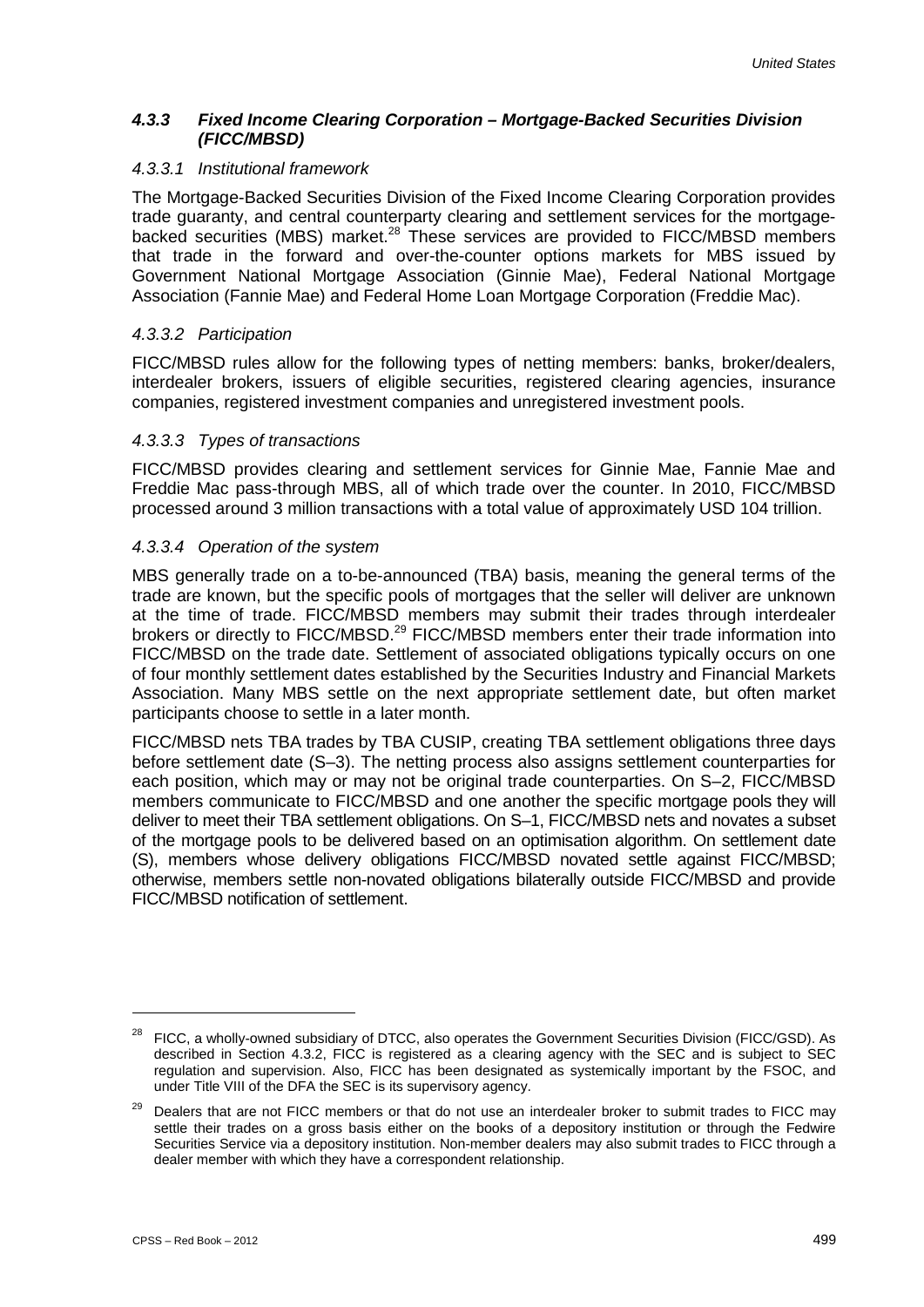# *4.3.3.5 Risk management*

FICC/MBSD provides risk management services to its members to mitigate risks inherent in the settlement process, including the possibility of member default. Among the tools that FICC/MBSD employs to manage risk are participation requirements, clearing fund requirements and daily mark to market of open positions. FICC/MBSD accepts cash and eligible securities (same as FICC/GSD) for deposit in the clearing fund. FICC/MBSD's clearing fund is calculated, collected and held separately from that of FICC/GSD. In addition, FICC/MBSD employs a loss allocation procedure similar to that of FICC/GSD (as described in Section 4.3.2.5).

# *4.3.3.6 Links to other systems*

FICC/MBSD uses DTC as its settlement agent to execute its funds only settlement over the National Settlement Service. FICC has entered into a multilateral netting contract and limited cross-guaranty agreement with DTC, NSCC and OCC under which these clearing agencies have agreed to make payments to each other for any remaining unsatisfied obligations of a common defaulting participant to the extent that these clearing agencies have excess resources belonging to the defaulting participant.

# *4.3.4 The Options Clearing Corporation (OCC)*

# *4.3.4.1 Institutional framework*

The Options Clearing Corporation is an independent clearing house for exchange-traded equity options and commodity futures. OCC currently provides central counterparty clearing and settlement services to nine options exchanges and five futures markets.<sup>30</sup> OCC is owned in equal shares by five of its participant exchanges.<sup>31</sup> OCC is registered as a clearing agency with and is subject to regulation and supervision by the SEC. OCC is also registered as a DCO and regulated by the CFTC. Also, OCC has been designated as systemically important by the FSOC, and under Title VIII of the DFA the SEC is its supervisory agency.

# *4.3.4.2 Participation*

Eligible clearing firms must be broker/dealers registered with the SEC, FCMs registered with the CFTC or non-US securities firms that meet certain financial, operational and regulatory requirements outlined in OCC's rules and bylaws. Non-US securities firms must be incorporated, located and regulated within another country. OCC requires clearing members to maintain minimum net capital levels at all times. OCC has approximately 120 clearing members.

### *4.3.4.3 Types of transactions*

OCC offers clearing and settlement services for transactions in options on several types of underlying assets, including stocks, stock indices, exchange-traded fund (ETF) shares and foreign currencies traded on OCC's participant exchanges and markets. OCC also offers clearing and settlement services for transactions in futures and options on futures on several types underlying assets, including commodities, stocks, stock indices, ETF shares, foreign

<sup>&</sup>lt;sup>30</sup> These exchanges and markets include: BATS; Boston Options Exchange; C2 Options Exchange, Inc; Chicago Board Options Exchange, Incorporated; International Securities Exchange, LLC; NASDAQ OMX PHLX; NASDAQ Options Market; NYSE Amex Options; NYSE Arca Options; CBOE Futures Exchange, LLC; ELX Futures, LP; NASDAQ OMX Futures Exchange; NYSE Liffe US; and OneChicago Exchange.

<sup>&</sup>lt;sup>31</sup> OCC is owned by the NYSE Amex Options, the Chicago Board Options Exchange, Inc, the International Securities Exchange, LLC, the NASDAQ OMX PHL and NYSE Arca.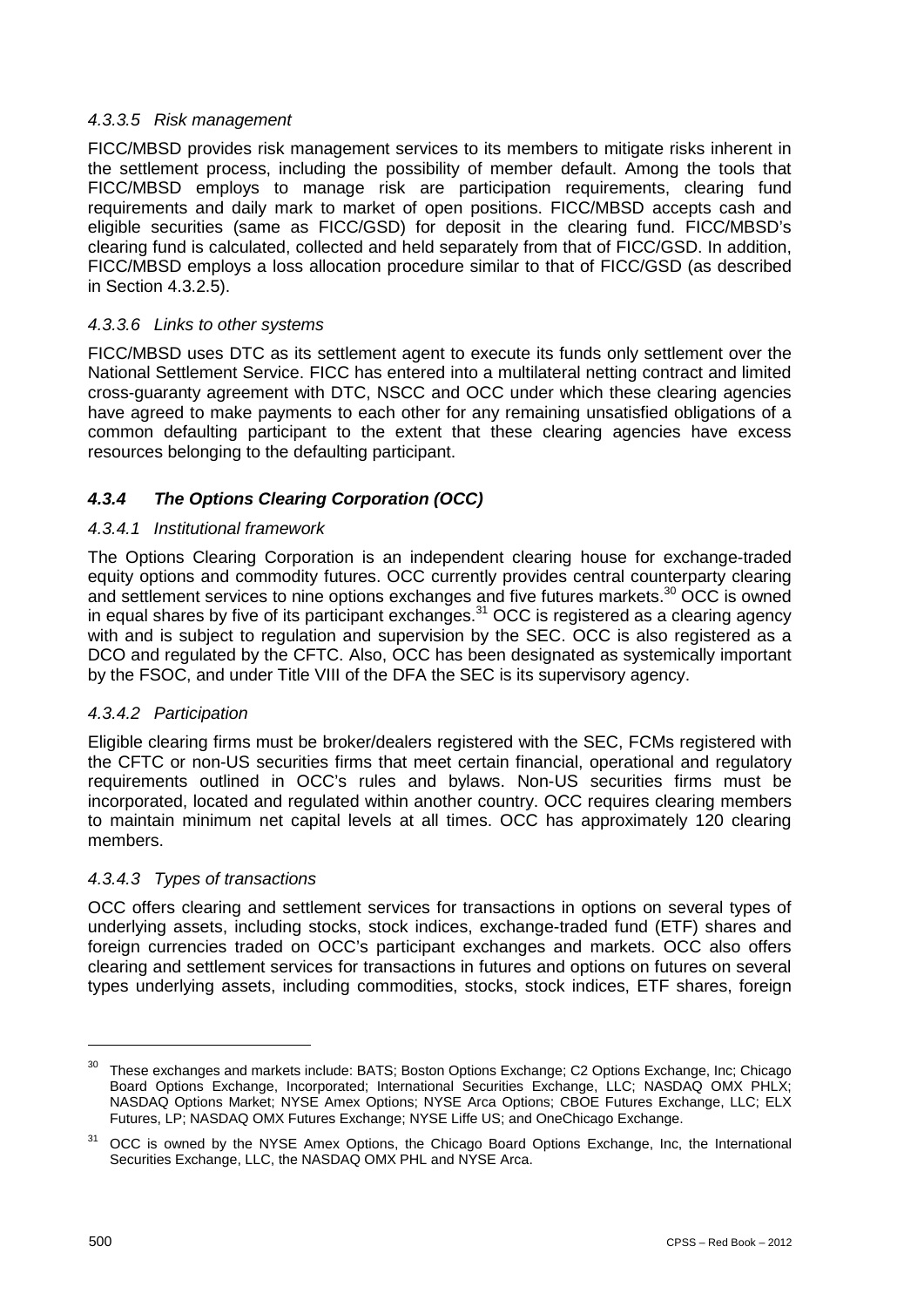currencies, volatility indices and US Treasury securities. In addition, OCC provides clearing services for securities lending transactions. In 2010, OCC cleared approximately 3.9 billion options contracts and 26.6 million futures contracts.

#### *4.3.4.4 Operation of the system*

OCC clears and guarantees options and futures contracts. OCC receives matched trade data for trades executed on one of the 14 exchanges or platforms for which it provides clearing services. When a trade is accepted for clearing, OCC is substituted as the counterparty to every buyer and seller through the process of novation and guarantees performance on the contract.

Each morning OCC settles payment obligations incurred on the previous business day. These payments include options premiums passed from buyer to seller and margin deposits. $32$  OCC requires that all payments due be received by 10:00 ET and is obligated to make all required payments to clearing participants by 11:00 ET.

Settlement occurs through settlement banks designated by OCC. Clearing members must establish a banking relationship with one of the settlement banks designated by OCC, which also has an account at each bank. OCC and its clearing members grant settlement banks the authority to credit or debit their respective accounts based on settlement instructions sent by OCC.

#### *4.3.4.5 Risk management*

OCC bears counterparty credit risk in the event that clearing members fail to meet their obligations.<sup>33</sup> OCC reduces its exposure through a risk management programme that includes initial and ongoing membership standards, margin requirements, a clearing fund of highly liquid assets and lines of credit to enable OCC to meet clearing member default or suspension obligations, or to cover certain other losses. All trades guaranteed by OCC are matched, which ensures that it has equal and offsetting claims against clearing members. Margin and clearing fund deposits are required to collateralise clearing members' obligations and thus support OCC's guarantee.

OCC sets margin requirements based on a member's overall portfolio risk in options, futures and stock loan/borrow positions. OCC requires the posting of initial margin in order to guarantee a contract. Initial margin deposits must be in the form of cash, government securities, government-sponsored debt, letters of credit, money market fund shares or other acceptable margin securities and may be subject to haircuts. In addition, OCC marks all open contracts to market on a daily basis and requires additional cash payments (known as variation margin) to cover changes in contract value. Margin requirements are calculated using the System for Theoretical Analysis and Numerical Simulations (STANS), a proprietary risk management system that uses Monte Carlo-based simulation techniques.<sup>3</sup>

OCC also maintains a clearing fund to cover possible losses should a clearing member, bank or a securities or commodities clearing organisation default. The clearing fund is a percentage of the average daily aggregate margin requirement for positions outstanding during the preceding calendar month and mutualises the risk of default among all clearing

 $32$  OCC requires both initial margin deposits and variation margin deposits to cover changes in contract value.

<sup>&</sup>lt;sup>33</sup> OCC deals only with its clearing members and holds each clearing member accountable for all positions, regardless of whether the positions are for the member itself or customers of the member.

<sup>&</sup>lt;sup>34</sup> The Monte Carlo method is used to build a portfolio profit and loss distribution by repeatedly simulating price movements and their associated results.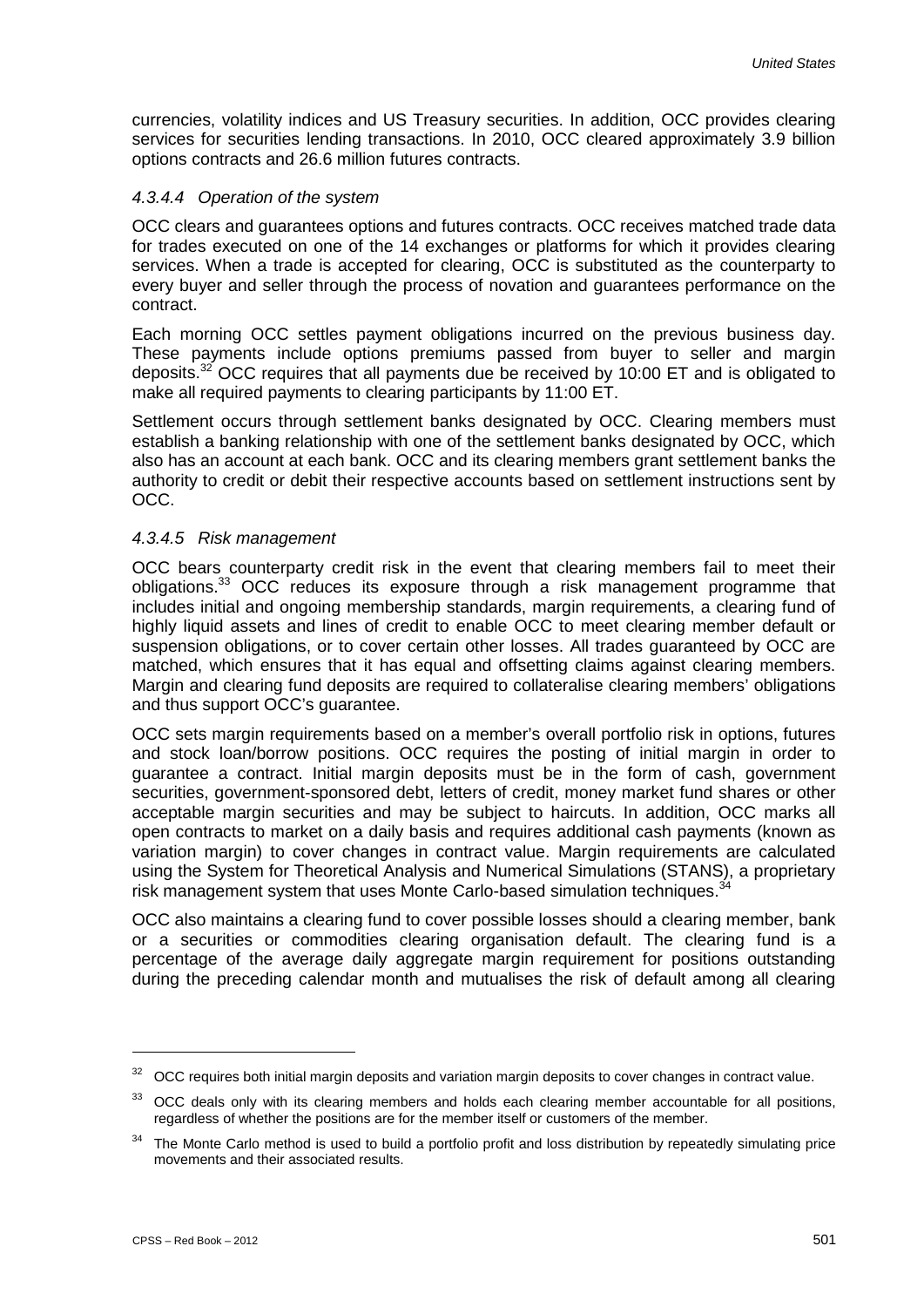members.<sup>35</sup> The entire clearing fund is available to cover potential losses in the event that the margin deposit and the clearing fund deposit of a defaulting clearing member are inadequate or not immediately available to fulfil that clearing member's outstanding financial obligations. In the event of a default, OCC is generally required to liquidate the defaulting clearing member's open positions. To the extent that such positions remain open, OCC is required to assume the defaulting clearing member's obligations related to the open positions. The clearing fund is available to cover the cost of liquidating a defaulting clearing member's open positions and performing OCC's obligations with respect to positions not yet liquidated.<sup>36</sup>

# *4.3.4.6 Links to other systems*

OCC currently maintains cross-margining arrangements with certain US commodities clearing organisations, including the CME and ICE Clear US, as well as offering an internal cross-margin programme for products where OCC clears both securities and futures contracts. In addition, OCC has entered into a multilateral netting contract and limited crossguaranty agreement with DTC, NSCC and FICC under which these clearing agencies have agreed to make payments to each other for any remaining unsatisfied obligations of a common defaulting participant to the extent that these clearing agencies have excess resources belonging to the defaulting participant.

The OCC also participates in the Disbursement Programme, developed jointly with DTC and NSCC, which facilitates the payment of stock settlement obligations of common OCC clearing members and NSCC participants resulting from exercised and assigned equity options.

# *4.3.5 CME Clearing*

### *4.3.5.1 Institutional framework*

CME Clearing is an unincorporated division of the Chicago Mercantile Exchange, Inc (CME), which is a subsidiary of CME Group Inc and provides central counterparty clearing and settlement services for exchange-traded futures and options contracts traded on CME Group exchanges (as defined in Section 4.3.5.3) and certain OTC derivatives contracts. CME Clearing is a registered DCO regulated by the CFTC. Also, CME has been designated as systemically important by the FSOC, and under Title VIII of the DFA the CFTC is its supervisory agency.

### *4.3.5.2 Participation*

Eligible clearing members are corporations, partnerships or cooperative associations that own shares of CME Group and have sufficient financial capital to support the risks assumed in clearing trades. Clearing members must be registered as futures commission merchants with the CFTC in order to clear customer trading activity. CME Clearing has approximately 64 clearing members.

### *4.3.5.3 Types of transactions*

CME Clearing clears exchange-traded futures and options contracts traded on the CME; the Board of Trade of the City of Chicago, Inc (Chicago Board of Trade, or CBOT); the New York

 $35$  The SEC has approved a proposed change to OCC's method for calculating the size of its clearing fund. OCC will size the clearing fund to cover the larger of the charges that would result from (i) a default by a single clearing member group or (ii) the near simultaneous default of two randomly selected clearing members.

<sup>&</sup>lt;sup>36</sup> Clearing fund deposits must be in the form of cash or government securities (as defined in OCC's bylaws) as the clearing fund is intended to provide OCC with an immediately available pool of liquid assets.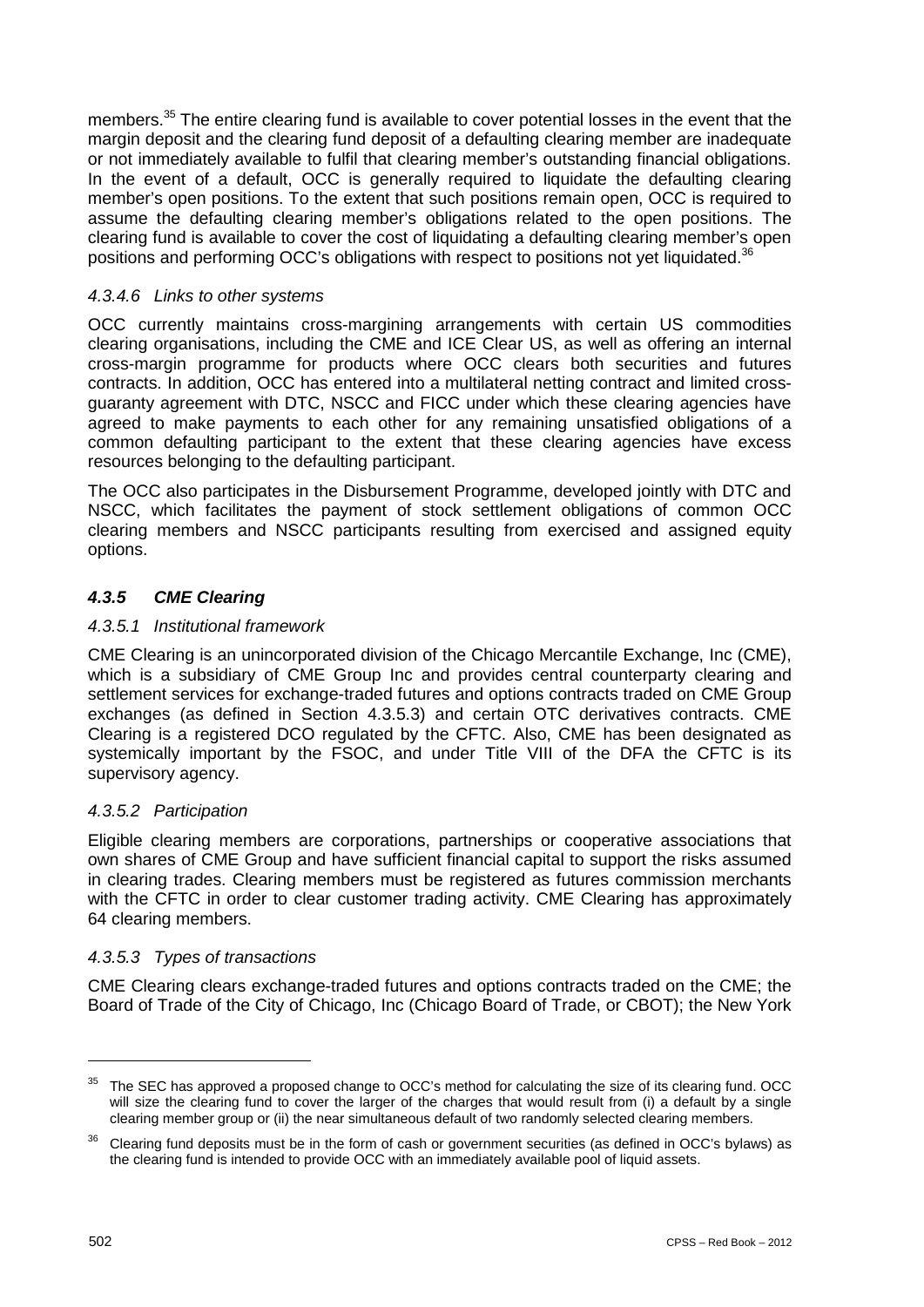Mercantile Exchange, Inc (NYMEX); and the Commodity Exchange, Inc (COMEX), which are collectively referred to as the "CME Group exchanges". CME Clearing also clears OTC derivatives contracts submitted for clearing through CME ClearPort. CME Group handled around 3.1 billion contracts in 2010.

#### *4.3.5.4 Operation of the system*

CME Clearing functions as a CCP for the futures and options contracts it clears. CME Clearing matches trade data submitted for trades executed either through open outcry facilities located in Chicago and New York or the CME Globex electronic trading facility as well as for privately negotiated OTC derivatives transactions. When a trade clears, CME Clearing is substituted as the counterparty to every buyer and seller and guarantees performance on the contract.

CME Clearing marks open contracts to market twice daily and settles payment obligations once in the morning and once in the afternoon of each business day. Morning settlement occurs at 08:30 ET and includes options premiums passed from buyer to seller and initial and variation margin (also known as initial and maintenance performance bonds, respectively) deposits. CME Clearing sends payment instructions to each settlement bank prior to the 08:30 ET deadline and requests a confirmation of payment prior to the deadline. Afternoon settlement includes maintenance performance bond deposits, which are due within one hour of CME Clearing requesting payment from its clearing members.

Settlement occurs through designated settlement banks that act as settlement intermediaries between CME Clearing and its clearing members. Clearing members must establish a banking relationship with one of the settlement banks designated by CME Clearing, which also has an account at each bank. $37$  CME Clearing and clearing members grant settlement banks the authority to credit or debit their respective accounts for daily market activity based on clearing instructions sent by CME Clearing.

#### *4.3.5.5 Risk management*

CME Clearing bears counterparty credit risk in the event that future market movements create conditions that could lead to clearing firms failing to meet their obligations to the clearing house.38 CME Clearing reduces its exposure through a risk management programme that includes initial and ongoing financial standards, initial and maintenance performance bond (margin) requirements, mandatory guaranty funds contributions and lines of credit.

CME Clearing sets minimum performance bond requirements based on the product traded and market volatility. Performance bond requirements are calculated for each instrument separately using the CME's Standard Portfolio Analysis of Risk (SPAN) system for futures and options contracts, a historical value-at-risk (VaR) model for interest rate swaps and a multifactor model for credit default swaps. Performance bond collateral may include cash, gold, US Treasury securities, US government agency securities, foreign sovereign debt, select mortgage-backed securities, specialised collateral programmes, letters of credit and stocks and may be subject to haircuts. CME Clearing also marks to market all open positions at least twice a day, and more often if market volatility warrants, and requires payments from

 $37$  Clearing members must establish separate accounts at settlement banks for customer and house (noncustomer and proprietary) activity.

<sup>&</sup>lt;sup>38</sup> CME Clearing is also exposed indirectly to the credit risk of customers of its clearing firms as clearing members are held accountable for all positions, regardless of whether the positions are for the member itself or customers of the member.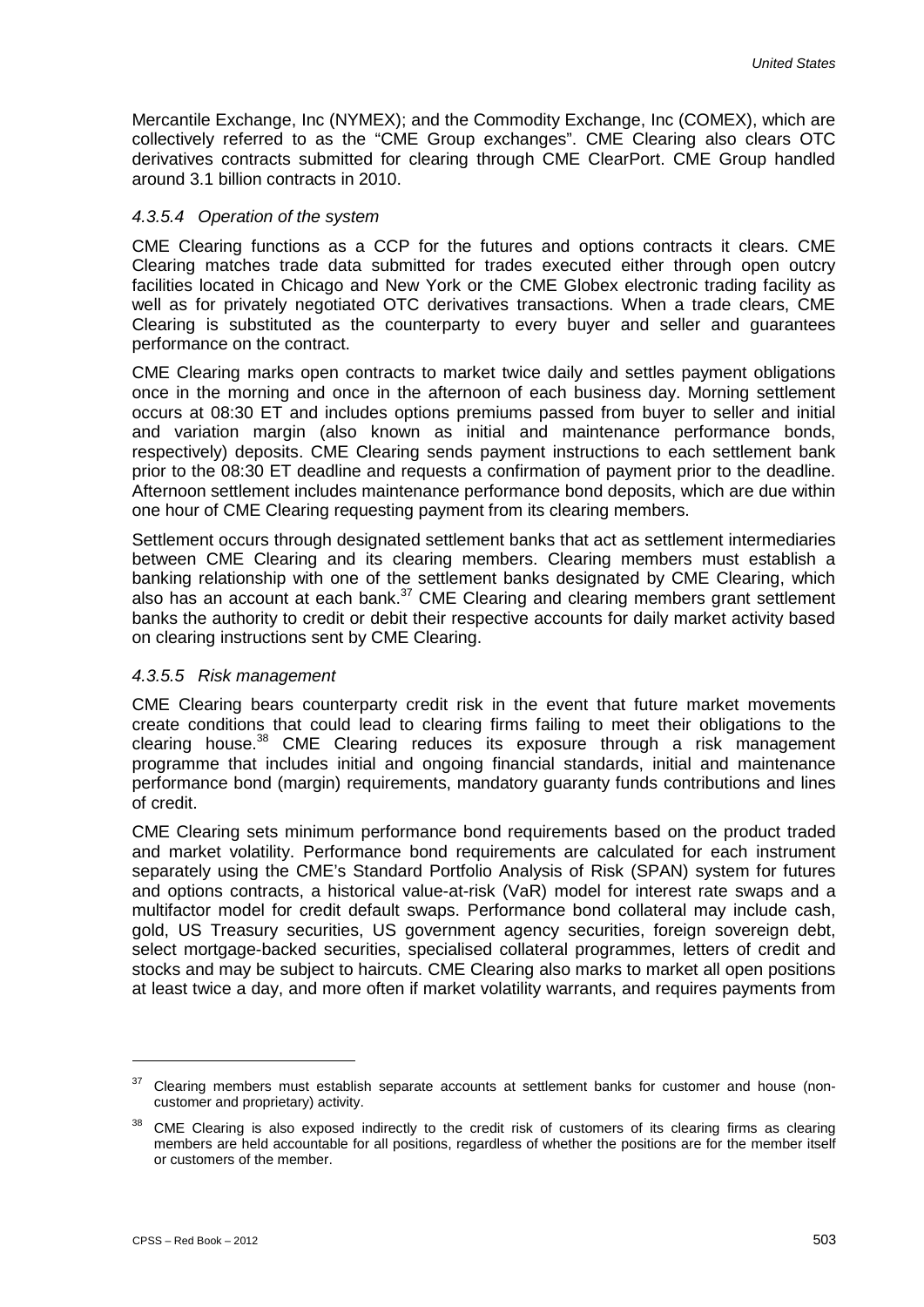clearing firms whose positions have lost value and makes payments to clearing firms whose positions have gained value.

CME Clearing has measures in place intended to enable it to cover any single default and maintain liquidity. In the event of a default by a clearing firm, CME Clearing would first apply assets of that clearing firm to cover its obligations to CME Clearing. These assets include guaranty fund contributions, performance bonds and any other available assets, such as proceeds from the sale of Class A common stock and trading rights (at CME, CBOT, NYMEX and/or COMEX, as applicable) owned by or assigned to the clearing firm.<sup>39</sup> Thereafter, if the default remains unsatisfied, CME Clearing would use its surplus funds, guaranty fund contributions of other clearing firms and funds collected through an assessment against all other solvent clearing firms to satisfy the deficit.<sup>40</sup>

### *4.3.5.6 Links to other systems*

CME Clearing offers a cross-margining programme with OCC and FICC. CME Clearing is also involved in the Mutual Offset System Agreement (MOSA) between CME and the Singapore Exchange Ltd (SGX), which enables traders to open a futures position on one exchange and liquidate it on the other.

### *4.3.6 ICE Clear Credit LLC*

#### *4.3.6.1 Institutional framework*

ICE Clear Credit LLC (ICE Clear Credit) is a limited liability company and provides central counterparty clearing and settlement services for credit default swaps referencing the CDX North American investment-grade, investment-grade high volatility and high-yield indexes (North American index contracts) and a subset of their single-name constituents (North American single-name contracts). In addition, ICE Clear Credit also provides central counterparty clearing and settlement services for Latin American sovereign credit default swaps. ICE Clear Credit is a subsidiary of IntercontinentalExchange Inc (ICE), a publicly traded company which operates futures exchanges, over-the-counter swaps markets and derivatives clearing houses.

ICE Clear Credit was formerly known as ICE Trust US LLC (ICE Trust), and was regulated by the Federal Reserve and the New York State Department of Financial Services. On 16 July 2011, ICE Trust converted from a New York state trust company to a Delaware limited liability company and changed its name to ICE Clear Credit LLC. On the same day, pursuant to the DFA, ICE Trust began operating under the name ICE Clear Credit, subject to regulation by the CFTC and SEC as a DCO and clearing agency, respectively. Also, ICE Clear Credit has been designated as systemically important by the FSOC, and under Title VIII of the DFA the CFTC is its supervisory agency.

#### *4.3.6.2 Participation*

Participants in ICE Clear Credit include broker/dealers registered with the SEC, futures commissions merchants registered with the CFTC and banks. ICE Clear Credit has approximately 27 clearing participants.

In addition, CME Clearing would make a demand for payment pursuant to any applicable guarantee provided to the exchange by the parent of a clearing firm.

<sup>&</sup>lt;sup>40</sup> CME Clearing separately accounts for and segregates clearing members' positions and monies from its own.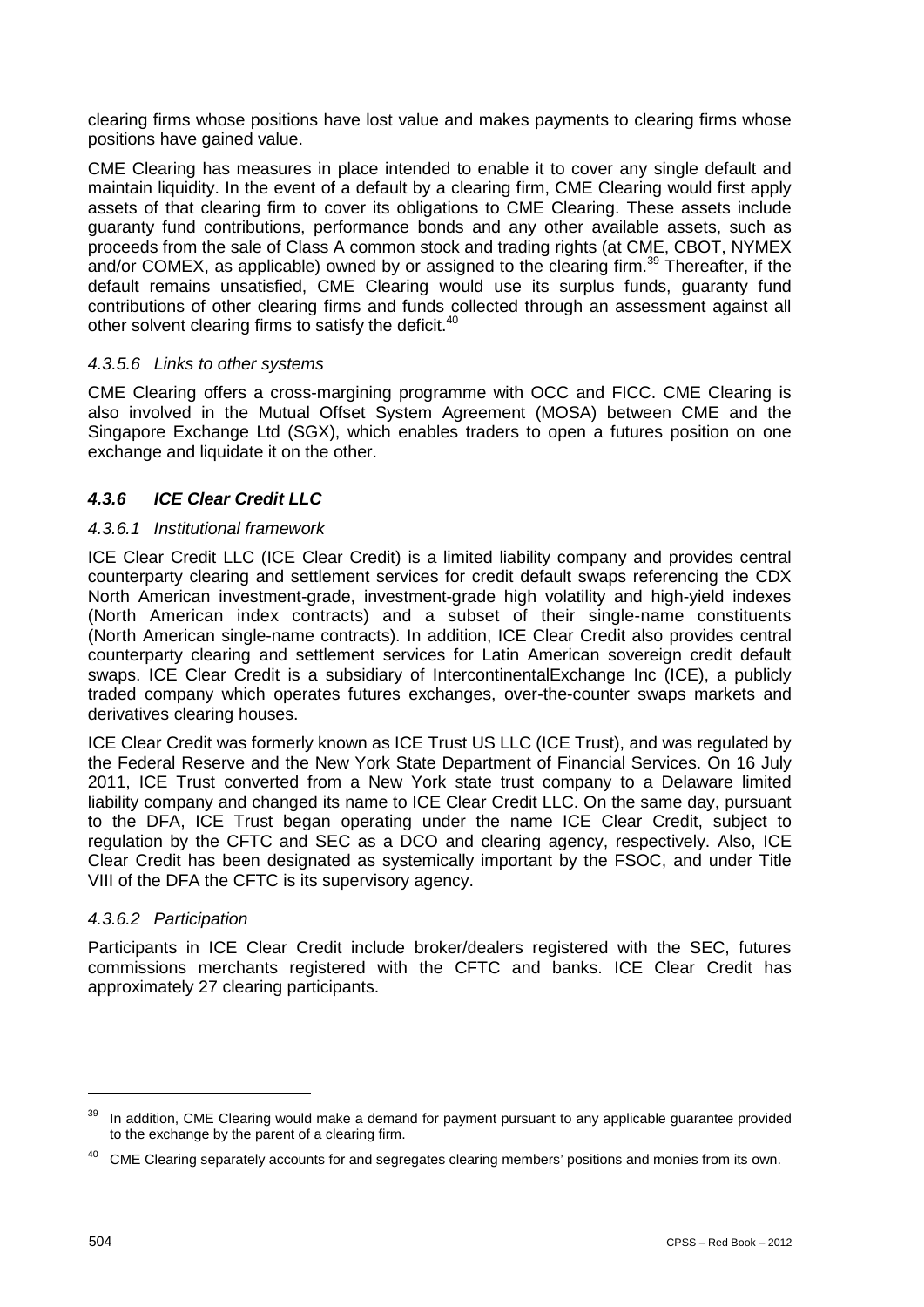# *4.3.6.3 Types of transactions*

Contracts eligible for clearing include certain North American index contracts and North American single-name contracts and Latin American sovereign contracts. Once the contracts are cleared, they are recorded in the trade information warehouse for credit derivatives operated by Warehouse Trust.

# *4.3.6.4 Operation of the system*

ICE Clear Credit manages a weekly and daily workflow to clear contracts, requiring the execution of a number of steps by clearing members and the clearing house. The weekly workflow begins with clearing members designating for clearing eligible bilateral contracts registered in Warehouse Trust. Throughout the week, the list of contracts designated for clearing may be modified. The clearing process results in the novation of the bilateral contracts whereby ICE Clear Credit interposes itself between the counterparties to the original CDS contract. Clearing members are provided with margin requirements on cleared positions. The daily workflow allows clearing members to clear new trades on the same day they are executed. The process begins when two clearing members submit the trade for clearing immediately upon trade execution. Once the trade passes a risk management assessment by the clearing house, the trade is accepted for clearing. The trade is then registered in Warehouse Trust, and clearing members are provided with margin requirements on cleared positions. Finally, ICE Clear Credit has developed a workflow for third parties to indirectly clear North American index contracts with ICE Clear Credit via a client relationship with a clearing member.

# *4.3.6.5 Risk management*

ICE Clear Credit has a risk management framework to manage the risk associated with clearing CDS contracts. The risk management framework is based on a tiered approach. First, ICE Clear Credit maintains membership criteria, which establish minimum levels of financial resources, operational capabilities and risk management experience for clearing members. Second, ICE Clear Credit requires initial margin on open positions to cover potential clearing member portfolio losses in normal market conditions. Third, ICE Clear Credit requires mark to market margin on open positions, reflecting the market loss or gain on each clearing member's portfolio of cleared positions. Fourth, clearing members must contribute additional financial resources to a guaranty fund. The guaranty fund is sized to cover potential portfolio losses in extreme but plausible market conditions; ICE Clear Credit contributes to this fund. Fifth, ICE Clear Credit has the ability to impose a limited one-time assessment on each of its clearing members in the event the guaranty fund is exhausted.

### *4.3.6.6 Links to other systems*

ICE Clear Credit supports the delivery of trades to the clearing house via a number of trade execution and matching systems including ICE Link, MarkitWire and TradeWeb. As explained above, ICE Clear Credit has a link with Warehouse Trust to identify trades eligible for clearing.

# *4.3.7 Other clearing systems*

Other domestic and foreign systems also clear transactions in US markets. Domestic clearing systems include MGE Clearing, the Kansas City Board of Trade, ICE Clear US, and New York Portfolio Clearing. Foreign clearing systems for derivatives that do business with US persons are registered as derivatives clearing organisations with the CFTC include LCH.Clearnet Ltd, ICE Clear Europe Ltd and Eurex Clearing AG.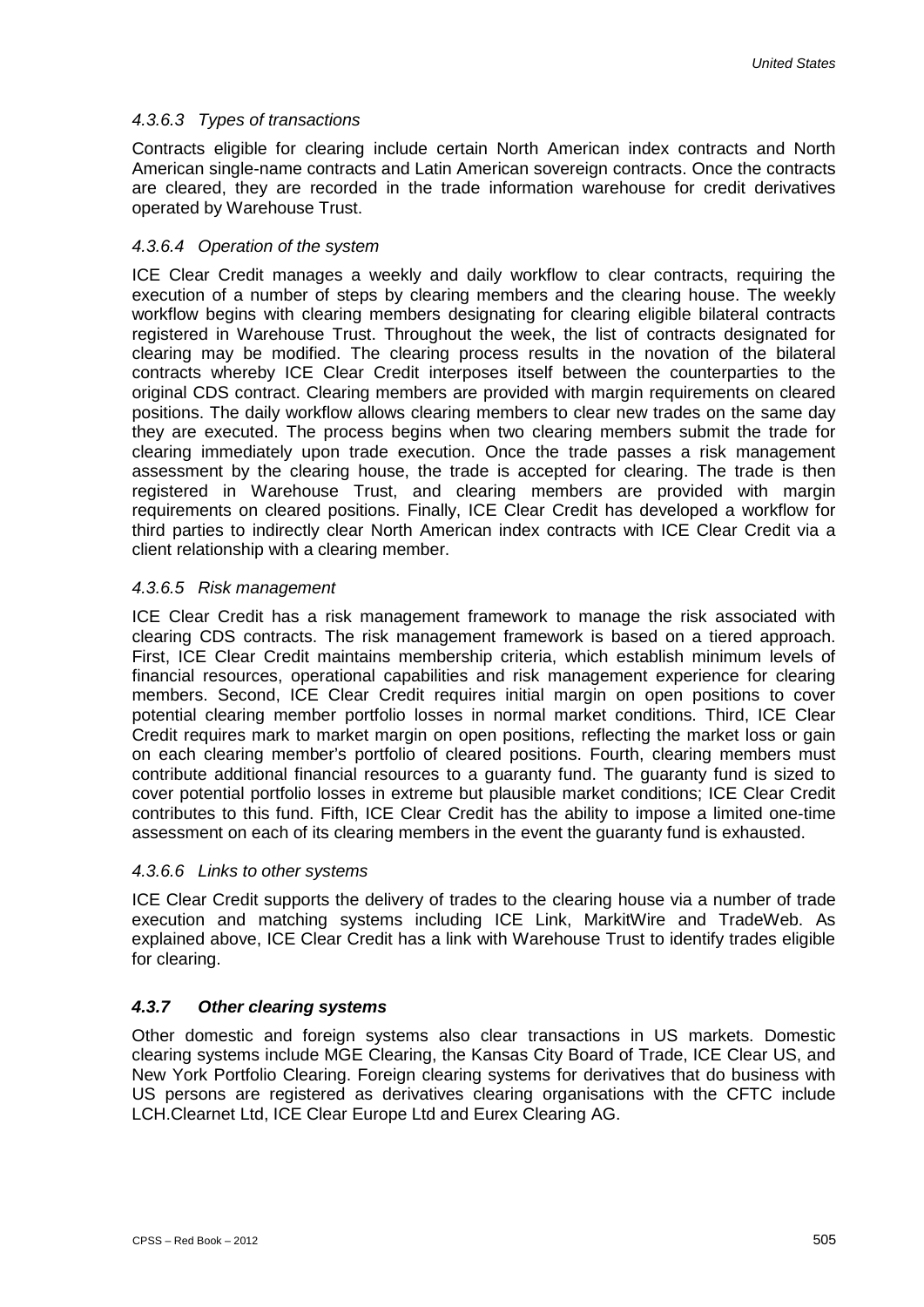#### **4.4 Securities settlement systems**

#### *4.4.1 Fedwire Securities Service*

#### *4.4.1.1 Institutional framework*

The Fedwire Securities Service (Fedwire Securities), owned and operated by the Federal Reserve Banks, is a real-time delivery versus payment (DVP) securities settlement system that allows for the immediate, final and simultaneous transfer of eligible securities against funds in central bank money. Fedwire Securities provides a system for maintaining and transferring book-entry securities issued by the US Treasury, government agencies, GSEs and certain international organisations.<sup>41</sup> The transfer of securities and associated payment occurs simultaneously and is final when the respective securities and funds accounts are credited and debited. Under the Federal Reserve Act, the Federal Reserve Board is responsible for general supervision and oversight of the Reserve Banks' provision of the Fedwire Securities Service.

#### *4.4.1.2 Participation*

Fedwire Securities participants include depository institutions and certain other institutions, including US branches and agencies of foreign banks. Fedwire Securities currently has approximately 2,500 participants.

#### *4.4.1.3 Types of transactions*

Fedwire Securities provides issuance, transfer and settlement services for all marketable Treasury securities as well as securities issued by government agencies, GSEs and certain international organisations. The Federal Reserve Banks, in their capacity as fiscal agents for the US Treasury, US federal agencies and GSEs, facilitate the issuance of book-entry securities to participants in the Fedwire Securities Service. Participants may maintain multiple securities accounts and can use the Fedwire Securities Service to transfer securities to settle secondary market trades – including open market operations – to move collateral used to secure obligations and to facilitate repurchase agreement (repo) transactions.

Fedwire Securities processed an average of nearly 78,000 securities transfers per day in 2010. The total value of securities transfers originated during 2010 was approximately USD 320 trillion. At the end of 2010, almost USD 57 trillion in Fedwire-eligible securities were held in custody.

#### *4.4.1.4 Operation of the system*

The Fedwire Securities Service is a DVP1 settlement system.<sup>42</sup> Fedwire Securities processes securities transfers on a gross basis in real time.<sup>43</sup> During a typical DVP transaction, the sending participant (sender) initiates the securities transfer by sending a transfer message to the Fedwire Securities Service requesting a transfer of securities to a receiving participant (receiver). Once verified, the securities are automatically withdrawn from the sender's securities account and deposited to the receiver's securities account. Simultaneously, the corresponding funds are withdrawn from the receiver's funds account and deposited to the

<sup>&</sup>lt;sup>41</sup> In their capacity as fiscal agents, the Federal Reserve Banks act as the central securities depository for securities issued through the Fedwire Securities Service by the US Treasury, government agencies, GSEs and certain international organisations.

<sup>&</sup>lt;sup>42</sup> Although most securities transfers are made against a designated payment, securities transfers can be made free of payment.

<sup>&</sup>lt;sup>43</sup> Participants can access the Fedwire Securities Service through computer-to-computer service and browserbased service in the same way that participants can access the Fedwire Funds Service.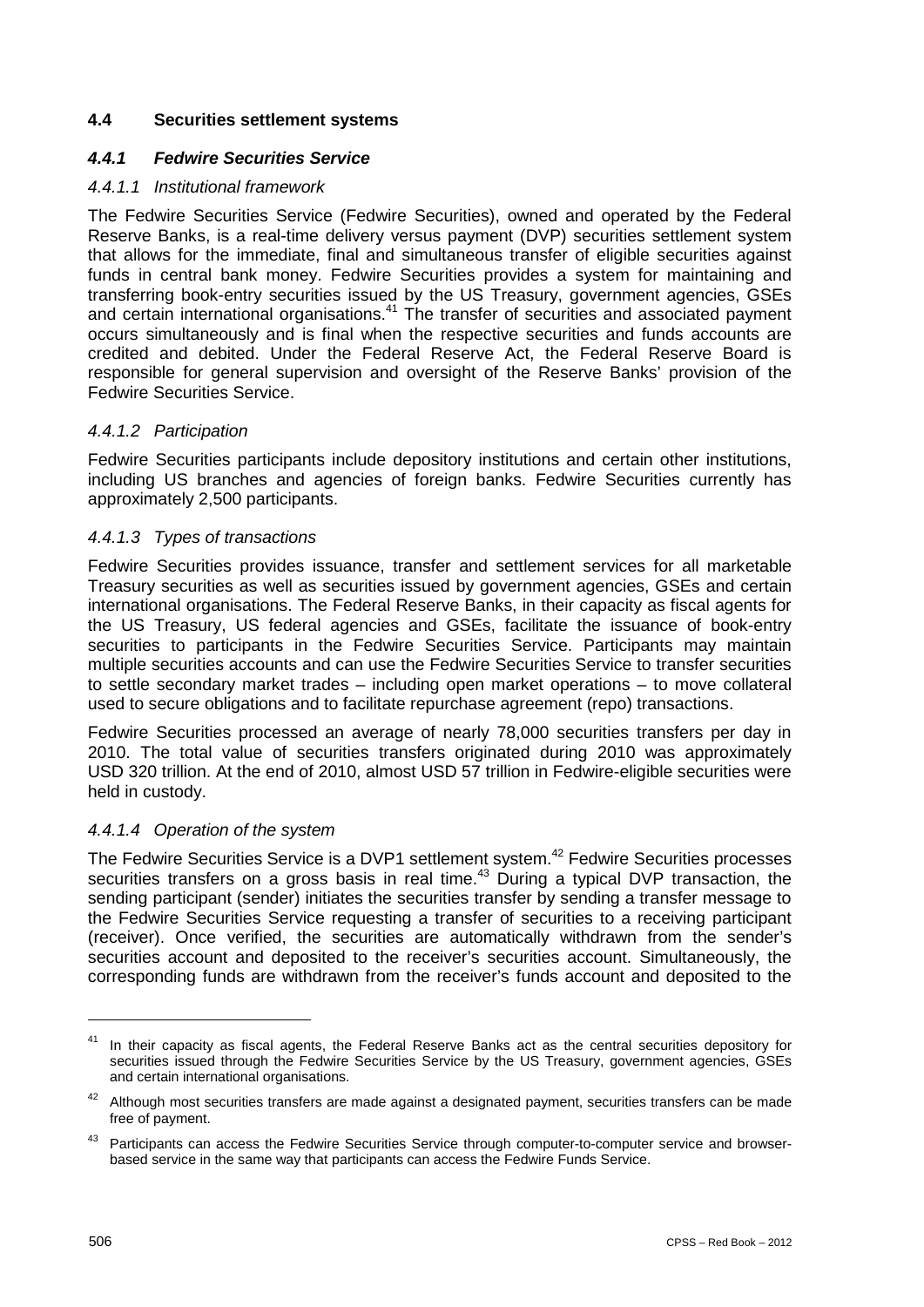sender's funds account. Once the transfer is complete, the Fedwire Securities Service sends both the sender and the receiver notice acknowledging that the message has been processed. The transfers of securities and any related funds over the Fedwire Securities Service are final and irrevocable when a Reserve Bank makes the appropriate debit or credit entries to the respective sending and receiving participants' securities accounts and corresponding funds accounts.

The Fedwire Securities business day begins at 08:30 and ends at 15:15 ET, Monday through Friday, excluding designated holidays. During these hours, participants can originate online securities transfers. Online participants can initiate reversal transactions until 15:30 ET and move (reposition) their securities among their securities accounts until 16:30 ET for payment and until 19:00 free of payment. Offline participants can initiate securities transfers or other requests from 09:00 to 13:30 ET for same-day processing and until 16:00 ET for future-day processing. Under certain circumstances, the Fedwire Securities Service operating hours may be extended by the Federal Reserve Banks.

#### *4.4.1.5 Risk management*

Subject to certain conditions, the Federal Reserve Banks extend intraday credit to Fedwire Securities participants lacking sufficient balances to cover Fedwire Securities purchases. The PSR policy describes tools such as debit caps, monitoring, collateralisation and daylight overdraft pricing, that the Federal Reserve Banks use to limit credit risk when extending intraday credit to Fedwire Securities participants. In 2010, aggregate average daily daylight overdrafts for Fedwire Securities was USD 3.8 billion and aggregate daily peak daylight overdrafts was USD 57.2 billion per day. The Federal Reserve Banks manage operational risk using the tools discussed in Section 3.2.1.5.

### *4.4.2 The Depository Trust Company (DTC)*

#### *4.4.2.1 Institutional framework*

The Depository Trust Company is a central securities depository and securities settlement system. DTC is a wholly owned subsidiary of DTCC. DTC is registered as a clearing agency with the SEC and is subject to SEC regulation and supervision. DTC is also chartered as limited-purpose trust company under New York State banking law and is a member of the Federal Reserve System and is thus supervised by the New York State Department of Financial Services and the Federal Reserve. Also, DTC has been designated as systemically important by the FSOC, and under Title VIII of the DFA the SEC is its supervisory agency.

#### *4.4.2.2 Participation*

DTC's participants include brokers/dealers, banks, investment companies and similar entities. A number of DTC's participants are also participants in NSCC given DTC's provision of settlement services to securities transactions cleared and risk-managed through NSCC.

#### *4.4.2.3 Types of transactions*

DTC provides clearing, settlement and central securities depository services for trades in eligible securities including equities, corporate bonds, municipal bonds and money market instruments (MMI), such as commercial paper. The total value of securities on deposit at DTC amounted to approximately USD 36.5 trillion in 2010.

#### *4.4.2.4 Operation of the system*

DTC operates a DVP2 settlement system. Securities settle on a gross basis at DTC intraday and associated funds settle on a net basis through NSS at the end of the day (approximately 16:30 ET). To facilitate the settlement of securities transactions intraday, DTC allows receiving participants to incur a net money debit during the day up to a net debit cap